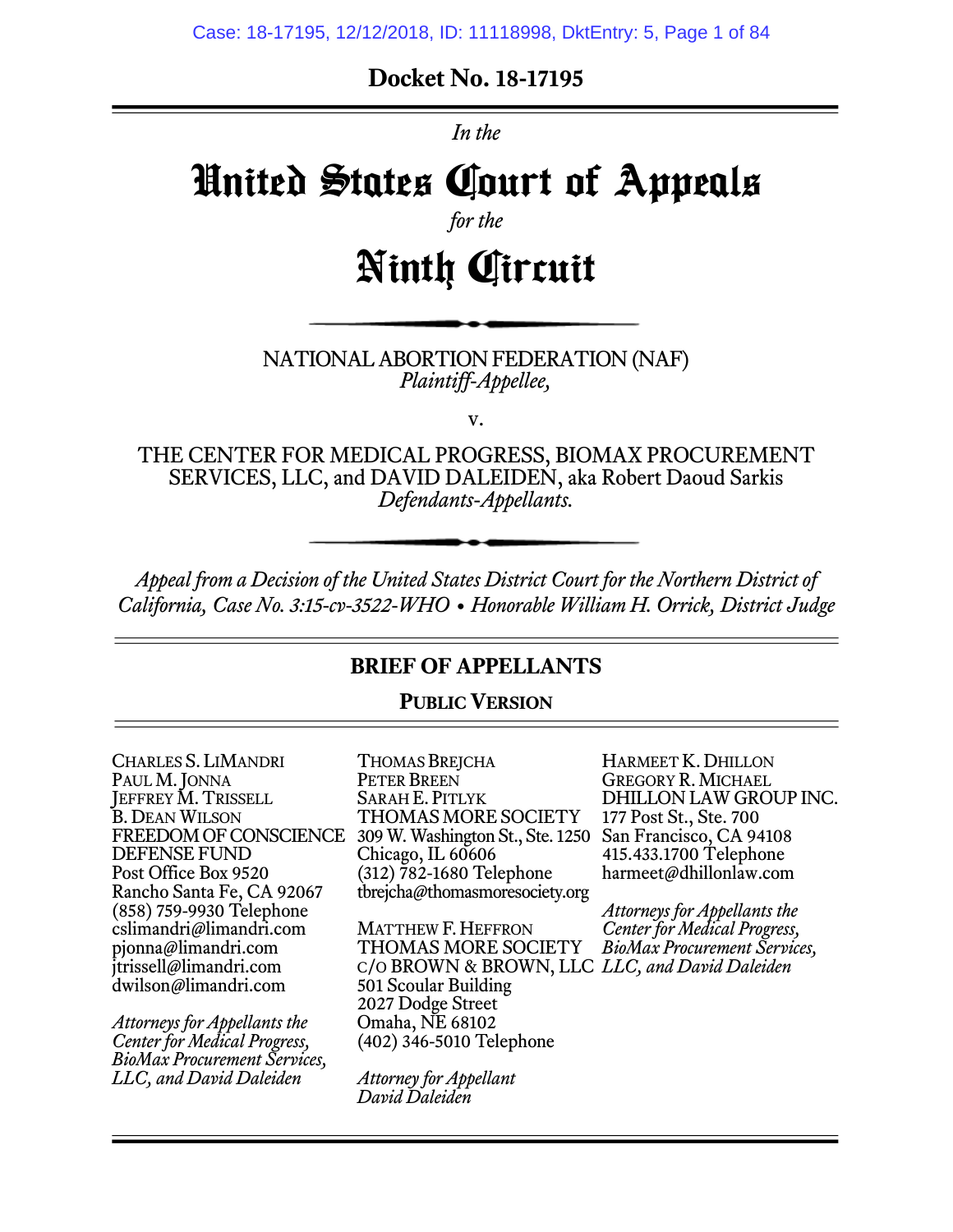#### **CORPORATE DISCLOSURE STATEMENT**

<span id="page-1-0"></span>Defendant-Appellant Center for Medical Progress is a nonprofit public benefit corporation organized under the laws of the State of California. It does not have any parent corporation, and no publicly held corporation owns ten percent or more of its stock. Defendant-Appellant BioMax Procurement Services, LLC, is a privately held limited liability company, wholly owned by the Center for Medical Progress. No publicly held corporation owns ten percent or more of its stock.

#### **STATEMENT OF RELATED CASES**

<span id="page-1-1"></span>This appeal is related to two parallel appeals, Case Nos. 17-16622 and 17- 16862. That appeal of contempt sanctions is currently pending before this Court, along with a Motion for Reassignment on Remand. This Court previously considered an interlocutory appeal of the preliminary injunction in this case in Case No. 16- 15360. A petition for certiorari was taken from this Court's denial of that appeal, and that petition was denied by the United States Supreme Court in Case No. 17-202. The District Court case from which this appeal is taken is related to *Planned Parenthood Federation of America, et al. v. Center for Medical Progress, et al.*, Case No. 3:16-cv-236-WHO ("*PPFA*"). In *PPFA*, this Court denied an interlocutory appeal concerning a special motion to strike under Cal. Civ. Proc. Code § 425.16 in Case No. 16-16997. A petition for writ of certiorari was taken from that opinion and is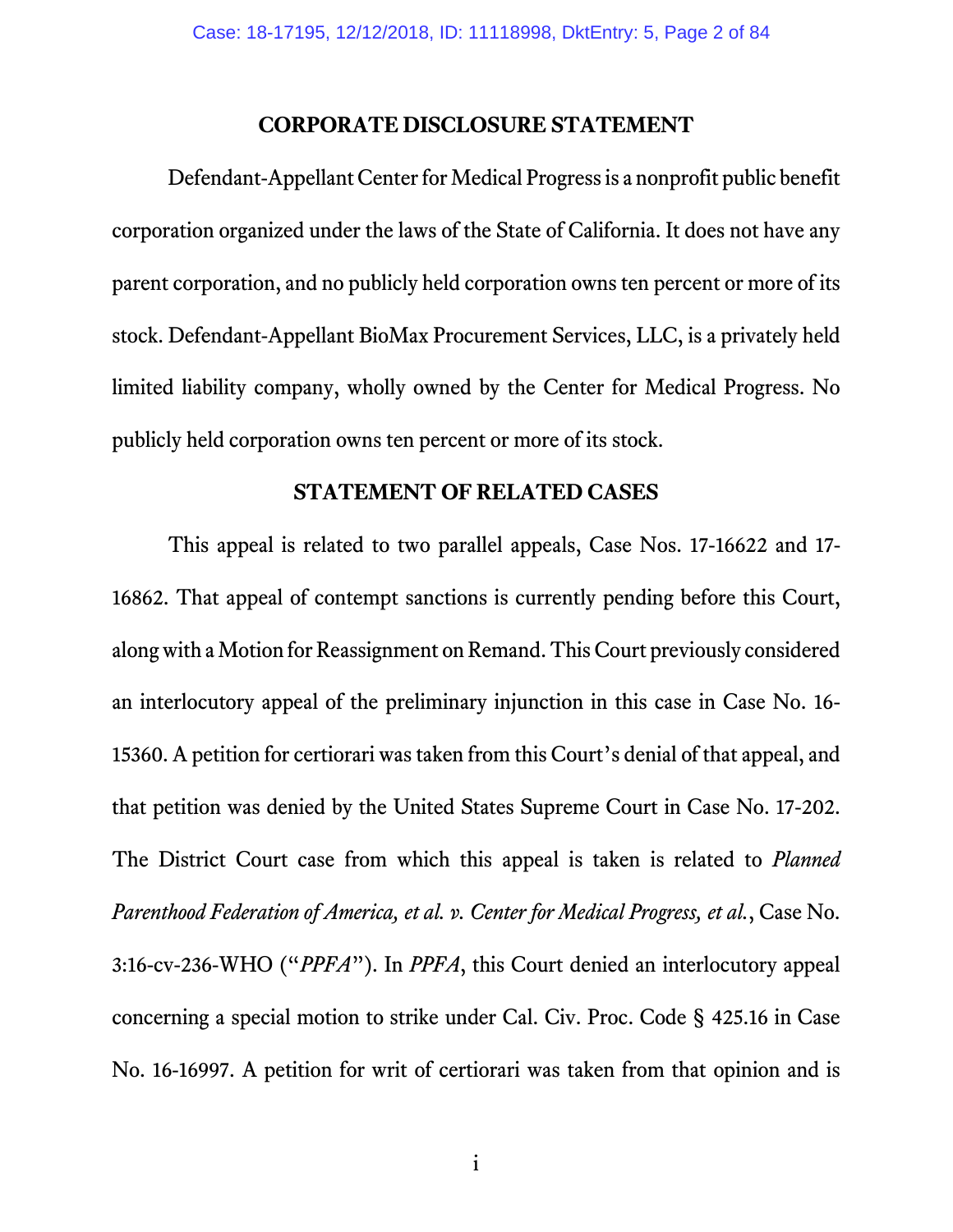currently pending before the Supreme Court in Case No. 18:696. This Court also heard a consolidated petition for writ of mandamus from both cases, concerning motions for recusal under 28 U.S.C. §§ 144 and 455, in Case No. 17-73313. After requesting responses from opposing counsel and the District Court, the Court denied that petition.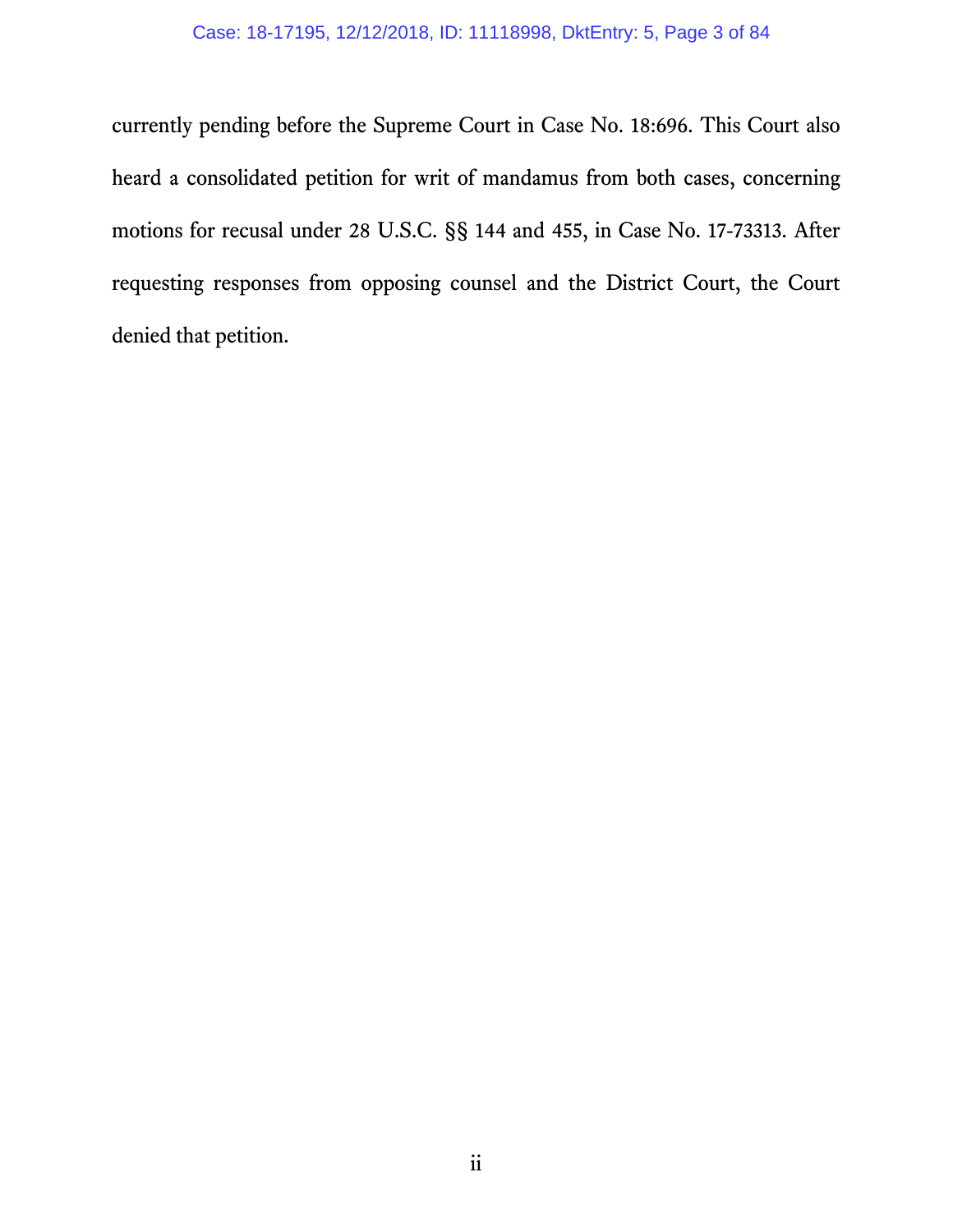# **TABLE OF CONTENTS**

| L.                                                                                                                                                     |  |
|--------------------------------------------------------------------------------------------------------------------------------------------------------|--|
| II.                                                                                                                                                    |  |
|                                                                                                                                                        |  |
| THE COURT SHOULD DISMISS THIS ACTION FOR<br>$\mathbf{L}$<br>LACK OF SUBJECT-MATTER JURISDICTION. 11                                                    |  |
| THE COURT SHOULD DISSOLVE THE UNJUSTIFIED<br>П.                                                                                                        |  |
| PRELIMINARY INJUNCTION PRONGS 2 AND 3: NEW DATA<br>A.<br>UNDERMINE NAF'S LIKELIHOOD OF IRREPARABLE INJURY<br>AND THE DISTRICT COURT'S BALANCING OF THE |  |
| NAF member harms cannot be considered if this<br>1.                                                                                                    |  |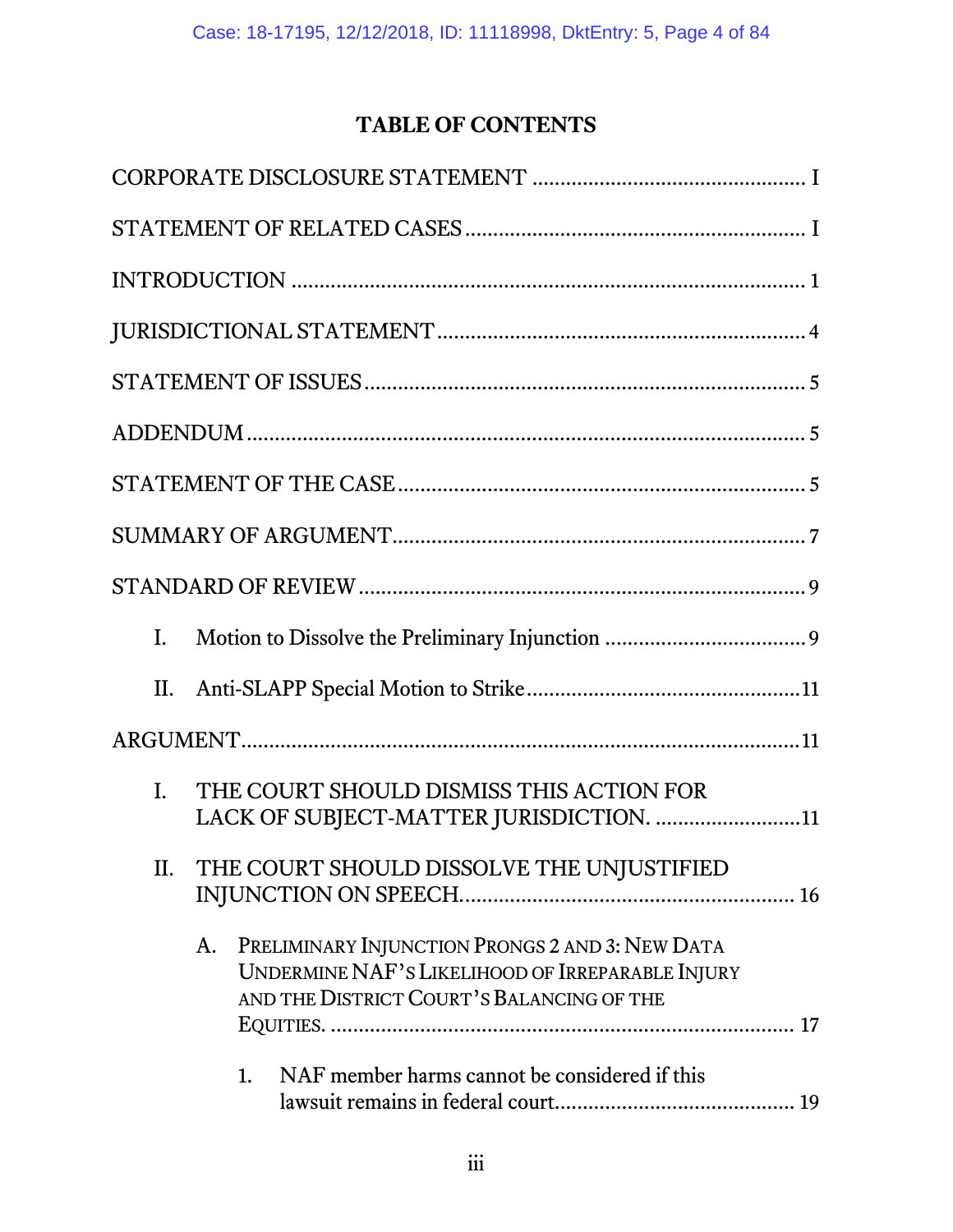# **TABLE OF CONTENTS (Cont.)**

|    |    | 2. NAF's own statistics disprove its claims of harm 19                                                                                                                                              |
|----|----|-----------------------------------------------------------------------------------------------------------------------------------------------------------------------------------------------------|
| B. |    | PRELIMINARY INJUNCTION PRONGS 1 AND 4: THE PUBLIC<br>INTEREST DOES NOT JUSTIFY AN EXTRAORDINARY PRIOR                                                                                               |
|    |    |                                                                                                                                                                                                     |
|    | 1. | The enjoined materials do contain evidence of                                                                                                                                                       |
|    |    | Congressional investigations and successful<br>a.<br>prosecutions confirm that Appellants' reporting<br>exposed illegal fetal tissue trafficking 29                                                 |
|    |    | The District Court improperly rejected this<br>$\mathbf{b}$ .<br>decisive counterevidence to a critical finding 31                                                                                  |
|    |    | Appellants' decision to publish their findings<br>$c_{\cdot}$<br>does not undermine their worthiness of First                                                                                       |
|    | 2. | Third-party harms to non-parties are not a legitimate<br>basis for suppressing Appellants' constitutional rights 37                                                                                 |
|    | 3. | The constitutional right to an impartial jury favors                                                                                                                                                |
|    | 4. | Federalism and comity favor lifting the gag order 40                                                                                                                                                |
|    |    | The District Court abused its discretion and<br>a.<br>violated federal statute by re-imposing the<br>preliminary injunction notwithstanding its<br>interference with a state court proceeding<br>40 |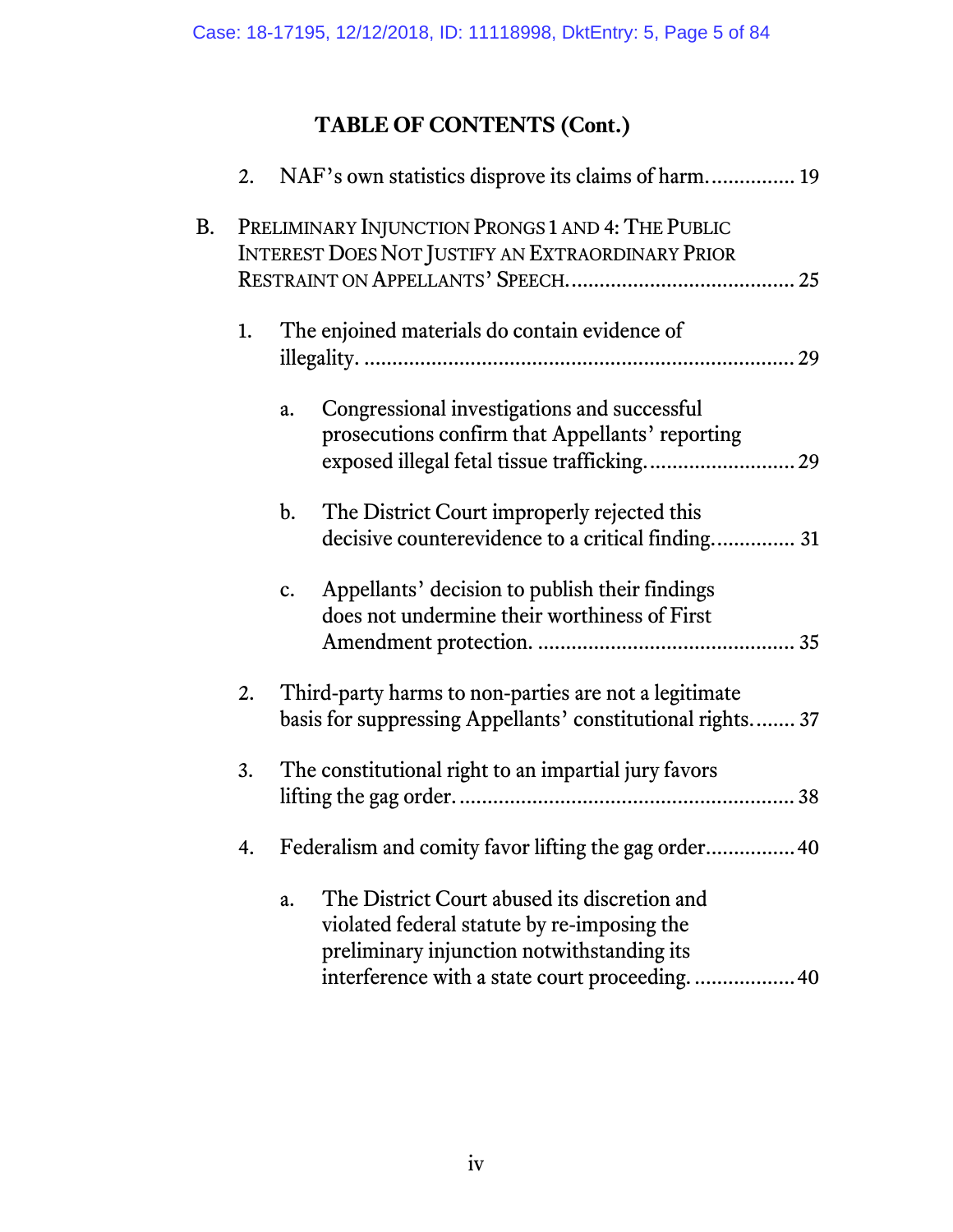# **TABLE OF CONTENTS (Cont.)**

| The District Court abused its discretion by re-<br>$\mathbf{b}$ .      |
|------------------------------------------------------------------------|
| imposing the preliminary injunction on parties to                      |
| the state criminal court despite the state court's                     |
| own differing determination as to the                                  |
| confidentiality of the enjoined materials.  44                         |
|                                                                        |
| III. THE COURT SHOULD STRIKE ALL FOUR CAUSES OF                        |
| <b>ACTION BECAUSE NAF FAILED TO MEET ITS</b>                           |
| MINIMAL BURDEN UNDER CALIFORNIA'S ANTI-                                |
|                                                                        |
| ANTI-SLAPP STEP 1: NAF'S CLAIMS ARISE FROM CONDUCT<br>A.               |
| TAKEN IN FURTHERANCE OF APPELLANTS' RIGHT OF FREE                      |
|                                                                        |
| SPEECH IN CONNECTION WITH A PUBLIC ISSUE 48                            |
| ANTI-SLAPP STEP 2: PLAINTIFF CANNOT ESTABLISH A<br><b>B.</b>           |
|                                                                        |
|                                                                        |
| NAF's contract claims should be stricken for lack of<br>1.             |
|                                                                        |
|                                                                        |
| NAF's fraud and contract claims should be stricken<br>$\overline{2}$ . |
|                                                                        |
|                                                                        |
|                                                                        |
|                                                                        |
|                                                                        |
|                                                                        |
| FORM 8. CERTIFICATE OF COMPLIANCE FOR BRIEFS  66                       |
|                                                                        |
|                                                                        |
| $\mathbf{I}$ .                                                         |
|                                                                        |
|                                                                        |
|                                                                        |
|                                                                        |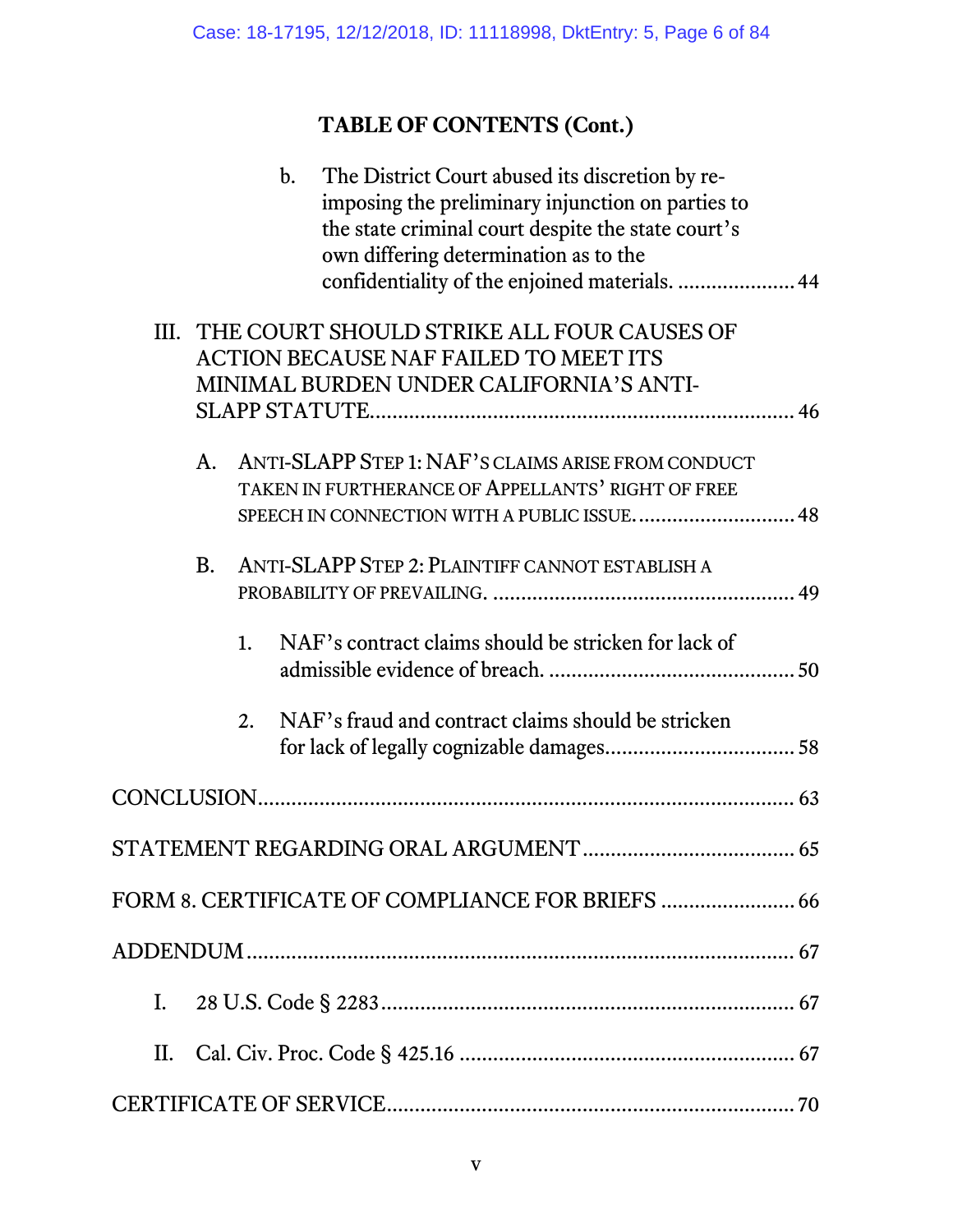# **TABLE OF AUTHORITIES**

| 72 F.Supp.2d 1093 (N.D. Cal. 1999)                                                                           | 51 |
|--------------------------------------------------------------------------------------------------------------|----|
| Animal Legal Def. Fund v. Wasden [11] Manuscript 2014 15, 60<br>878 F.3d 1184 (9th Cir. 2018)                |    |
| Atl. Coast Line R. Co. v. Bhd. of Locomotive Engineers 2014 1, 46<br>398 U.S. 281 (1970)                     |    |
| Baral v. Schnitt<br>1 Cal. 5th 376 (2016)                                                                    | 51 |
| Batzel v. Smith<br>333 F.3d 1018 (9th Cir. 2003)                                                             | 11 |
| 218 Cal. App. 4th 418 (2013)                                                                                 | 47 |
| 115 Cal. App. 4th 322 (2004)                                                                                 | 49 |
| Bery v. City of New York<br>97 F.3d 689 (2d Cir. 1996)                                                       | 10 |
| California v. Randtron<br>284 F.3d 969 (9th Cir. 2002)                                                       | 11 |
| 533 F.3d 780 (9th Cir. 2008)                                                                                 |    |
| Child Evangelism Fellowship of New Jersey Inc. v. Stafford Twp. Sch. Dist. 10<br>386 F.3d 514 (3d Cir. 2004) |    |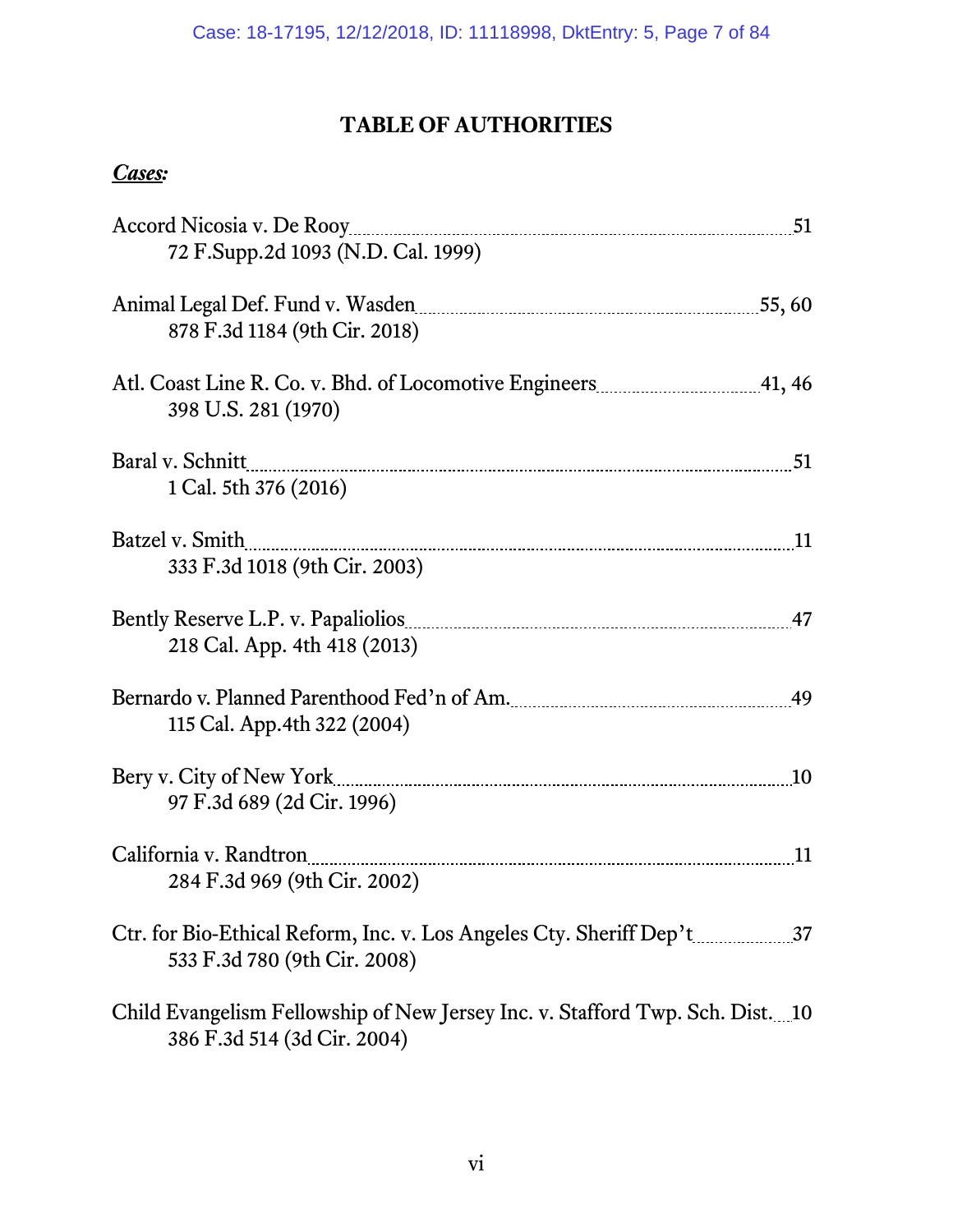| Christian Research Inst. v. Alnor<br>148 Cal. App. 4th 71 (2007)                                                         | 53 |
|--------------------------------------------------------------------------------------------------------------------------|----|
| 42 Cal.App.4th 628 (1996)                                                                                                | 51 |
| 488 U.S. 469 (1989)                                                                                                      | 34 |
| 499 F.3d 520 (6th Cir. 2007)                                                                                             |    |
| Denny's, Inc. v. Cake                                                                                                    | 41 |
| 364 F.3d 521 (4th Cir. 2004)                                                                                             |    |
| Desnick v. Am. Broad. Companies, Inc. [11] Marian Marian Marian Marian Marian Marian Marian Marian Marian Mari           | 60 |
| 44 F.3d 1345 (7th Cir. 1995)                                                                                             |    |
| Doe v. Gangland Prods., Inc. <u>1998.</u> The Contract of the Section 20, 52                                             |    |
| 730 F.3d 946 (9th Cir. 2013)                                                                                             |    |
| Evans v. Unkow                                                                                                           | 53 |
| 38 Cal. App. 4th 1490 (1995)                                                                                             |    |
|                                                                                                                          | 52 |
| 734 F.2d 1389 (9th Cir. 1984)                                                                                            |    |
| 194 F.3d 505 (4th Cir. 1999)                                                                                             |    |
| Garcia v. Google, Inc. <u>1888</u> (1998) 6. The set of the Sarcia v. Google, Inc. 2014.<br>786 F.3d 733 (9th Cir. 2015) |    |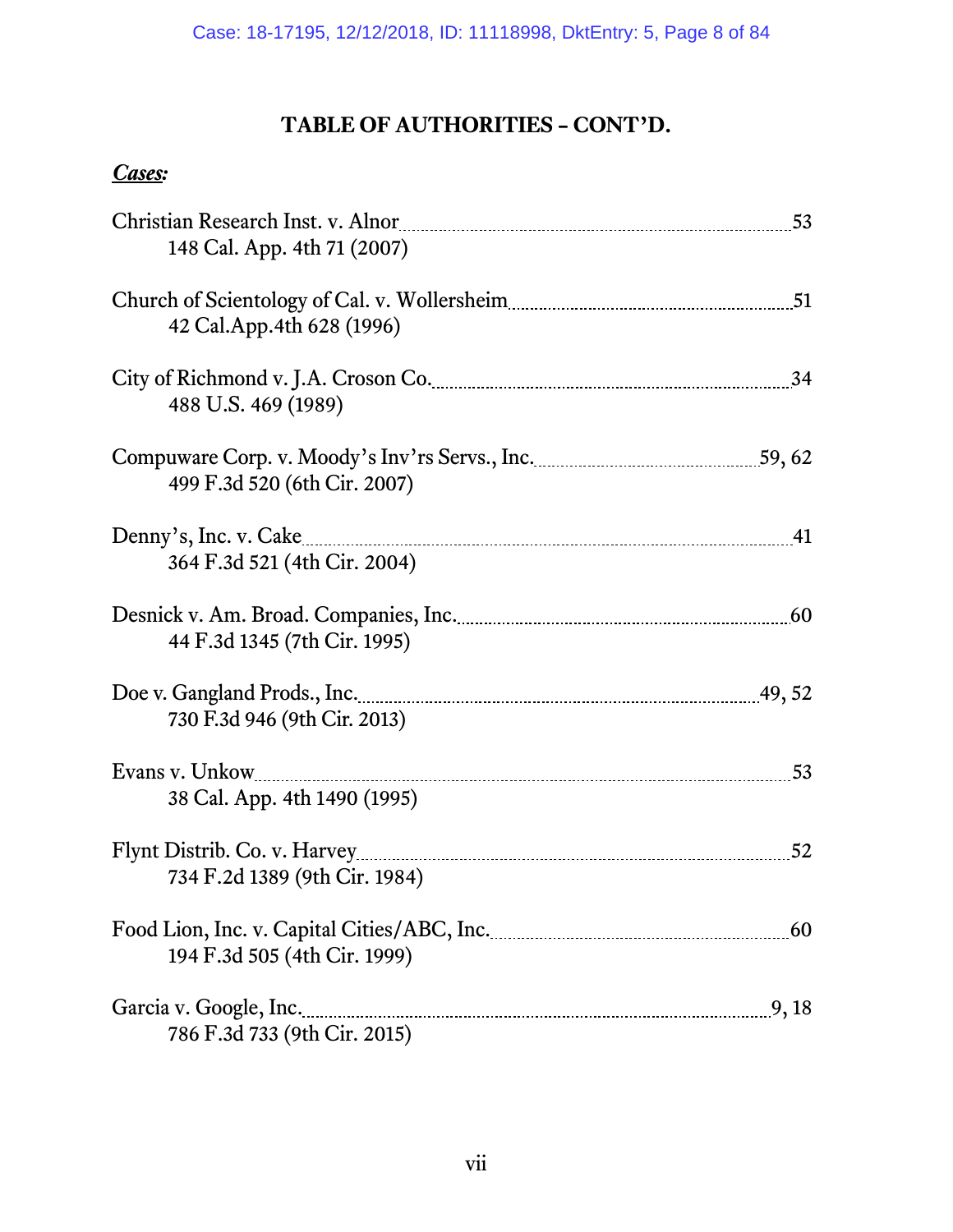| Gee v. Planned Parenthood of Gulf Coast, Inc. [101] Solvey Manuscript 36<br>586 U.S. , 2018 WL 6440538 (2018)                                   |    |
|-------------------------------------------------------------------------------------------------------------------------------------------------|----|
| Gentile v. State Bar of Nevada <u>manual members</u> and all also as 38, 39, 46<br>501 U.S. 1030 (1991)                                         |    |
| Gilbert v. Sykes                                                                                                                                |    |
| 147 Cal. App. 4th 13 (2007)                                                                                                                     |    |
| Greater L.A. Agency on Deafness v. CNN, Inc. [19] [19] Greater L.A. Agency on Deafness v. CNN, Inc.<br>742 F.3d 414 (9th Cir. 2014)             |    |
| Hill v. Martin 10, 41                                                                                                                           |    |
| 296 U.S. 393 (1935)                                                                                                                             |    |
| 599 F.3d 894 (9th Cir. 2010)                                                                                                                    |    |
|                                                                                                                                                 |    |
| 515 U.S. 557 (1995)                                                                                                                             |    |
| Illinois ex rel. Madigan v. Telemarketing Assocs., Inc. <u>manual manusculum</u> 10<br>538 U.S. 600 (2003)                                      |    |
| Jordan-Benel v. Universal City Studios, Inc. [11] Jordan-Benel v. Universal City Studios, Inc. [11] [12] [12]                                   |    |
| 859 F.3d 1184 (9th Cir. 2017)                                                                                                                   |    |
| Kantor v. Wellesley Galleries, Ltd. [1976] Manuschen v. Wellesley Galleries, Ltd. [1976] Manuschen Manuschen v<br>704 F.2d 1088 (9th Cir. 1983) | 16 |
| La Luna Enterprises, Inc. v. CBS Corp.<br>74 F. Supp. 2d 384 (S.D.N.Y. 1999)                                                                    | 59 |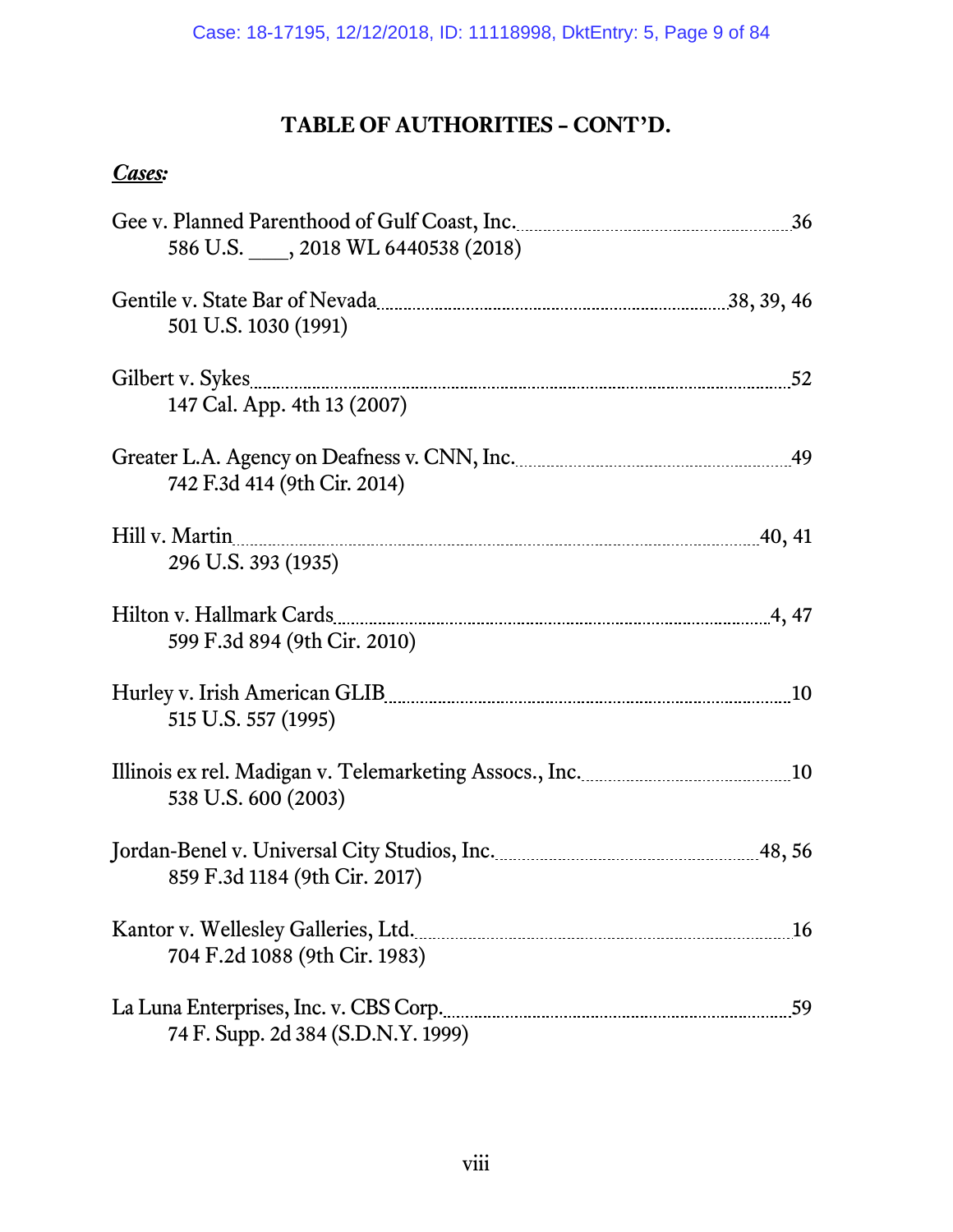| Lam v. Ngo 55                                                                                                                |           |
|------------------------------------------------------------------------------------------------------------------------------|-----------|
| 91 Cal. App. 4th 832 (2001)                                                                                                  |           |
| Leonard v. Clark                                                                                                             | <b>26</b> |
| 12 F.3d 885 (9th Cir. 1993)                                                                                                  |           |
| Lieberman v. KCOP Television, Inc. 1997. Entertainmunically and v. KCOP Television, Inc. 1997.                               | 49        |
| 110 Cal. App. 4th 156 (2003)                                                                                                 |           |
| Manufactured Home Communities, Inc. v. Cty. of San Diego                                                                     |           |
| 655 F.3d 1171 (9th Cir. 2011)                                                                                                |           |
|                                                                                                                              | 52        |
| 134 S. Ct. 2518 (2014)                                                                                                       |           |
|                                                                                                                              | 52        |
| 264 F.3d 832 (9th Cir. 2001)                                                                                                 |           |
|                                                                                                                              |           |
| 611 F.3d 590 (9th Cir. 2010)                                                                                                 |           |
| Morrow v. Los Angeles Unified Sch. Dist.                                                                                     | 53        |
| 149 Cal. App. 4th 1424 (2007)                                                                                                |           |
|                                                                                                                              | 10        |
| 458 U.S. 886 (1982)                                                                                                          |           |
| National Ass'n of Letter Carriers v. Austin <b>Election Access 10</b> 10                                                     |           |
| 418 U.S. 264 (1974)                                                                                                          |           |
| Nat'l Ass'n of Realtors v. Nat'l Real Estate Ass'n, Inc. [101] Nat'l Ass'n of Realtors v. Nat'l Real Estate Ass'n, Inc. [12] |           |
| 894 F.2d 937 (7th Cir. 1990)                                                                                                 |           |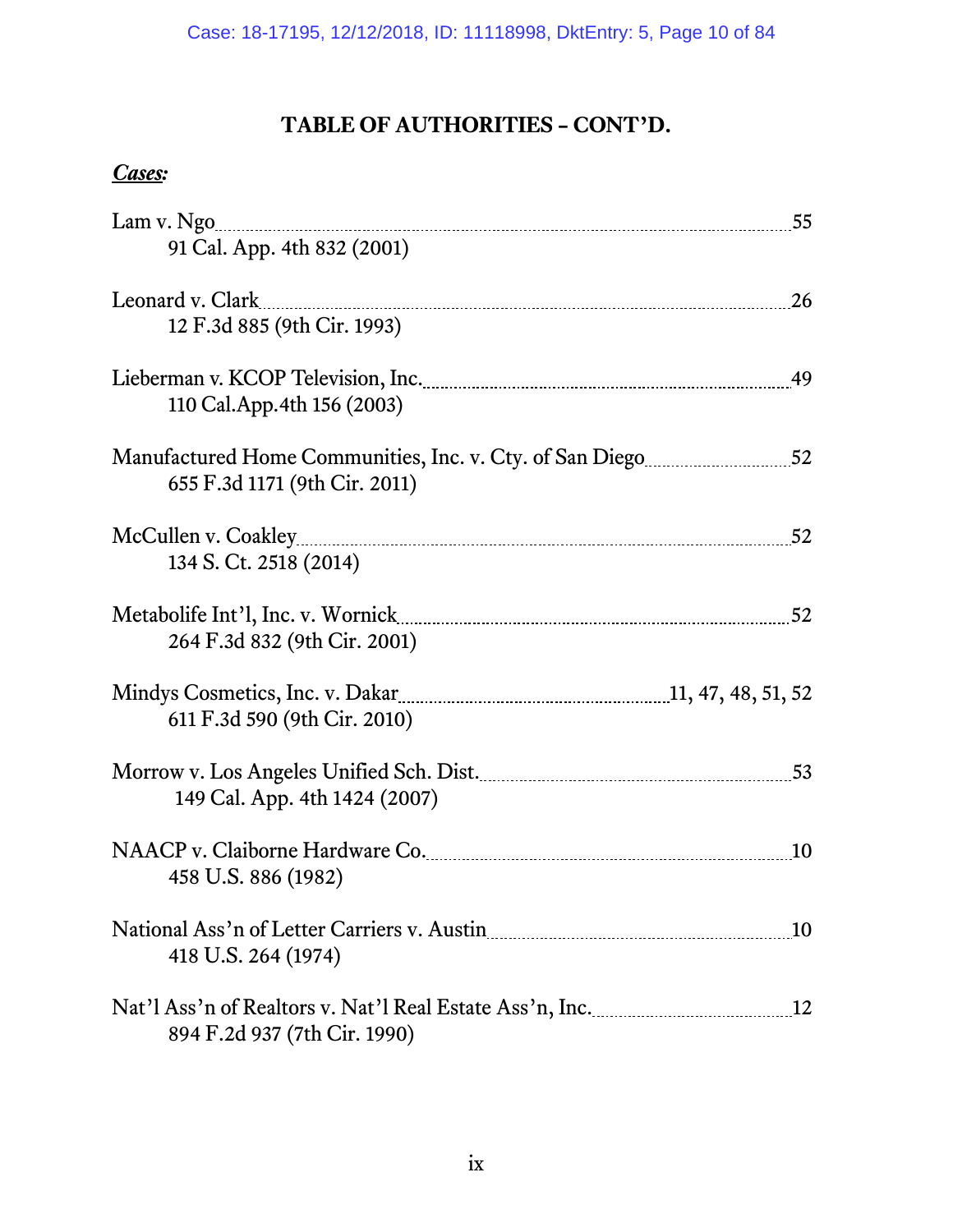| 138 S. Ct. 2361 (2018)                                                                                                                                                                                                                                  | 24 |
|---------------------------------------------------------------------------------------------------------------------------------------------------------------------------------------------------------------------------------------------------------|----|
| 446 U.S. 458 (1980)                                                                                                                                                                                                                                     | 12 |
| Navellier v. Sletten [11] Navellier v. Sletten [11] About 2012 146 [12] About 2013 146 [12] About 2014 15 [12] About 2014 15 [12] About 2014 16 [12] About 2014 17 [12] About 2014 17 [12] About 2014 17 [12] About 2014 17 [1<br>29 Cal. 4th 82 (2002) |    |
| 427 U.S. 539 (1976)                                                                                                                                                                                                                                     |    |
| New York Times Co. v. Sullivan <b>Example 20</b> 10<br>376 U.S. 254 (1964)                                                                                                                                                                              |    |
| 899 F.2d 591 (7th Cir. 1990)                                                                                                                                                                                                                            |    |
| 605 F.2d 1348 (5th Cir. 1979)                                                                                                                                                                                                                           |    |
| 903 F.3d 604 (6th Cir. 2018)                                                                                                                                                                                                                            | 55 |
| 2 Cal. 5th 1057 (2017)                                                                                                                                                                                                                                  | 11 |
| 292 Conn. 187, 220 (2009)                                                                                                                                                                                                                               | 36 |
| 505 U.S. 833 (1992)                                                                                                                                                                                                                                     | 24 |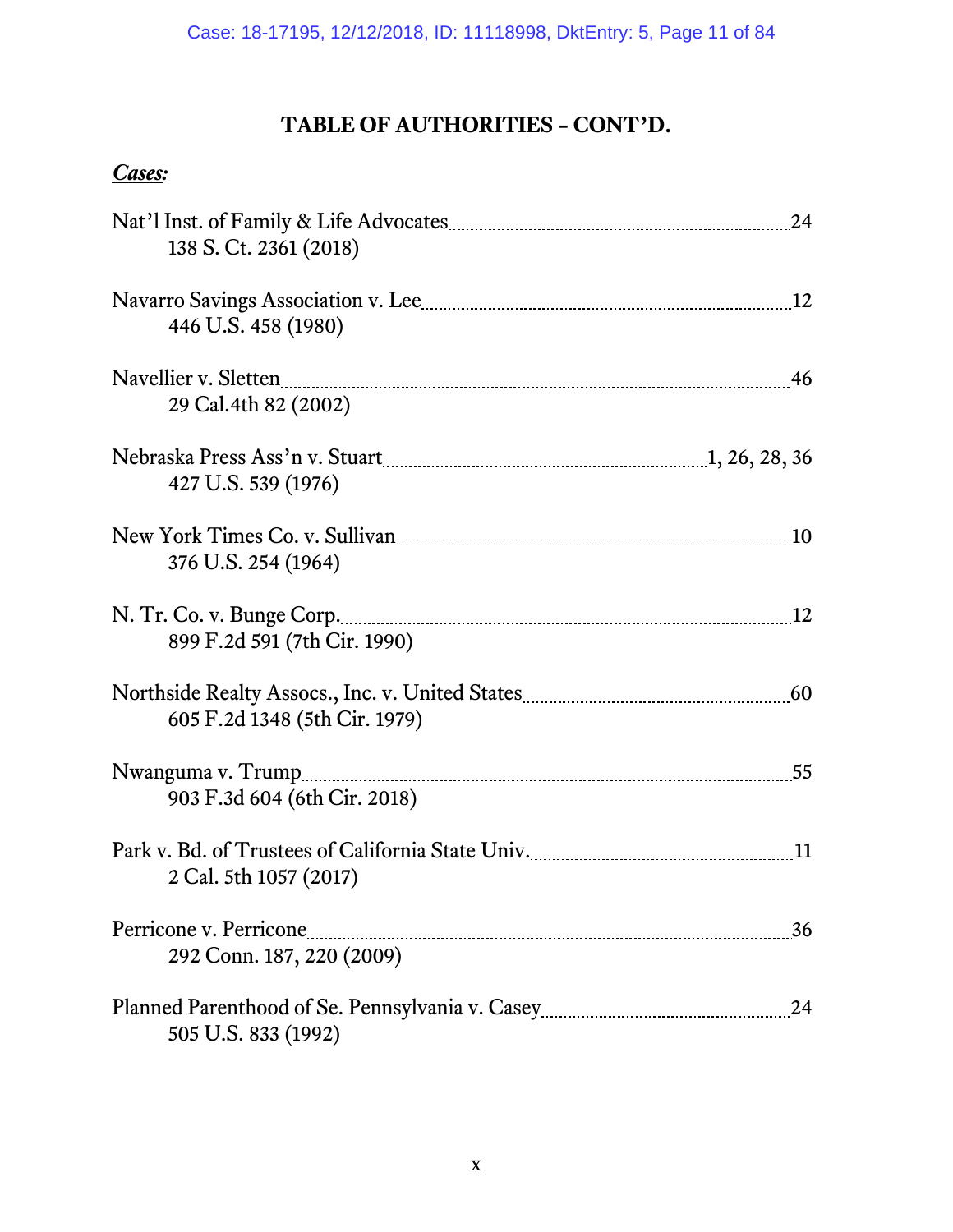| Planned Parenthood Fed'n of Am., Inc. v. Ctr. for Med. Progress 27 47<br>890 F.3d 828 (9th Cir. 2018)                         |    |
|-------------------------------------------------------------------------------------------------------------------------------|----|
| Planned Parenthood Fed'n of Am., Inc. v. Ctr. for Med. Progress 28<br>214 F. Supp. 3d 808 (N.D. Cal. 2016)                    |    |
| Proctor & Gamble Co. v. Bankers Trust Co. 2008. [10] Proctor & Gamble Co. v. Bankers Trust Co.<br>78 F.3d 219 (6th Cir. 1996) |    |
| Rizzo v. Goode<br>423 U.S. 362 (1976)                                                                                         |    |
| 862 F.3d 1113 (9th Cir. 2017)                                                                                                 |    |
| 784 F.3d 1286 (9th Cir. 2015)                                                                                                 |    |
| 551 U.S. 291 (2007)                                                                                                           |    |
| Tuchscher Dev. Enterprises, Inc. v. San Diego Unified Port Dist. 48, 57<br>106 Cal. App. 4th 1219 (2003)                      |    |
| 317 F.3d 1097 (9th Cir. 2003)                                                                                                 | 48 |
| <b>Wilcox v. Superior Court</b><br>27 Cal. App. 4th 809 (1994)                                                                | 53 |
| 348 U.S. 483 (1955)                                                                                                           | 34 |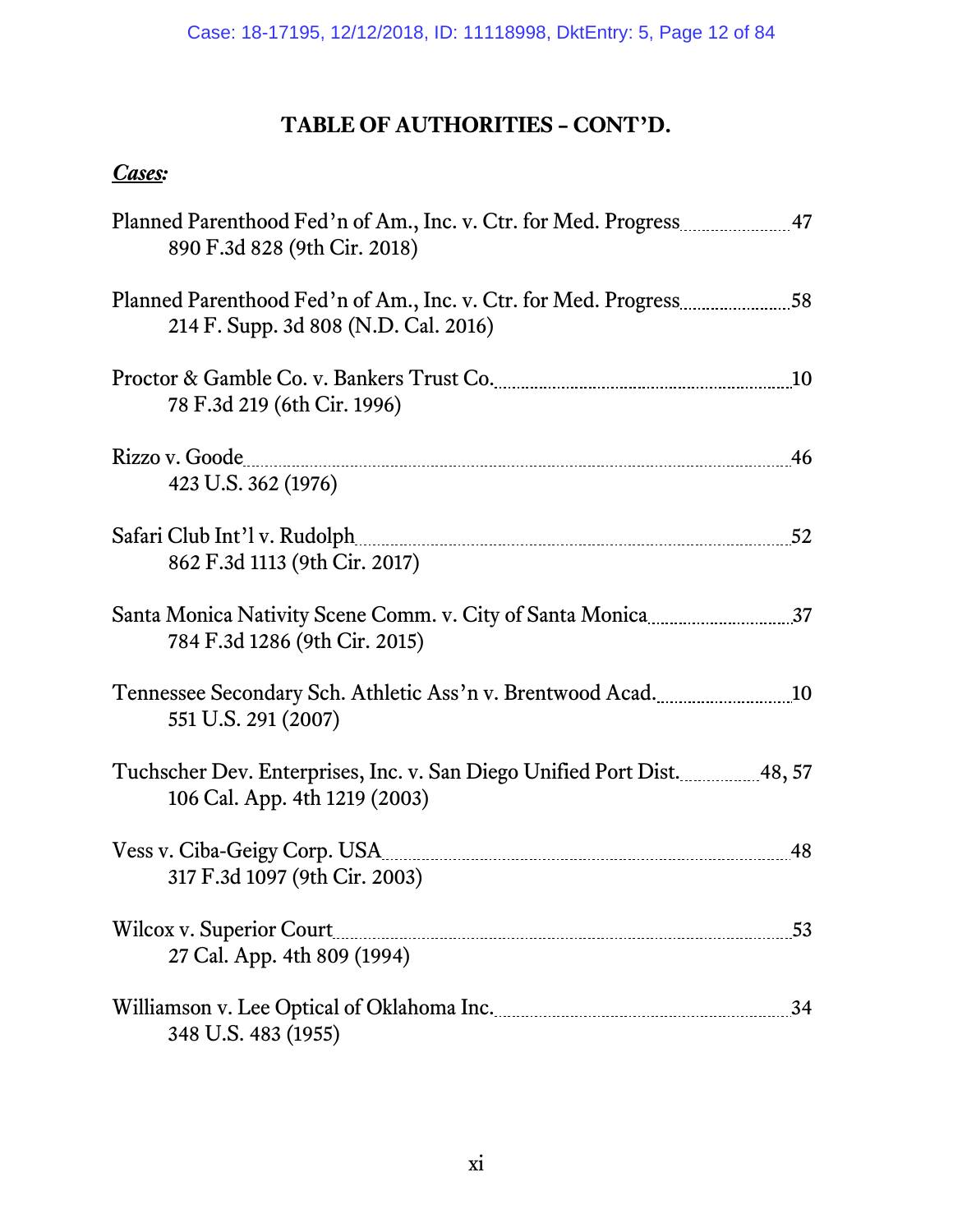## *Cases:*

|                                                 | 47              |
|-------------------------------------------------|-----------------|
| 28 Cal. 4th 811 (2002)                          |                 |
|                                                 |                 |
| Zee Med. Distrib. Ass'n, Inc. v. Zee Med., Inc. | 12 <sub>1</sub> |
| 23 F. Supp. 2d 1151 (N.D. Cal. 1998)            |                 |

## *Federal Statutes:*

| 40, 41 |
|--------|
| 40, 67 |

## *California Statutes:*

| 48   |
|------|
| - 48 |
| 49   |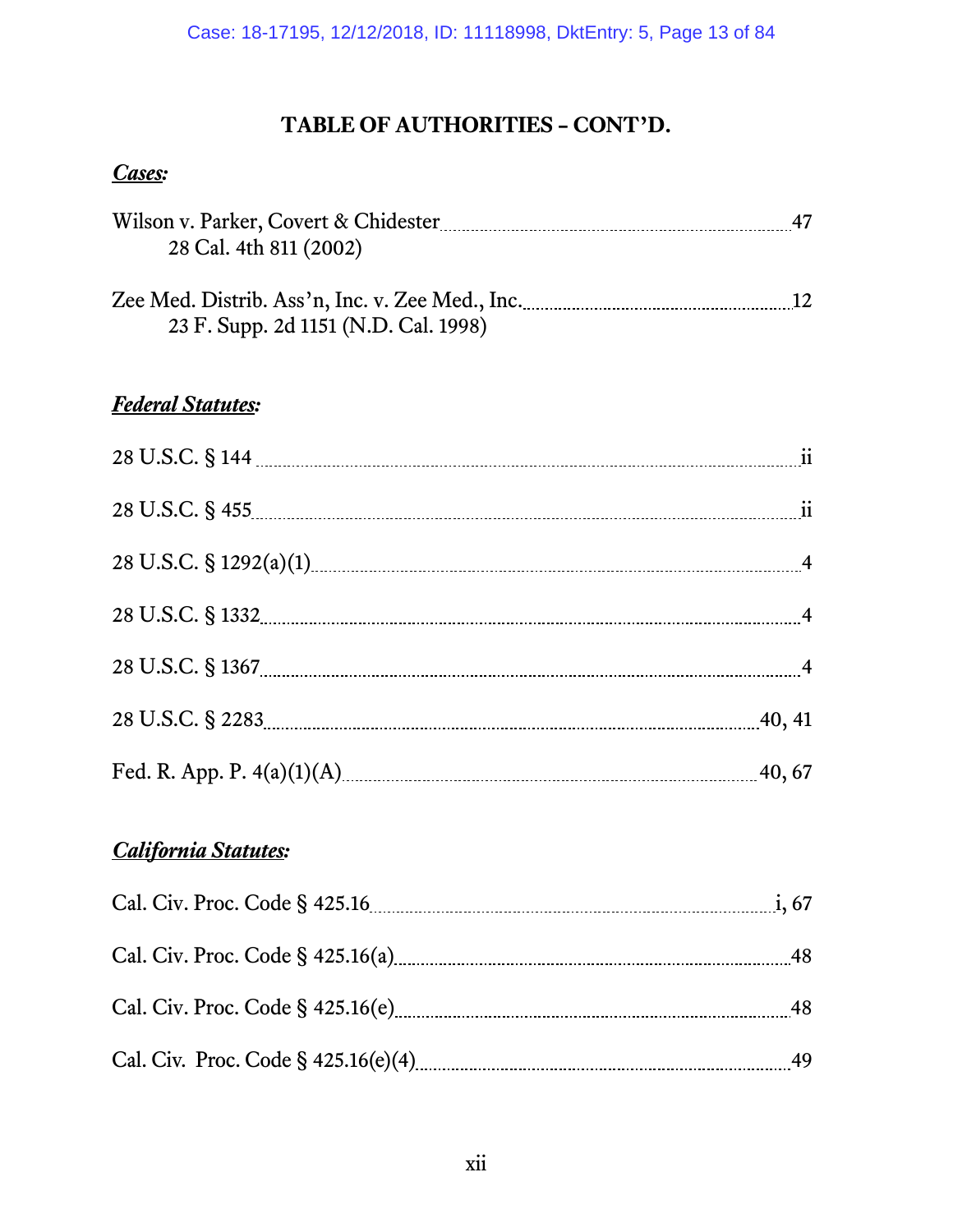# *Other Authority:*

| A. BICKEL, THE MORALITY OF CONSENT 61 (1975) <b>Manual</b> Muslim Constant Constant Constant Constant Constant Constant | 26     |
|-------------------------------------------------------------------------------------------------------------------------|--------|
|                                                                                                                         | 29     |
| 114TH CONG., HUM. FETAL TISSUE RES.: CONTEXT AND                                                                        |        |
| CONTROVERSY 114-27 (Comm. Print. 2016)                                                                                  |        |
| Michael Jay Hartman, Yes, Martha Stewart Can Even Teach                                                                 |        |
| Us About the Constitution                                                                                               | 38, 39 |
| 10 U. PA. J. CONST. L. 867 (2008)                                                                                       |        |
| Sarah Hanneken, Principles Limiting Recovery Against Undercover                                                         |        |
|                                                                                                                         | 35     |
| 50 J. Marshall L. Rev. 649, 685 (2017)                                                                                  |        |
| SELECT INVESTIGATIVE PANEL OF THE ENERGY & COMMERCE COMM.<br>U.S. H.R., FINAL REP. (2016)                               | 29     |
| ANTI-SLAPP LITIGATION § 2:81 (2018)                                                                                     | 11     |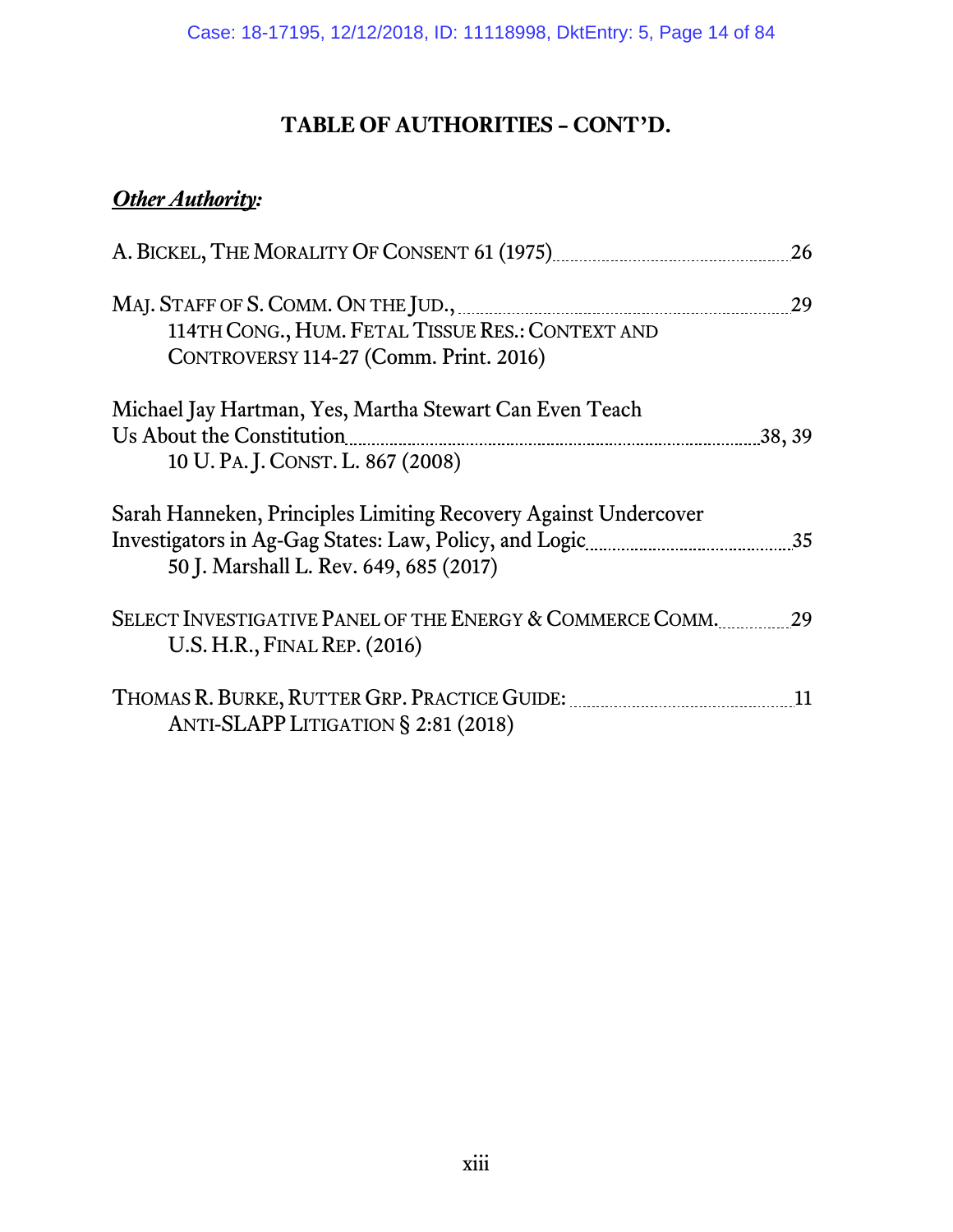#### **INTRODUCTION**

<span id="page-14-0"></span>[P]rior restraints on speech and publication are the most serious and the least tolerable infringement on First Amendment rights.

*Nebraska Press Ass'n v. Stuart*, 427 U.S. 539, 559 (1976).

Plaintiff-Appellee National Abortion Federation ("NAF") is determined to prevent Appellants from communicating true information about a subject of profound public significance. To that end, NAF brought a lawsuit featuring unsupportable (and since abandoned) federal claims and petitioned a federal district court—one with whom its members enjoy a longstanding extrajudicial relationship—for a preliminary injunction imposing a prior restraint on Appellants' truthful speech. NAF's legal basis for being in federal court was pretextual; its legal arguments were weak; and its factual proffer comprised unproven assertions and hearsay that fell woefully short of establishing a balance of harms that could justify "one of the most extraordinary remedies known to our jurisprudence." *Id.* at 562. Nevertheless, the District Court granted Plaintiff an injunction, enabling a powerful special interest group to conceal true but unflattering information from public view.

Appellants appealed the preliminary injunction, to no avail. Appellants also challenged the injustice of having their case heard by a judge who has a longstanding, well-documented relationship with Appellee—also to no avail. Dkt. 428; 9th Cir.

1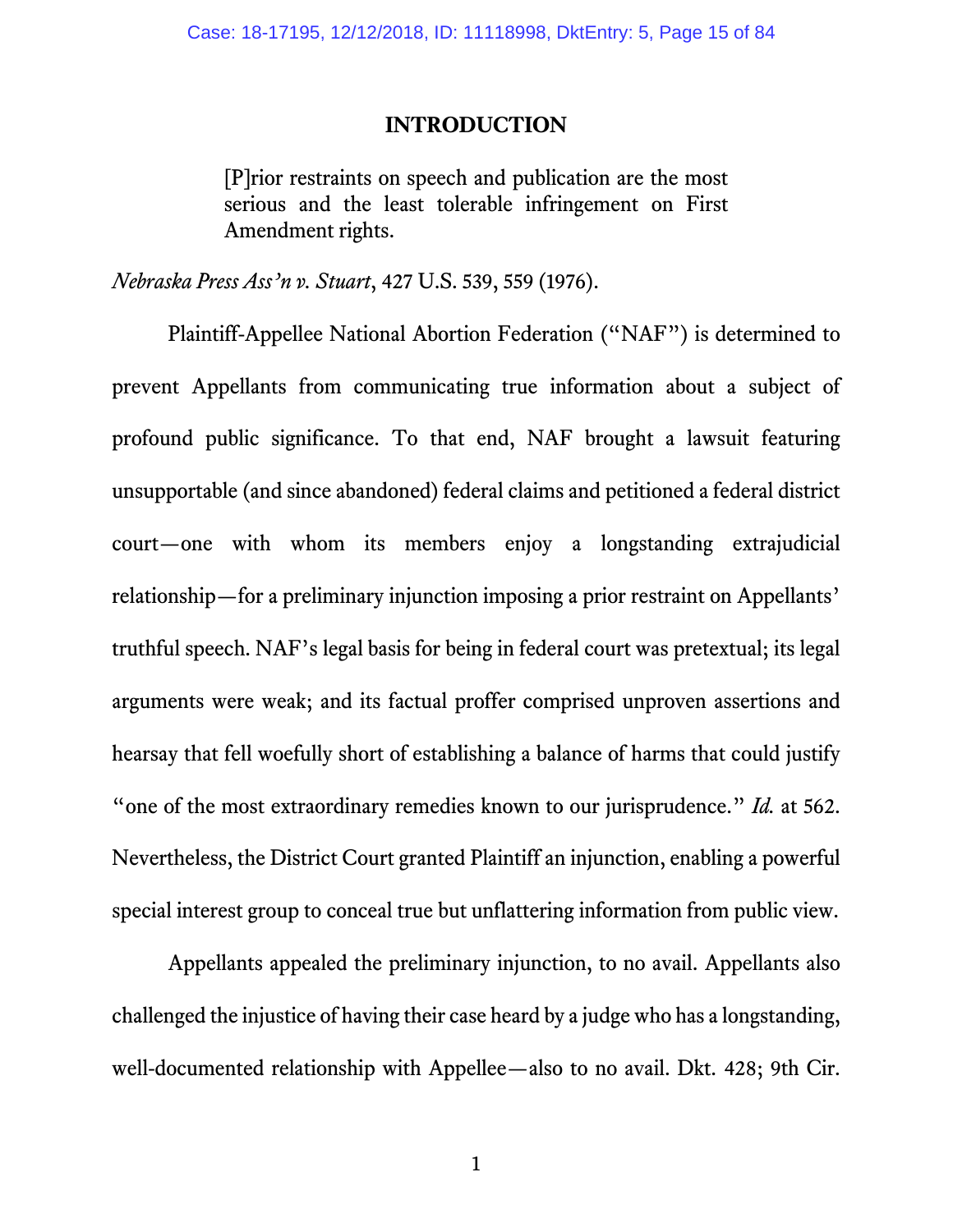Case No. 17-73313. [1](#page-15-0) And while Appellants have been fighting the prior restraint on their truthful speech and its imposition by a manifestly biased judge, nearly three years have passed, with no end in sight.

The passage of years has not cast this fundamentally flawed injunction in any better light; to the contrary, intervening developments have only highlighted its legal and factual deficiencies. First, NAF has abandoned its spurious federal claims, making even more obvious the fact that this lawsuit never belonged in federal court. Second, intervening case law has further eroded NAF's chances of prevailing in what remains of this lawsuit. Third, discovery in a related case has confirmed that Appellants' truthful speech would not cause NAF any harm, much less irreparable harm, given NAF's open and notorious embrace of the very positions it seeks to gag Appellants from discussing. And fourth, NAF's ever-escalating campaign to railroad Appellants—most notably, by orchestrating a politically motivated criminal prosecution in California state court and then weaponizing this preliminary injunction to handicap their defense—has proven that the party actually at risk of irreparable harm here is not the powerful abortion lobbying group plaintiff, but the target of its ire, Defendant David Daleiden.

 $\overline{a}$ 

<span id="page-15-0"></span><sup>&</sup>lt;sup>1</sup> Citations to "Dkt." refer to the District Court docket.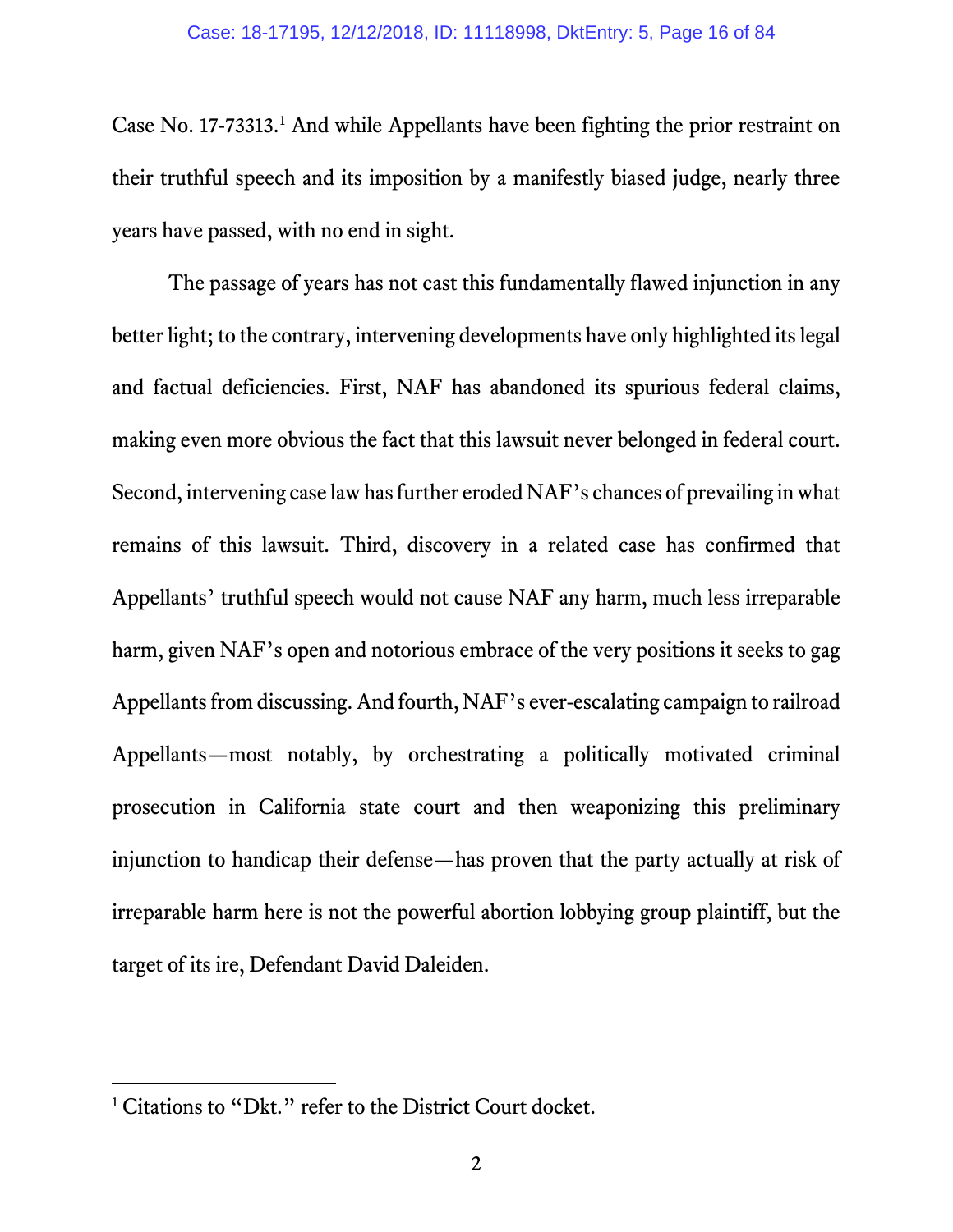The legal and factual developments of the last three years dictate that this case should be dismissed, or at the very least, the preliminary injunction should be dissolved. But asked to consider these new developments, the District Court gave them the back of its hand. The District Court engaged in no reconsideration of Plaintiffs' insufficient evidentiary proffer in light of new facts. The District Court engaged in no re-weighing of the public interests relevant to the preliminary injunction. And on most of the legal questions presented, the District Court simply referred to its earlier preliminary injunction order, ignoring the intervening years of legal and factual developments mandating the opposite result.

That the District Court refused even to engage in the reconsideration requested with good cause by Appellants constitutes an abuse of discretion warranting reversal. It is also more evidence of the District Court's bias and the impossibility that Appellants can receive a fair hearing in the District Court. The arguments the District Court did deign to address were met with barely-disguised disdain and erroneous conclusions. For all of these reasons, to the extent that this Court even agrees that any part of this matter remains subject to federal jurisdiction, it should reverse the District Court; dissolve the preliminary injunction; and either reassign on remand or dismiss this case.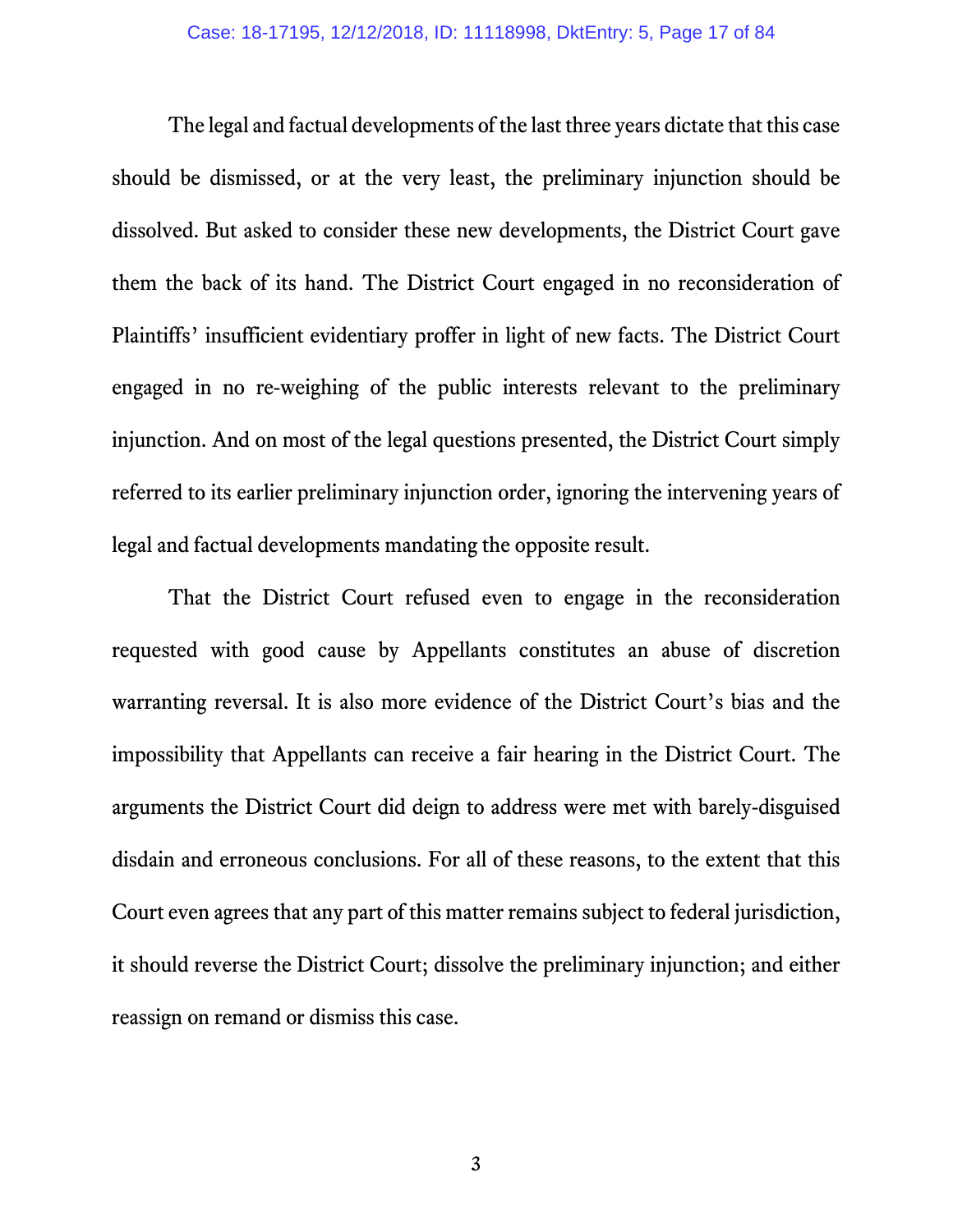## **JURISDICTIONAL STATEMENT**

<span id="page-17-0"></span>The District Court originally exercised jurisdiction over the state-law claims at issue in this appeal under 28 U.S.C. § 1367, because Plaintiff originally asserted federal claims. Plaintiff recently dismissed all federal claims, however, eliminating federal question jurisdiction. Plaintiff now claims diversity jurisdiction over the residual state claims under 28 U.S.C. § 1332, but the validity of that jurisdiction is contested here.

This appeal challenges an order denying a motion to dissolve or modify the preliminary injunction and an anti-SLAPP motion, both filed by Defendant-Appellants the Center for Medical Progress ("CMP"), BioMax Procurement Services, LLC ("BioMax"), and David Daleiden.<sup>[2](#page-17-1)</sup> This Court has jurisdiction over the denial of the motion to dissolve or modify the preliminary injunction under 28 U.S.C. § 1292(a)(1). This Court has jurisdiction over the denial of the anti-SLAPP motion under the collateral order doctrine. *See Hilton v. Hallmark Cards*, 599 F.3d 894, 900 (9th Cir. 2010).

The District Court entered its order denying the motions on November 7, 2018. On November 13, 2018, Appellants filed a timely notice of appeal, Fed. R. App.

 $\overline{a}$ 

<span id="page-17-1"></span><sup>&</sup>lt;sup>2</sup> The same order addressed a motion to dismiss filed by Defendant Troy Newman, which is not part of this appeal, and a motion to dismiss filed by Appellants, the substance of which was incorporated into their anti-SLAPP motion. ER410.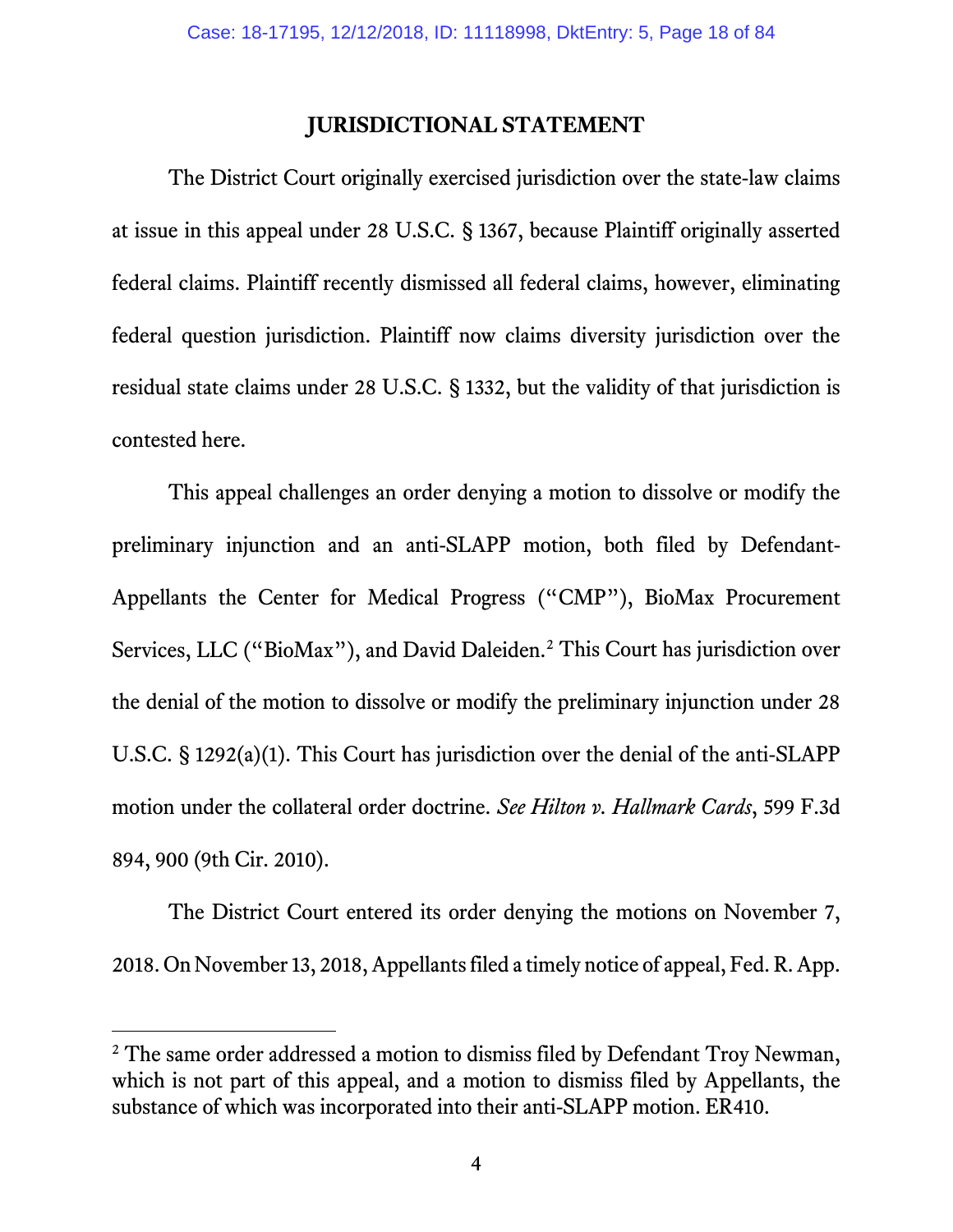P. 4(a)(1)(A), which this Court expedited pursuant to Ninth Circuit Rule 3-3 on November 14, 2018.

#### **STATEMENT OF ISSUES**

<span id="page-18-0"></span>1. Whether the federal courts have subject-matter jurisdiction over this lawsuit involving only state claims between non-diverse real parties in interest.

2. If so, whether the preliminary injunction should be dissolved or modified in light of new facts or law, including (a) that it prevents David Daleiden from mounting a constitutionally adequate defense to criminal charges instigated by the same parties who brought this lawsuit, and (b) that it violates principles of comity and federalism by interfering with a state criminal proceeding.

3. Whether Appellants' anti-SLAPP motion should be granted as to all of Plaintiff's facially-defective claims because Plaintiff (a) refused to adduce sufficient admissible evidence to establish a prima facie contract claim; and (b) failed to plead any compensable damages.

#### **ADDENDUM**

<span id="page-18-1"></span>The pertinent statutes are included in the Addendum to this brief.

#### **STATEMENT OF THE CASE**

<span id="page-18-2"></span>Appellants appeal the denial of two jointly-filed motions: (a) a motion to dissolve or modify the preliminary injunction; and (b) an anti-SLAPP motion to

5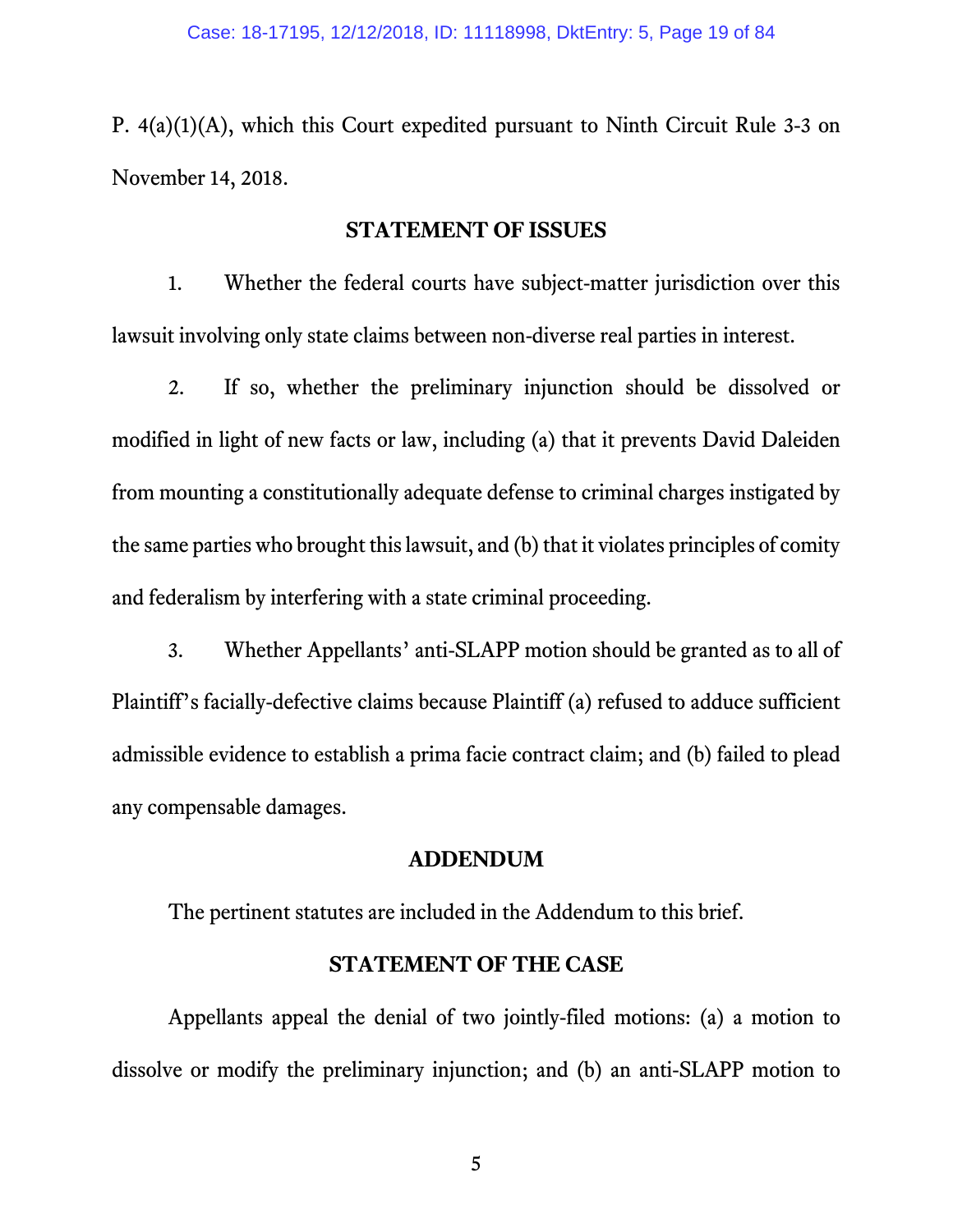strike. The two motions were distinct but related and mutually reinforcing, each enumerating legal and factual bases for freeing Appellants from this meritless lawsuit.

Daleiden is an investigative journalist who founded the Center for Medical Progress ("CMP") to monitor and report on medical issues and advances. ER268. Daleiden and CMP launched the "Human Capital Project" to investigate, document, and report on questionable practices involving fetal tissue and organs, including the sale of fetal tissue for profit, the modification of abortion procedures to obtain fetal tissue for federally-funded research, partial-birth abortions, and the killing of babies born alive following abortion procedures. ER268.

Many NAF members were subjects of CMP's investigation. As part of the investigation, Daleiden attended two NAF-sponsored abortion industry tradeshows under an assumed name, as a representative of BioMax, a company testing the market for fetal tissue procurement.

Beginning on July 14, 2015, CMP released a series of videos of Daleiden and other BioMax representatives' meetings with abortion providers and fetal tissue procurement company executives. Each release consisted of a short highlight video and a longer video containing full recordings of the meetings. This investigation has,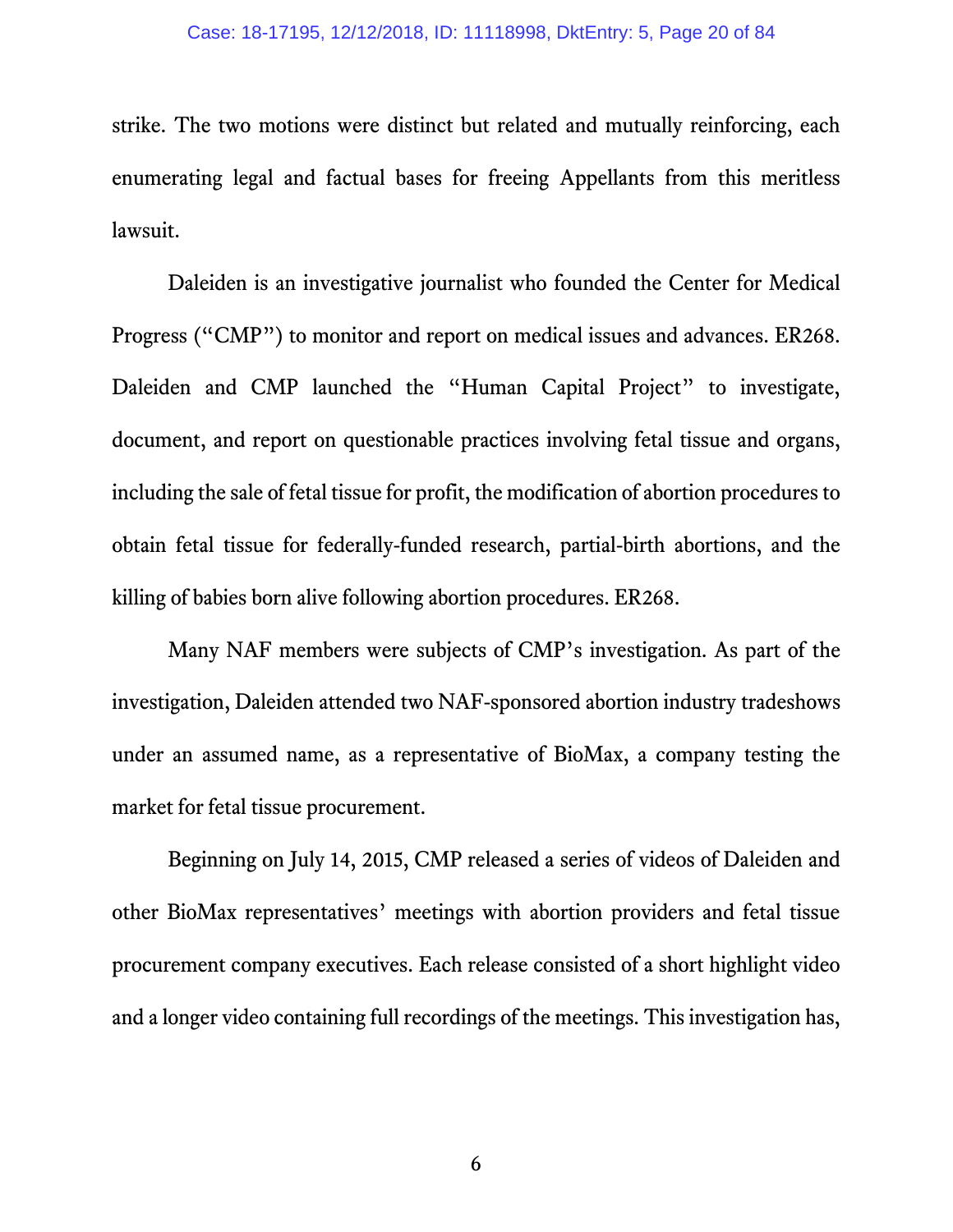from the first hours of its release to the public, generated a tremendous amount of attention and controversy, including considerable negative publicity for NAF.

NAF filed its Complaint on July 31, 2015, and its First Amended Complaint ("FAC") on September 18, 2015. Dkt. 1; ER657. NAF requested dismissal of all but four claims from its FAC on July 20, 2018, Dkt. 542, and the District Court granted dismissal on November 7, 2018. ER4 n.2. The FAC now alleges state law claims for breach of four separate contracts and claims for fraud, promissory fraud, and conspiracy to defraud. ER657.

#### **SUMMARY OF ARGUMENT**

<span id="page-20-0"></span>In February 2016, the District Court granted NAF a preliminary injunction imposing an indefinite prior restraint on Appellants' speech on an issue of profound public significance. To justify such an extraordinary remedy, the District Court had to find not only that NAF had satisfied the four prongs of the preliminary injunction standard but also that "publication [] threaten[ed] an interest more fundamental than the First Amendment itself." *Proctor & Gamble Co. v. Bankers Trust Co.*, 78 F.3d 219, 226-27 (6th Cir. 1996).

Those now-three-year-old conclusions were based on factual premises that have since been disproven, most notably: (a) that Appellants' reporting was inaccurate; (b) that Defendant's reporting revealed no evidence of illegality; and (c)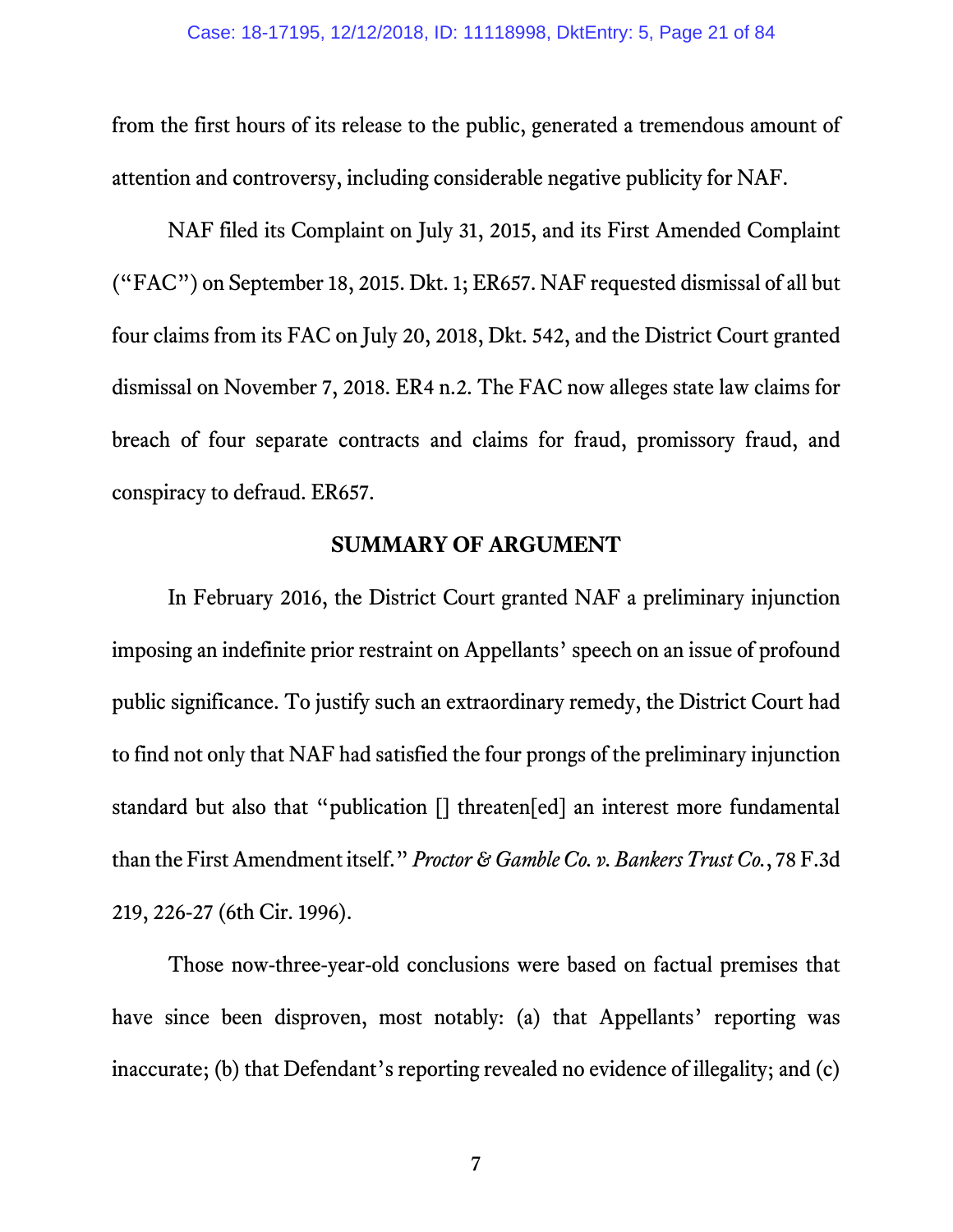that Plaintiff's members would suffer immediate and irreparable harm at the hands of third parties if Appellants were permitted to publish their findings. Without those factual findings, there is no longer any basis for the District Court's conclusions as to two of the four preliminary injunction factors (i.e., the likelihood of irreparable injury and the balance of equities).Also since February 2016, NAF and its associates have secured the criminal prosecution of Defendant David Daleiden in California state court, which he and his counsel have so far had to defend within the inhibiting constraints of a federal civil court's highly unorthodox gag order.

Appellants therefore asked the District Court to revisit the balancing of public interests underlying its preliminary injunction, noting how intervening factual developments have weakened several of the public interests favoring the prior restraint, while Mr. Daleiden's Sixth Amendment rights and venerable principles of federalism and comity must now be added to the weighty First Amendment considerations already militating against it. The District Court declined (without explanation) to recalibrate its out-of-date analysis of the relevant public interests. Three years later, NAF cannot legally or factually sustain the extraordinary prior restraint on Appellants' speech, which should lead this Court to dissolve the preliminary injunction.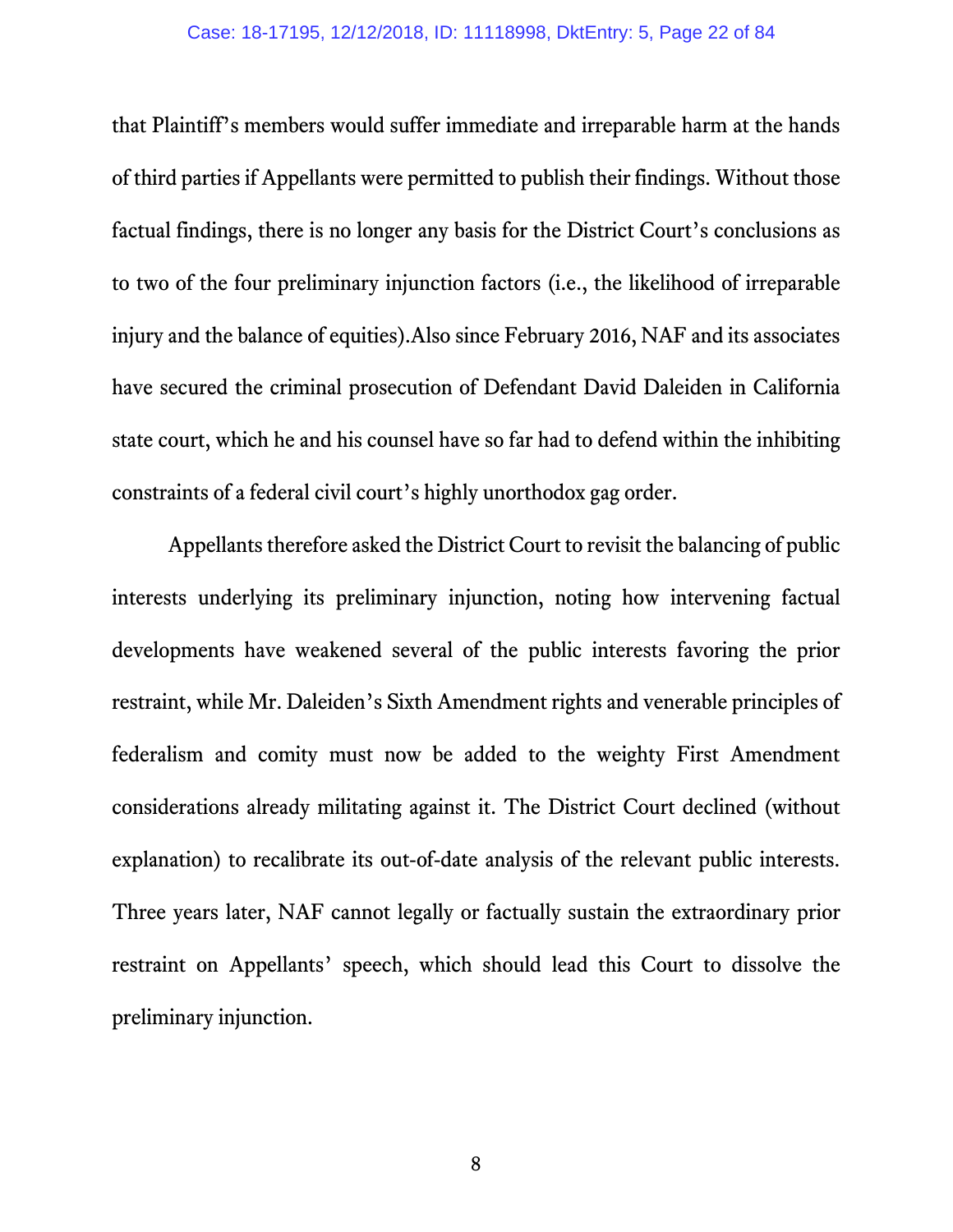Appellants also moved to strike NAF's remaining claims under California's anti-SLAPP statute, as this lawsuit is the quintessential Strategic Lawsuit Against Public Participation: a well-funded abortion industry trade organization aggressively attacking a small group of critics who had the audacity to record and publish unflattering information about the unseemly, and illegal, activities of its members. Having no actual federal claims nor any meritorious state ones, NAF is nevertheless pursuing this federal lawsuit against Appellants in the hopes of bullying them into forfeiting their First Amendment rights. Required by California law to demonstrate a "probability of prevailing" on its various claims, NAF could not meet either of the applicable standards. NAF did not even attempt to produce any admissible evidence that Appellants had breached any contract, as it was explicitly required to do under the statute. Moreover, NAF failed to plead any compensable damages for any of Appellants' alleged offenses. This Court should strike all of NAF's remaining nondiverse, state law claims and clear the federal court's docket of this meritless, politically motivated lawsuit.

#### **STANDARD OF REVIEW**

#### <span id="page-22-1"></span><span id="page-22-0"></span>**I. Motion to Dissolve the Preliminary Injunction**

The grant or denial of a preliminary injunction is typically reviewed for abuse of discretion, *see Garcia v. Google, Inc.*, 786 F.3d 733, 739 (9th Cir. 2015) (en banc),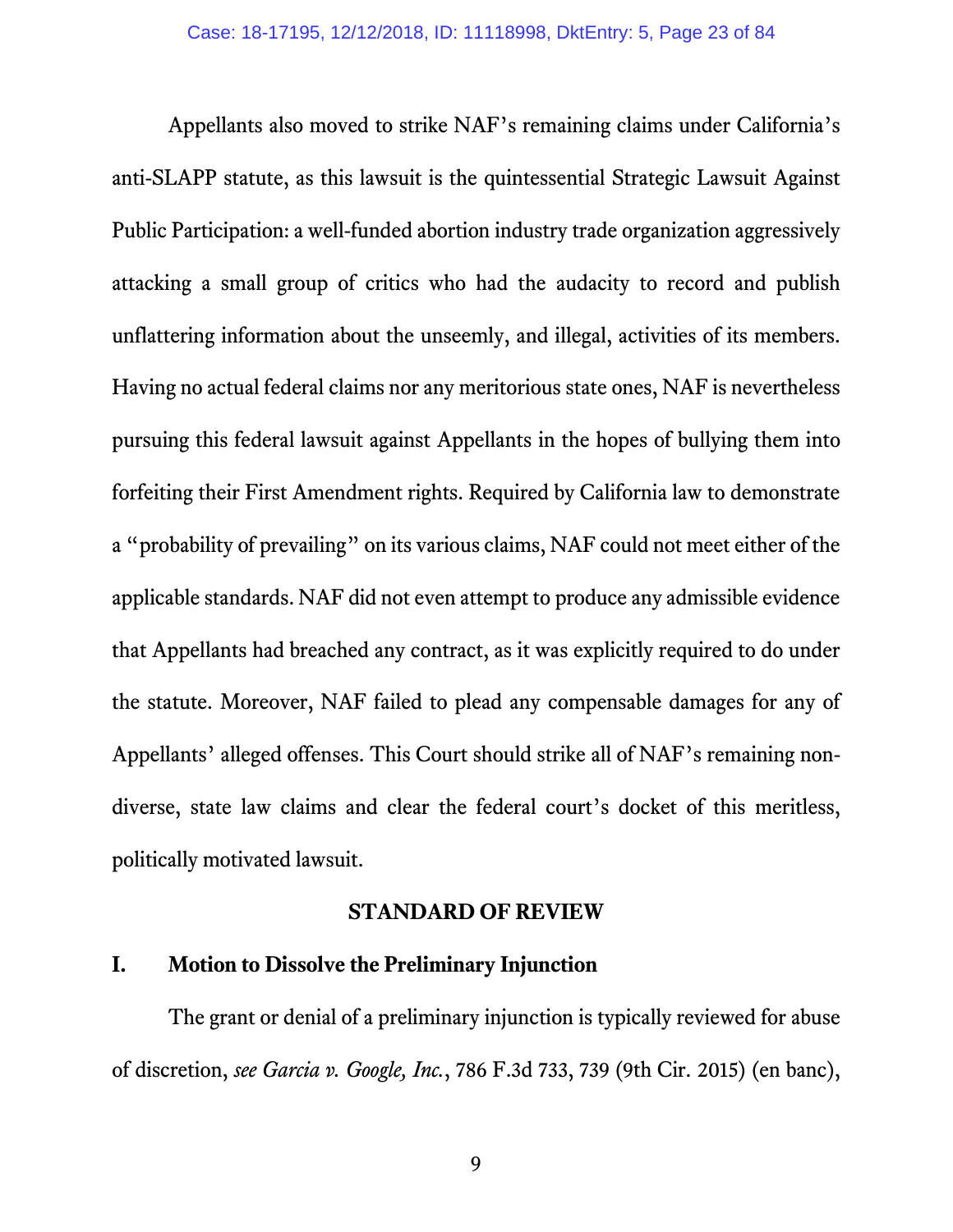but where, as here, constitutional rights are at stake, the Supreme Court requires reviewing courts to "make an independent examination of the whole record so as to assure [them]selves that the judgment does not constitute a forbidden intrusion on" constitutional rights. *Old Dominion Branch No. 496, National Ass'n of Letter Carriers v. Austin*, 418 U.S. 264, 282 (1974); *see also NAACP v. Claiborne Hardware Co.*, 458 U.S. 886, 924 (1982); *Hurley v. Irish American GLIB*, 515 U.S. 557, 567-68 (1995).

*De novo* review further extends to "constitutional facts" underlying restrictions on constitutional rights. *See, e.g., New York Times Co. v. Sullivan*, 376 U.S. 254, 286 (1964) (whether facts supported finding of actual malice); *Tennessee Secondary Sch. Athletic Ass'n v. Brentwood Acad.*, 551 U.S. 291, 304 n.5 (2007) (challenge to sanction for violating recruiting rule); *Illinois ex rel. Madigan v. Telemarketing Assocs., Inc.*, 538 U.S. 600, 621 (2003) (fraud conviction).

This duty of *de novo* review, even of findings of fact, in fundamental rights cases specifically applies in the preliminary injunction context. *See, e.g., Child Evangelism Fellowship of New Jersey Inc. v. Stafford Twp. Sch. Dist.*, 386 F.3d 514, 524 (3d Cir. 2004) (Alito, J.); *Proctor & Gamble Co. v. Bankers Trust Co.*, 78 F.3d 219, 227 (6th Cir. 1996); *Bery v. City of New York*, 97 F.3d 689, 693 (2d Cir. 1996).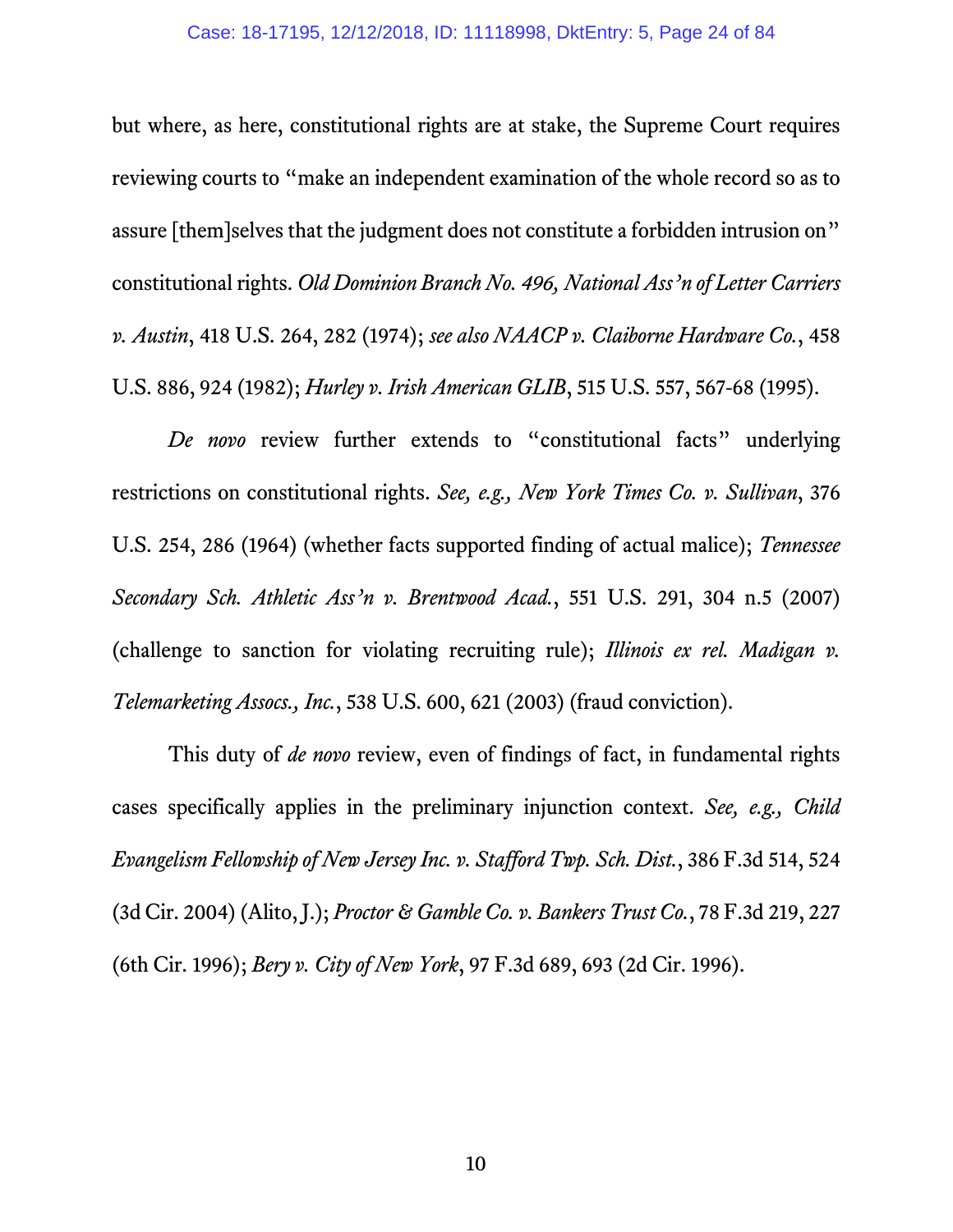Finally, Appellants argue that the preliminary injunction is invalid under the Anti-Injunction Act, which is "a question of law reviewed de novo." *California v. Randtron*, 284 F.3d 969, 974 (9th Cir. 2002).

## <span id="page-24-0"></span>**II. Anti-SLAPP Special Motion to Strike**

Because the purpose of California's anti-SLAPP statute is to protect speakers from unfounded speech-suppressing lawsuits, *Batzel v. Smith*, 333 F.3d 1018, 1025 (9th Cir. 2003), all aspects of the adjudication of an anti-SLAPP motion—both legal and factual challenges—are reviewed *de novo* on appeal. *Park v. Bd. of Trustees of California State Univ.*, 2 Cal. 5th 1057, 1067 (2017); *Mindys Cosmetics, Inc. v. Dakar*, 611 F.3d 590, 595, 598–99 (9th Cir. 2010); *see also* THOMAS R. BURKE,RUTTER GRP. PRACTICE GUIDE:ANTI-SLAPPLITIGATION § 2:81 (2018) ("*De novo*review of a trial court's ruling of an anti-SLAPP motion is consistent with the independent appellate review required as a matter of substantive First Amendment law.").

## **ARGUMENT**

## <span id="page-24-2"></span><span id="page-24-1"></span>**I. THE COURT SHOULD DISMISS THIS ACTION FOR LACK OF SUBJECT-MATTER JURISDICTION.**

There is no longer subject-matter jurisdiction with respect to this lawsuit, since NAF has dismissed all of its federal claims, and there is no diversity between Appellants and NAF's members, who are the real parties in interest.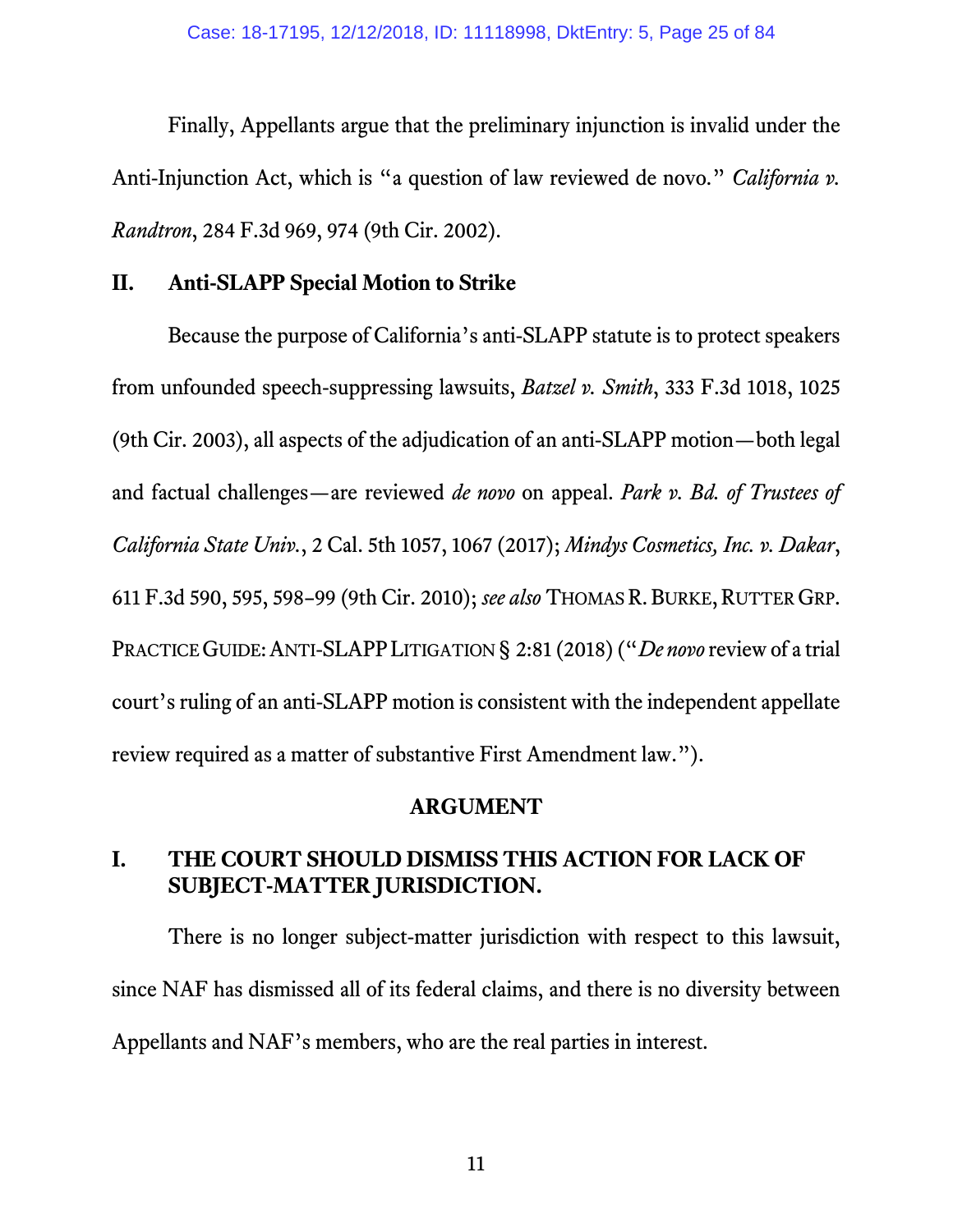NAF originally pleaded eleven causes of action, only two of which arose under federal law. ER657. Having obtained its preliminary injunction three years ago, NAF recently dismissed all but four state-law causes of action, leaving diversity jurisdiction as the sole potential basis for federal court jurisdiction. Dkt. 542; ER4.

NAF pleads that Appellants are citizens of California and Kansas, ER664-65, and NAF is a Missouri corporation headquartered in Washington D.C. ER661-62. But NAF's citizenship is not material for determining diversity; its *members'* citizenship is. NAF does not (and cannot) plead that it has no members who are citizens of California or Kansas. ER661-62. That fact destroys diversity.

"The Supreme Court has established that the relevant citizens for diversity purposes must be 'real and substantial parties to the controversy.'" *N. Tr. Co. v. Bunge Corp.*, 899 F.2d 591, 594 (7th Cir. 1990) (citing *Navarro Savings Association v. Lee*, 446 U.S. 458, 460 (1980)). The issue is who is "the real party to the controversy"—which is akin to "the real party in interest." *Zee Med. Distrib. Ass'n, Inc. v. Zee Med., Inc.*, 23 F. Supp. 2d 1151, 1155 (N.D. Cal. 1998).

When a nonprofit membership corporation, i.e., an association, brings a lawsuit, the court must ask: who actually is damaged, the members or the association? *Nat'l Ass'n of Realtors v. Nat'l Real Estate Ass'n, Inc.*, 894 F.2d 937, 940 (7th Cir. 1990) ("*NAR*") ("The members were in the front line. They received the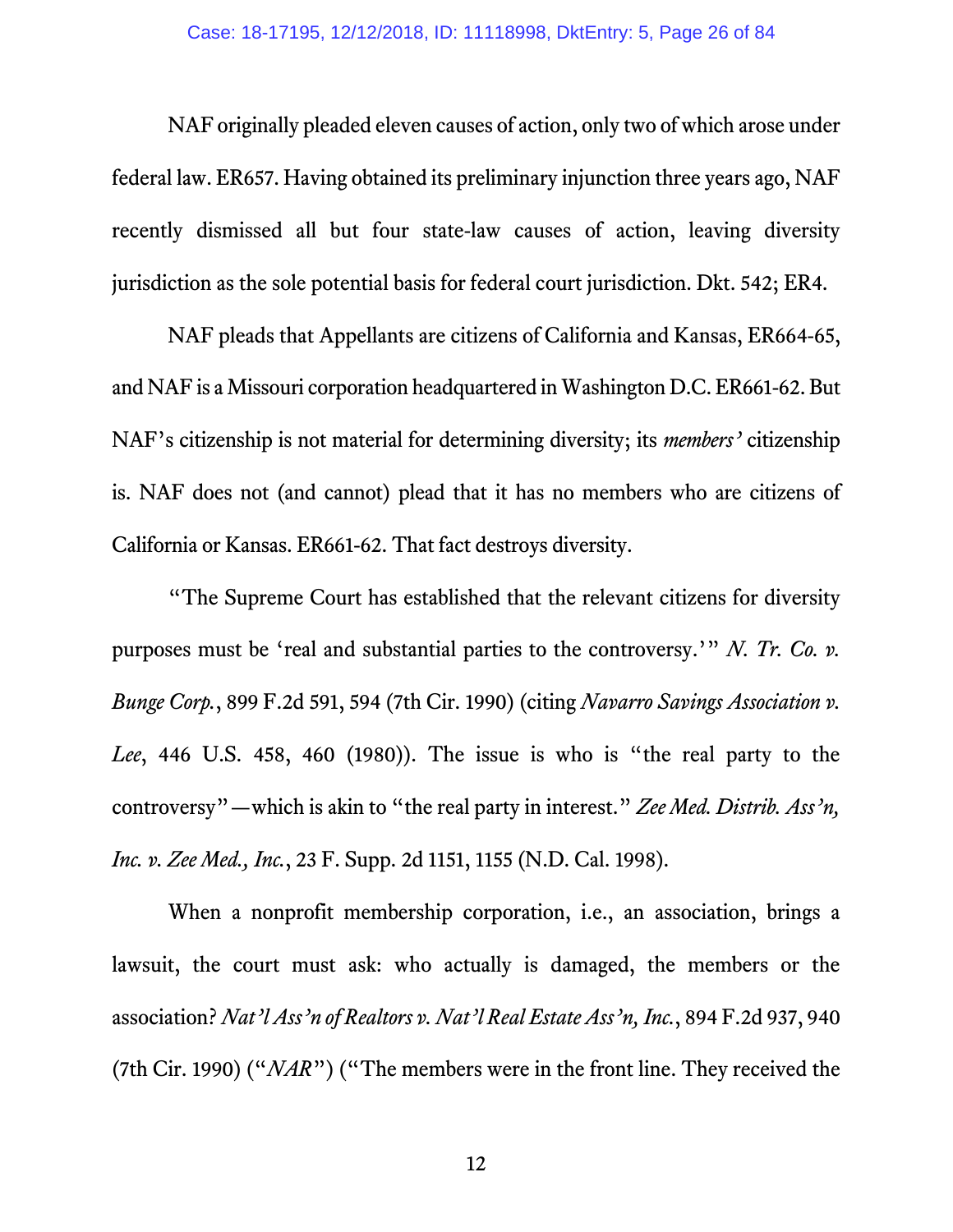blow."). When a trade association brings a lawsuit to vindicate the interests of its members, those members' citizenship *must* be taken into account for diversity purposes. "Since it is the members of [the trade association] who are the real parties in interest so far as the claim for damages on their behalf is concerned, it is their citizenship that counts for diversity purposes." *Id.*; *see also N. Tr. Co.*, 899 F.2d at 594 ("[F]ederal courts must look to the individuals being represented rather than their collective representative to determine whether diversity of citizenship exists.").

In *NAR*, the Seventh Circuit dismissed a lawsuit for lack of subject matter jurisdiction on the basis that the association's members were not diverse with the opposing party. *NAR*, 894 F.2d at 941–43. Considering whether "the[] suit [could] be maintained on [the association]'s own behalf, without reference to the interests and entitlements of its members," the Seventh Circuit concluded it could not. *Id*. This is because "[e]ven if the association had an interest in this lawsuit sufficient to entitle it to sue on its own behalf, the members who are the real victims of the alleged fraudulent scheme [would] ... be indispensable parties." *Id.* Thus, if the association itself and its members are *both* real parties to the controversy, then the citizenship of both matters for determining diversity.

NAF's Complaint explicitly asserts that it is suing Appellants on behalf of its members: "This case is about an admitted, outrageous conspiracy ... against NAF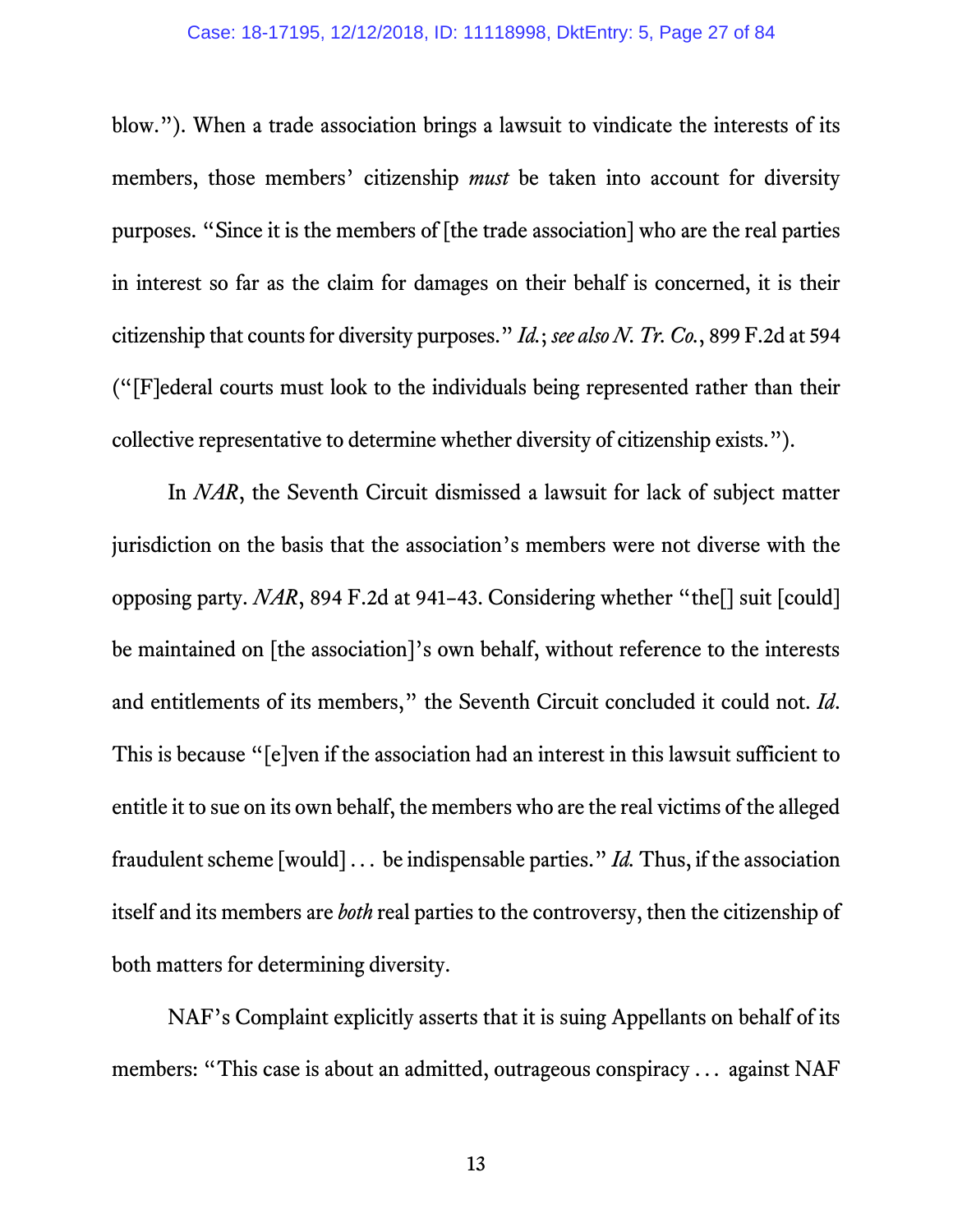*and its constituent members*." ER658; *see also, e.g.,* ER720-26 (asserting "harm to the safety, security, and privacy of Plaintiff *and its members*, harm to the reputation of Plaintiff *and its members*."); ER722-23 ("the purpose of these agreements was to protect NAF and NAF Confidential Information, and to protect NAF's staff, *its members*, and the attendees at NAF's annual meetings. NAF staff, *NAF members*, and attendees at NAF's annual meetings are intended third party-beneficiaries to each and every contract described in the preceding paragraphs"); ER724 ("Plaintiff and *the intended third-party beneficiaries* described above have suffered and/or will suffer economic harm and other irreparable harm caused by Defendants' breaches, including harm to the safety, security, and privacy of Plaintiff *and its members*, harm to the reputation of Plaintiff *and its members*.") (emphases added).

These citations are not mere background and do not pertain solely to dismissed causes of action. Rather, as stated in NAF's conspiracy to defraud cause of action, NAF contends that "Defendants and Defendants' co-conspirators knowingly and willfully conspired and/or agreed among themselves to defraud Plaintiff and to injure Plaintiff with a pattern of fraudulent and malicious conduct, including but not limited to ... defrauding NAF *and its constituent members*[,] ... portraying NAF *and its constituent members* in a false light[,] ... carrying out a campaign of intimidation and harassment against NAF *and its constituent members*[,]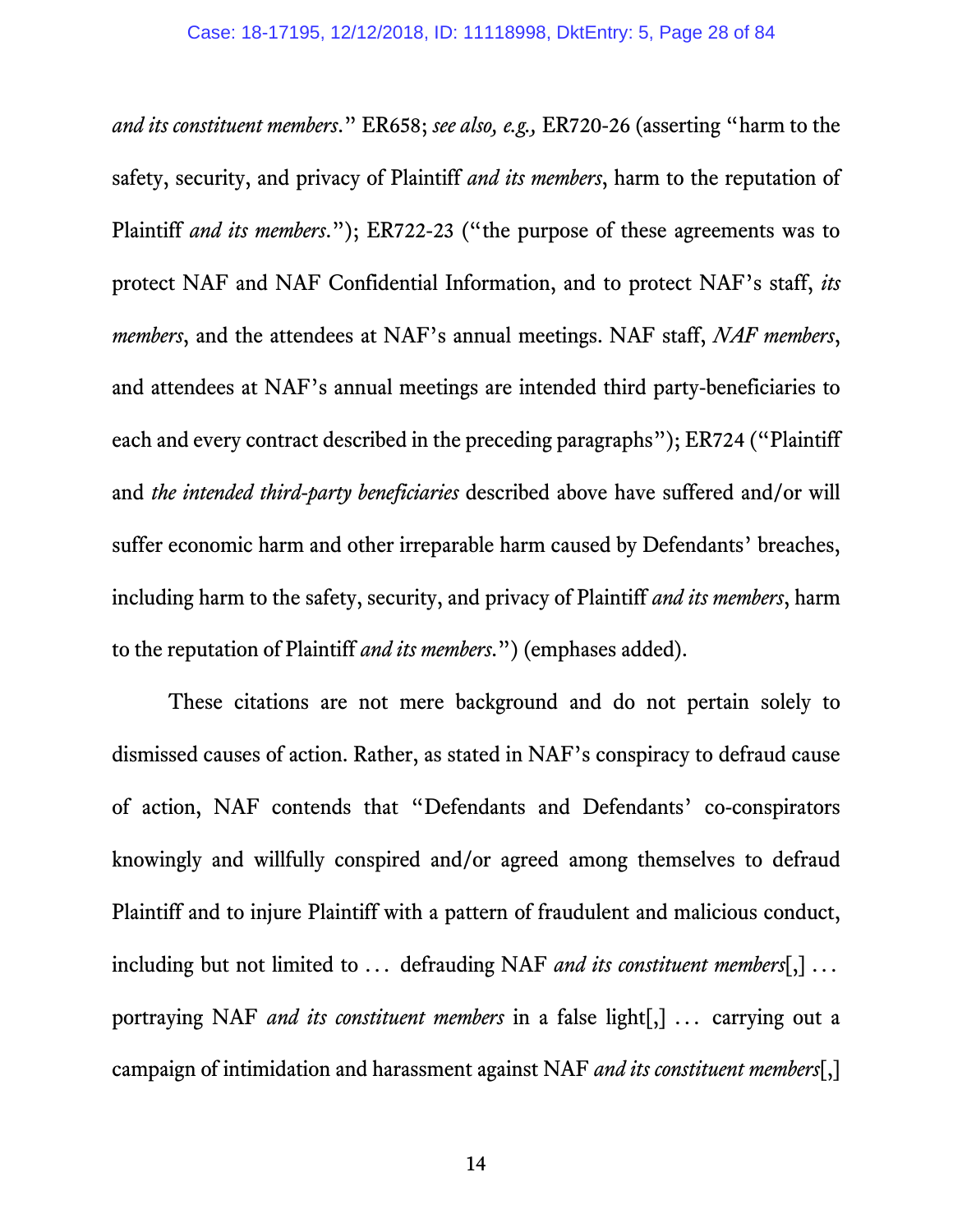... [and] unlawfully burdening *NAF members'* constitutional right to freedom of association." ER719 (emphases added).

The District Court erroneously held that "[i]t is NAF's citizenship that must be compared to defendants," because "NAF is alleging that defendants broke contracts that they had with NAF, not with NAF's members." ER8-9. Not only does this ignore NAF's members' interests in those contracts, it also ignores the plain language of NAF's complaint, including one remaining state court fraud claim specifically on behalf of NAF's members—i.e., Californians suing a Californian. ER719; ER272:20-22, 273:17-19.

Moreover, in issuing its preliminary injunction in this case (based solely on the breach of contract claim), the district court relied heavily on NAF's member's interests and rights, including their right to freedom of association. "The balance of NAF's strong showing of irreparable injury to *its members' freedom of association* (to gather at NAF meetings and share their confidences), to its and *its members' security*, and to *its members' ability* to perform their chosen professions against preventing (through trial) defendants from disclosing information that is of public interest ... , tilts strongly in favor of NAF." ER492:1–5 (emphases added). Indeed, the precise alleged irreparable harms on which the District Court predicated the injunction—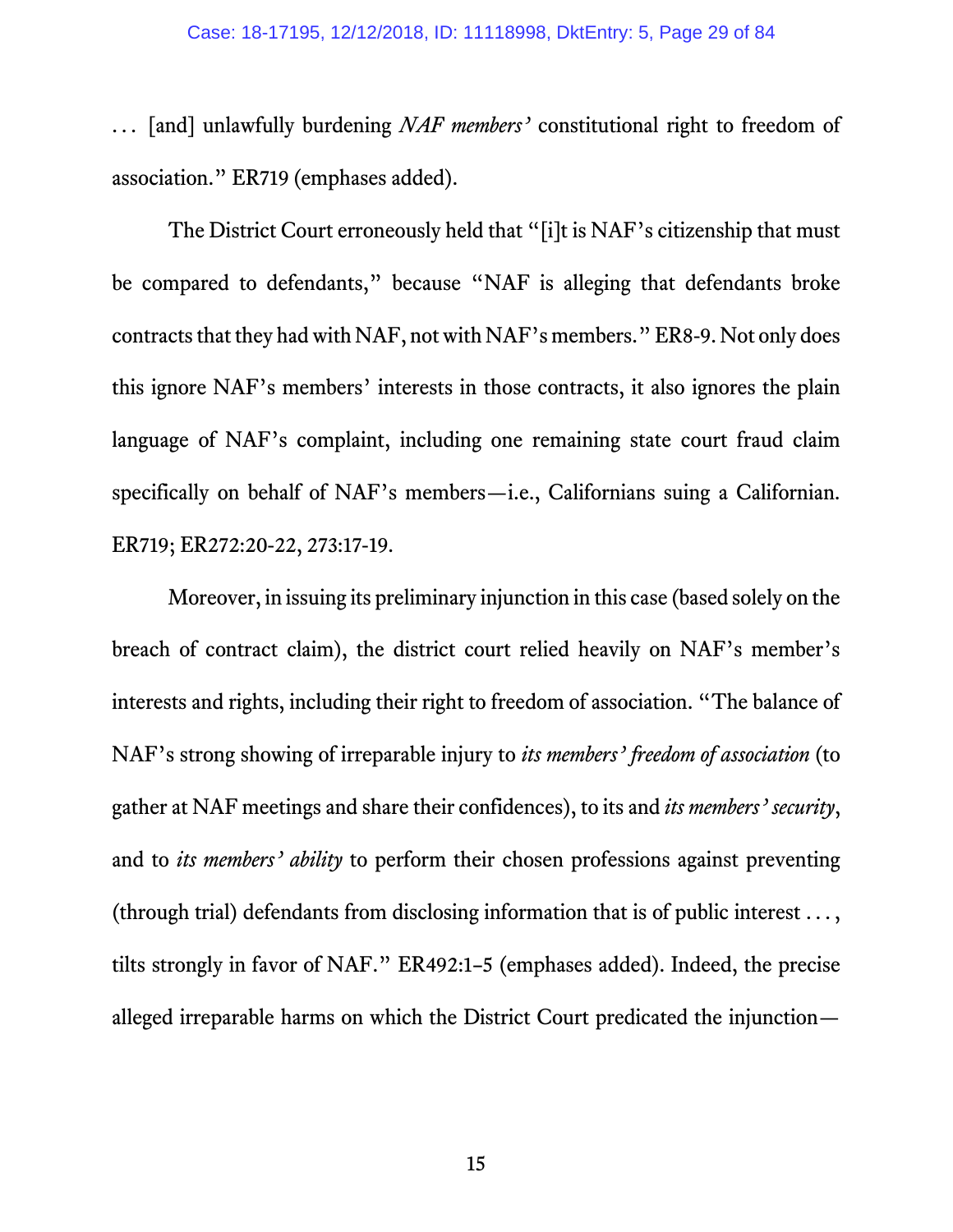"harassment and incidents of violence against the individuals shown in those recordings"—apply exclusively to the members themselves, ER489-90, 492.

Because NAF specifically brought this action on behalf of both itself and its members, and the extraordinary prior restraint imposed by the District Court was predicated on alleged harms to those individual members, ER492:1-5, NAF members are "real and substantial parties to [this] controversy." *N. Tr. Co.*, 899 F.2d at 594, and their citizenship must be considered when determining diversity. Because NAF has members in both California and Kansas, ER272:20-22, 273:17-19, there is no diversity, and therefore no subject-matter jurisdiction here. Therefore, dismissal is mandatory. *Kantor v. Wellesley Galleries, Ltd.*, 704 F.2d 1088, 1092 (9th Cir. 1983).

## <span id="page-29-0"></span>**II. THE COURT SHOULD DISSOLVE THE UNJUSTIFIED INJUNCTION ON SPEECH.**

In February 2016, the District Court awarded NAF truly extraordinary relief: an indefinite prior restraint on Appellants' constitutionally protected expression about an issue of tremendous significance. Appellants may not publish any information learned at NAF tradeshows, or publish any news videos containing footage shot at NAF tradeshows. In enacting that gag order, which has now been in effect for nearly three years, the District Court relied crucially on (a) NAF's claims that releasing the videos would cause its members substantial harm, and (b) a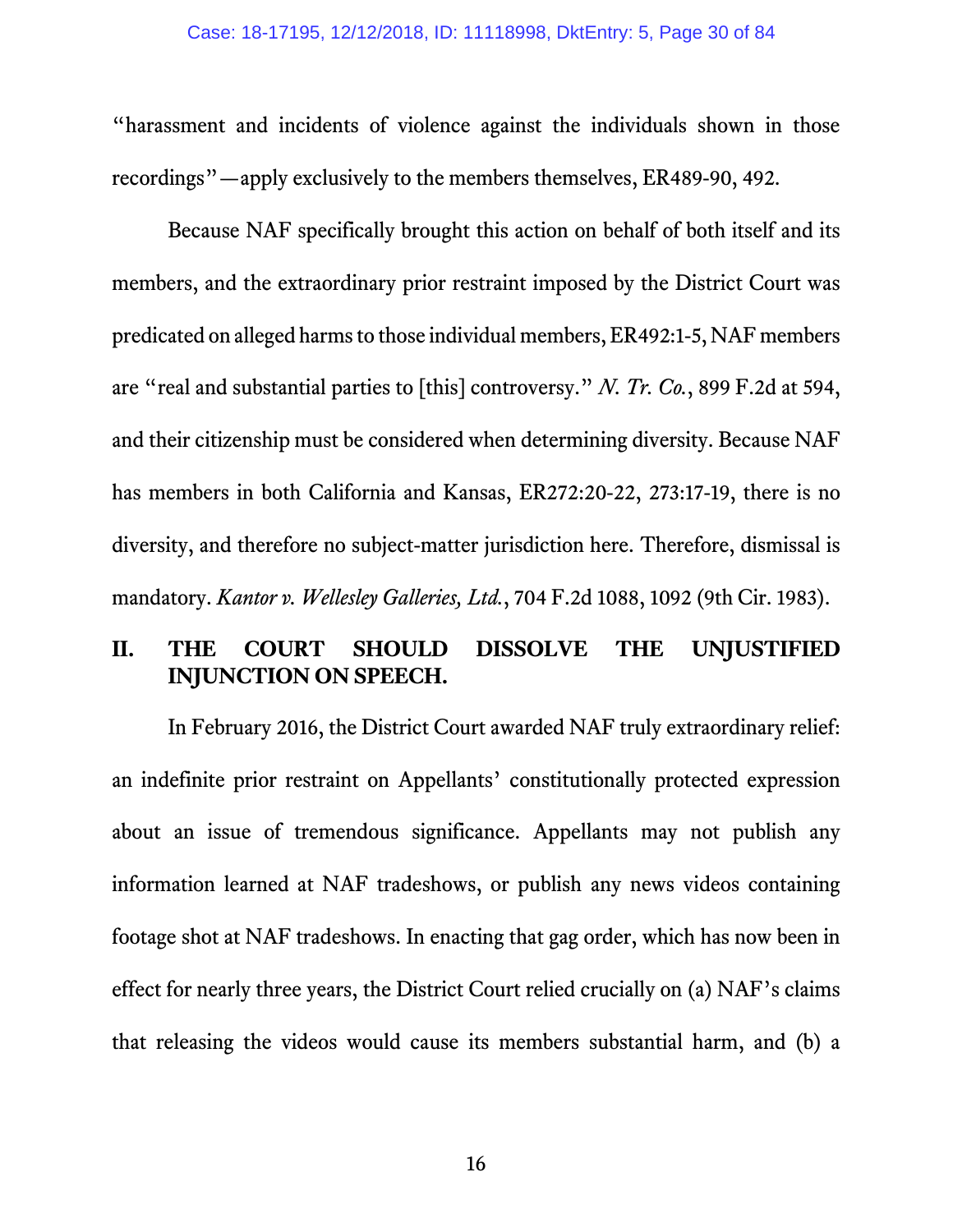balancing of various public interests, which the District Court concluded justified suppressing Appellants' First Amendment rights.

Appellants continue to maintain that they did not breach NAF's contracts, and further that NAF has not pleaded a sufficient case for any breach of contract, nor any cognizable damages. But the motion to dissolve or modify the preliminary injunction on appeal here argued only that the preliminary injunction is now obsolete because facts discovered since February 2016 have given the lie to the District Court's findings regarding the likelihood of harm to NAF, while other intervening developments have shifted the balance of the various public interests sharply in Appellants' favor.

Given these new developments, Appellants asked the District Court to reconsider its outdated factual conclusions and its balancing of the shifted public interests implicated by the preliminary injunction. The District Court effectively declined to do so. This Court should reverse and dissolve the preliminary injunction.

## <span id="page-30-0"></span>**A. Preliminary Injunction Prongs 2 and 3: New Data Undermine NAF's Likelihood of Irreparable Injury and the District Court's Balancing of the Equities.**

"A plaintiff seeking a preliminary injunction must show that: (1) she is likely to succeed on the merits, (2) she is likely to suffer irreparable harm in the absence of preliminary relief, (3) the balance of equities tips in her favor, and (4) an injunction

17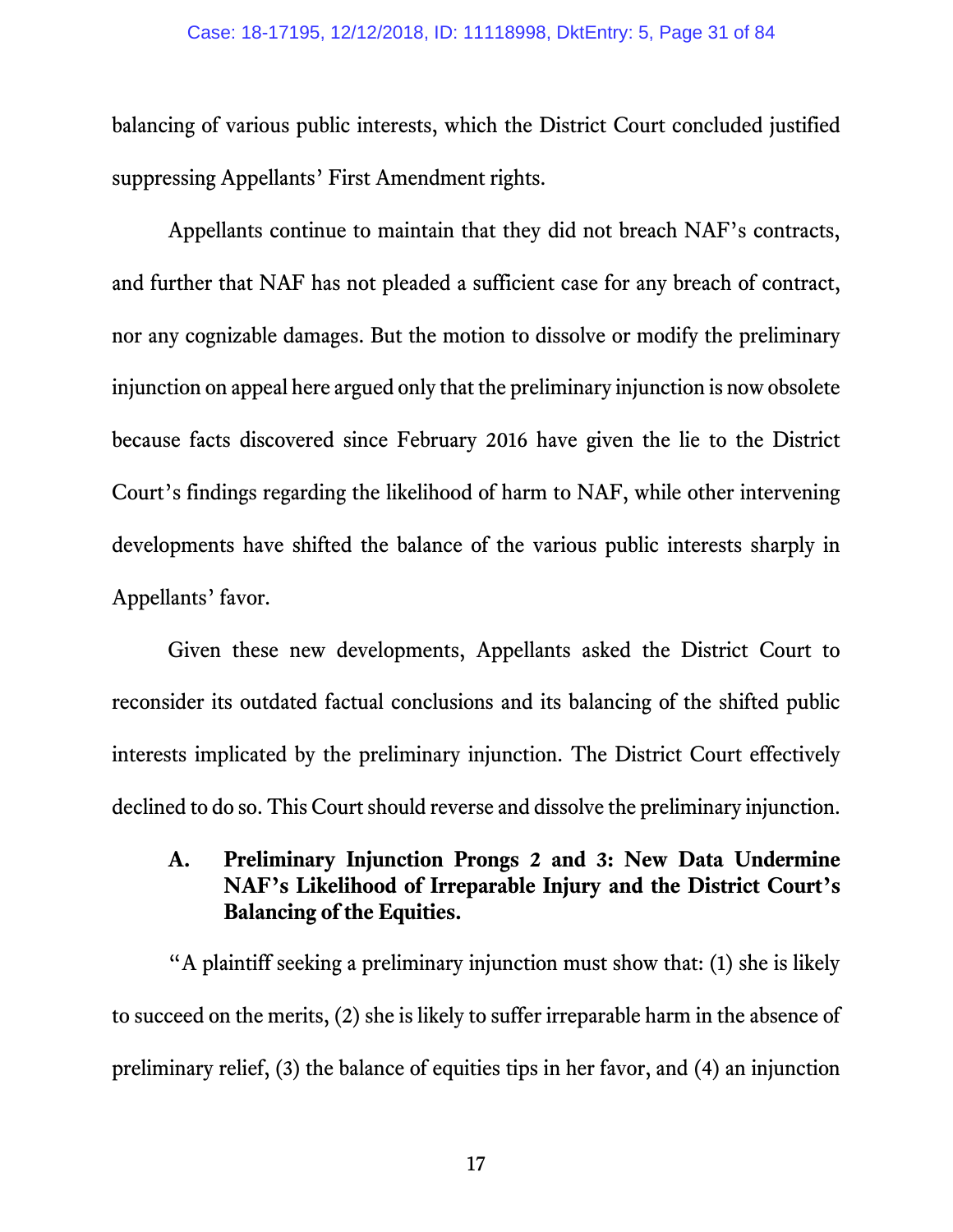is in the public interest." *Garcia v. Google, Inc.*, 786 F.3d 733, 740 (9th Cir. 2015) (en banc) (quotation marks omitted).

In 2016, analyzing the "irreparable harm" prong of the preliminary injunction, the District Court accepted NAF's claims that Mr. Daleiden's earlier videos had "directly led to a significant increase in harassment, threats, and violence directed ... at NAF and its members," including the murderous attack on a Colorado Springs abortion clinic. ER489-90. The District Court concluded that, "[g]iven the evidence of defendants' past practices, allowing defendants to use the NAF materials in future Project videos would likely lead to the same result ... further harassment and incidents of violence against the individuals shown in those recordings." ER489-90.

Later, considering the "balance of equities," the District Court concluded without analysis that it "favors NAF," because Appellants would suffer only "the hardship of being restricted in what evidence they can release to the public," while "the hardships suffered by NAF and its members are far more immediate, significant, and irreparable." ER492. Both of these determinations depend on the truth of the underlying factual claim that the publication of Appellants' earlier videos caused a "significant increase" in cognizable harms to legally relevant parties. That claim is false.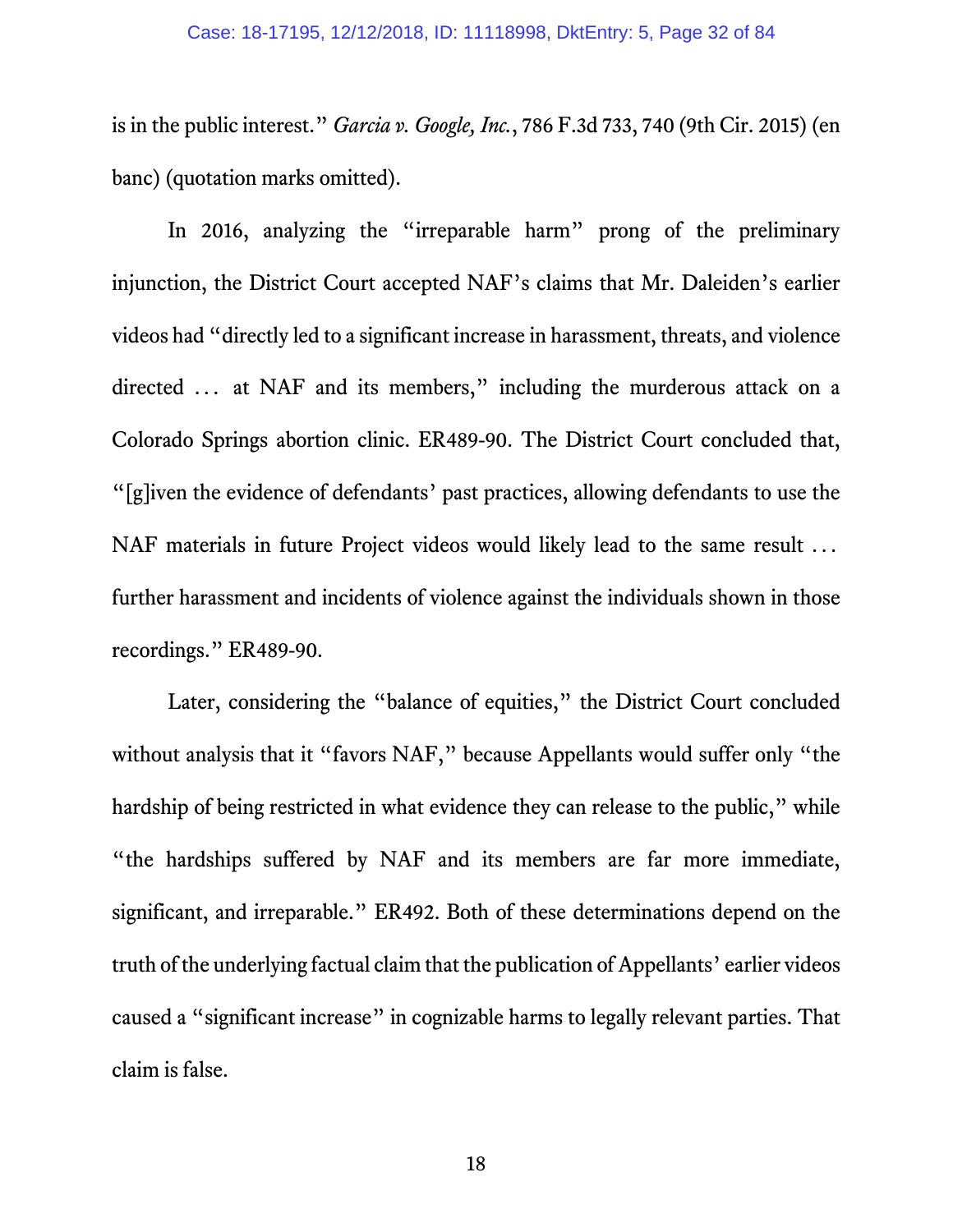#### **1. NAF member harms cannot be considered if this lawsuit remains in federal court.**

<span id="page-32-0"></span>As stated above, Plaintiff's claim to diversity jurisdiction is premised on the erroneous claim that NAF's members are not real parties in interest. ER7–9. In issuing its preliminary injunction, however, the District Court relied heavily on NAF's *members'* interests and rights, and the potential harm to the *members'* rights in the absence of a prior restraint. ER492:1–5. The District Court invoked NAF member harms at least forty times in issuing its injunction, and relied explicitly on the declaration of a California NAF member to justify the prior restraint. ER486:5-7.

Appellants submit that there is no diversity here, but if this Court should find that there is, then the only harms relevant to the preliminary injunction would be harmsto NAF itself, not those alleged by its members. NAF has not alleged any harm to itself that could possibly warrant the extraordinary remedy of the indefinite prior restraint on Appellants' speech. *See, e.g.*, ER718 ("[D]epriving NAF of its ... right to exclude from its annual meetings ... anti-abortion [activists] whose goals are not consistent with those of NAF").

## **2. NAF's own statistics disprove its claims of harm.**

<span id="page-32-1"></span>NAF monitors the Internet and curates yearly misleading reports on the supposed threat posed to abortion providers by individuals who oppose abortion. ER669 (listing statistics). Curiously, NAF chose not to release its 2015 statistics on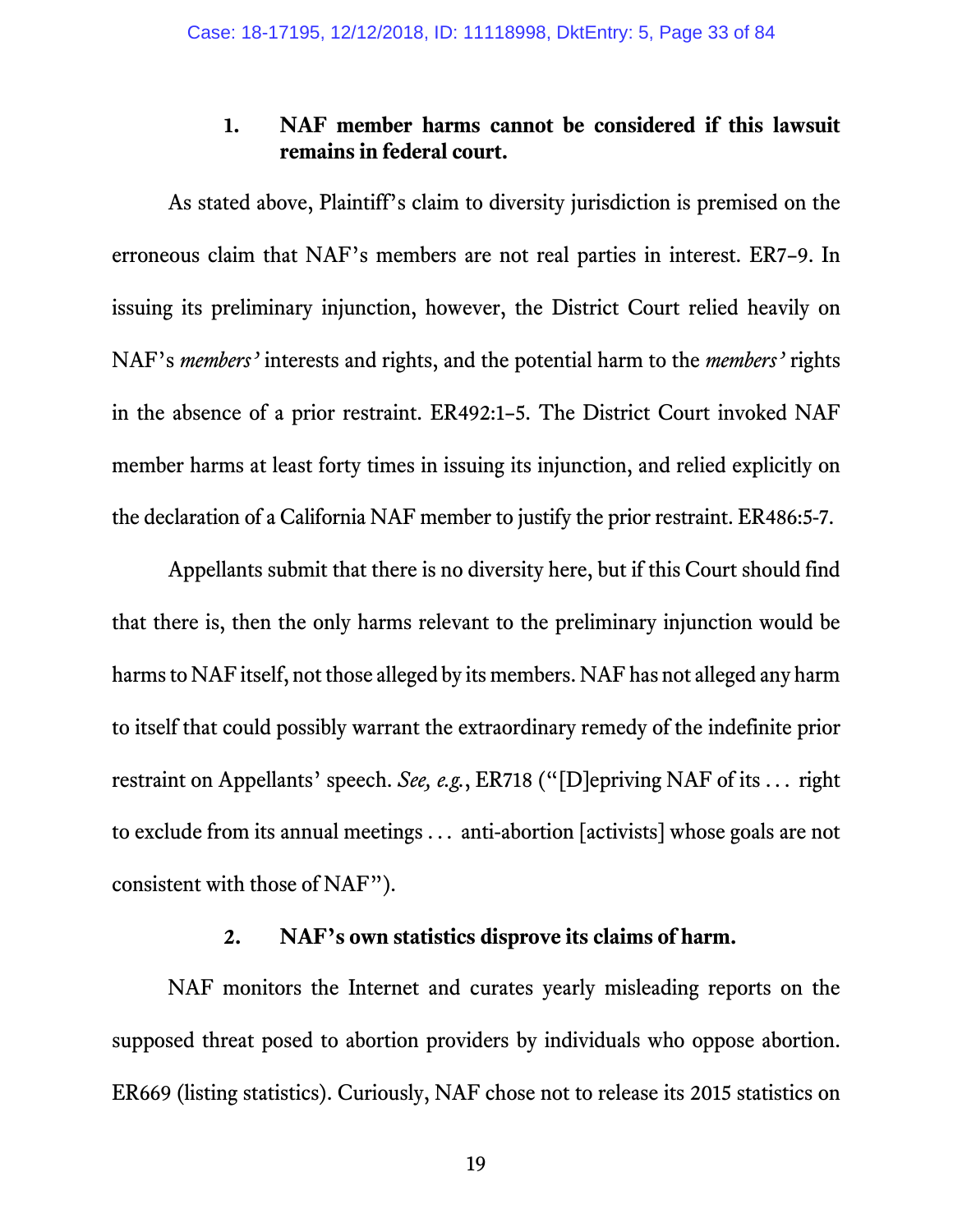"Violence and Disruption" until April 2016—two months after the District Court had made its preliminary injunction findings. *See* ER281-84, 354-60. Those statistics contradict the District Court's findings, revealing that Appellants' journalism has so far caused *no* significant increase in harm to abortion providers. ER826-29, 354-60, 832-53. This in turn undermines the Court's speculation that releasing the enjoined materials will cause NAF or its members harm, ER470-72, 486-87, and its conclusion, on balancing the equities, that the prospect of harm to NAF outweighs Appellants' constitutional freedom of speech. ER492.

NAF's 2015 statistics contain no evidence of an overall increase in violence toward abortion providers. Only 0.67% of the instances of "Violence and Disruption" listed on NAF's 2015 report were categorized as "violence," which is *significantly lower* than the percentage in the preceding two years—1.6% and 4.6%. The raw number of alleged "violence" incidents also did not increase substantially, with 2015 showing only an 8% increase over 2013. ER826-29, 354-60. Planned Parenthood Federation of America ("PPFA") has corroborated that there was no significant increase in violence toward its providers in 2015. The abortion giant reported a minor increase in July and August 2015, but noted that by September

2015,  $"$  with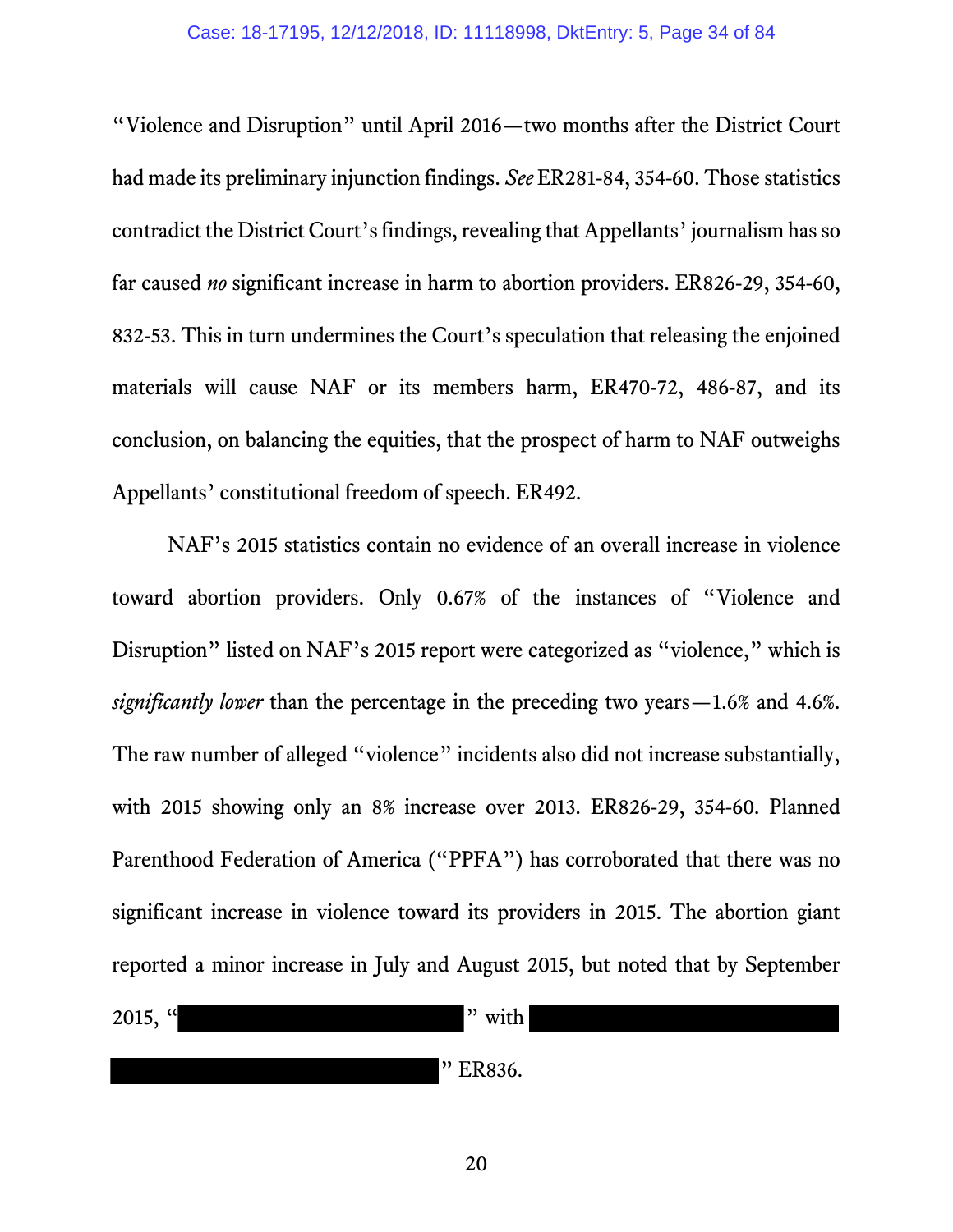The lack of increase in violence overall is borne out in individual categories. NAF listed four instances of arson in 2015<sup>[3](#page-34-0)</sup>—fewer than in 2012—and six instances of "invasion"—fewer than in 2013. ER283, 354-60. Similarly, NAF reported fewer instances of "assault & battery" than in 2012; fewer "burglar[ies]" than in 2010; and less than half as much "stalking" than in 2013. ER284, 354-60.

NAF did list three murders and nine attempted murders in 2015, but all related to the attack on the Planned Parenthood Rocky Mountains clinic in Colorado Springs, which the District Court originally relied on, ER491, but which turned out to have had nothing whatsoever to do with CMP.<sup>[4](#page-34-1)</sup> ER283, 429-30, 855-57.

Meanwhile, more than one-third (36%) of NAF's reported instances of "violence" were trespassing—a recognized form of civil protest that does not

 $\overline{a}$ 

<span id="page-34-0"></span><sup>3</sup> Proving a well-known logical principle—that correlation does not entail causation—the cause of one of these arsons is known to have been a domestic dispute having nothing to do with CMP's revelations about the fetal tissue industry. *See* ER497-98. Plaintiff has produced no evidence that any other instance of harm or violence toward abortion providers was actually caused by CMP's journalism either.

<span id="page-34-1"></span><sup>&</sup>lt;sup>4</sup> Not only have subsequent interviews with the criminally insane shooter disproven the connection, but both Planned Parenthood Federation of America and Planned Parenthood of the Rocky Mountains have declared in court filings that the shooting attack was "random" and "unforeseeable." ER429. The shooter was most recently held incompetent to stand trial on July 27, 2018. Even in Planned Parenthood's own internal email communications about the shooting, Planned Parenthood nowhere connects the shooting to CMP. Indeed, in the HotSpots report for November 2015, CMP is not mentioned at all. ER854-57.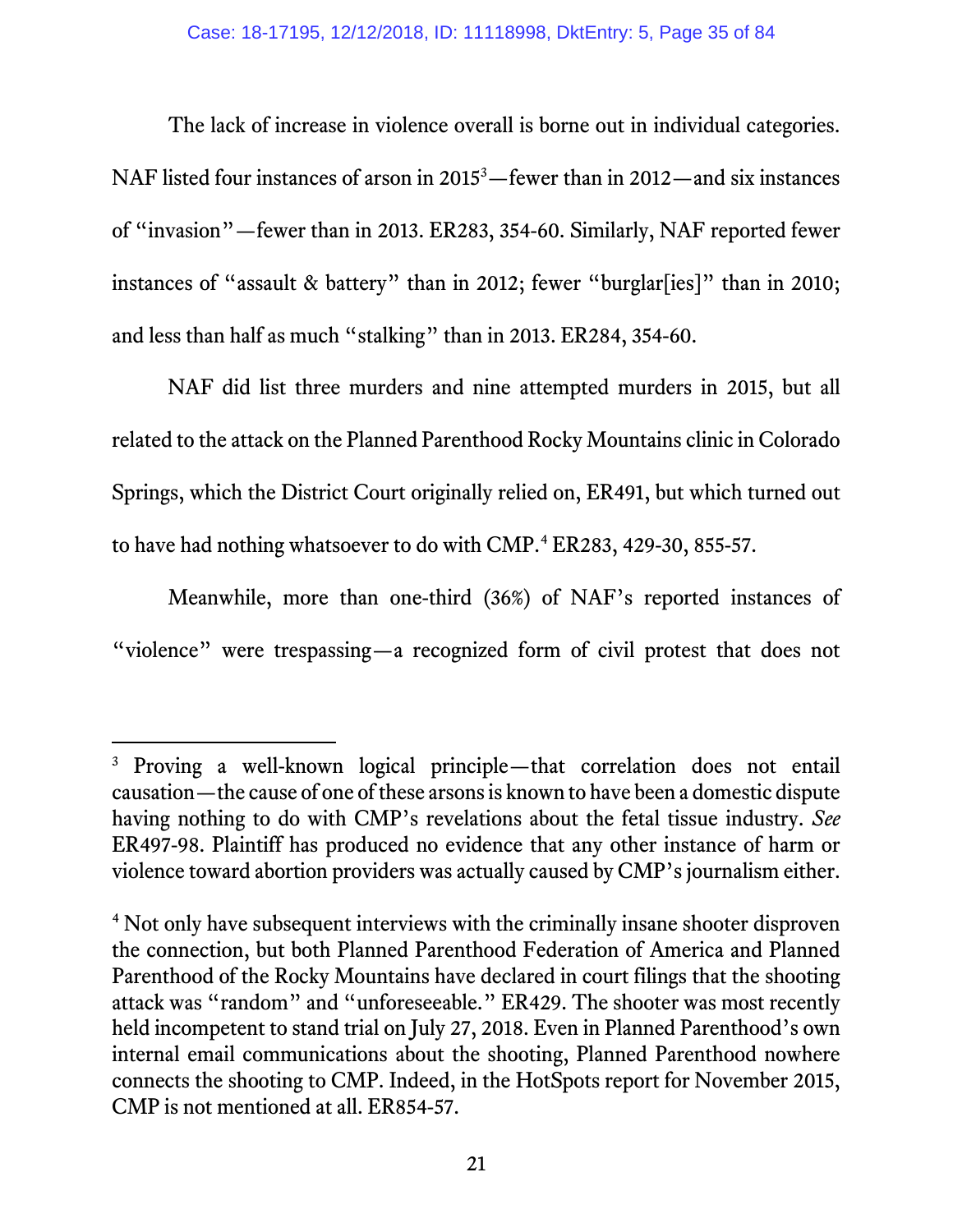typically involve physical harm to anyone. It is easy to mistake innocent conduct for trespassing, and to accuse innocent protesters or passersby of it. Such accusations are frequently leveled against nonviolent sidewalk pregnancy counselors and patient advocates. ER283. Alleged instances of trespassing are hardly evidence of a spike in violence toward abortion providers.

There are only two categories of violence that showed any noticeable increases in 2015: "vandalism" and "death threats/threats of harm." With respect to the latter, NAF expanded the prior category of "death threats" to include "threats of harm" in 2015. Therefore, the apparent increase in the category is artificially inflated. ER357 n.3.

"Vandalism" incidents approximately doubled from 27 in 2011 to 67 in 2015, but that is hardly grounds for suppressing Appellants' First Amendment rights. ER284, 354-60. For one thing, vandalism is perfectly reparable with measurable monetary damages.<sup>[5](#page-35-0)</sup> More than that, though, an anomalous increase in vandalism reports in 2015 could just as easily be the result of greater sensitivity and reporting than of any actual increase in harm. Planned Parenthood itself admits that an increase reflected in its own 2015 reports of harm does not prove an *actual* increase in threats

 $\overline{a}$ 

<span id="page-35-0"></span><sup>&</sup>lt;sup>5</sup> Further, the District Court's order of contempt, awarding NAF nearly \$200,000 for a filing Defendant Daleiden's counsel made in the California criminal case, Dkt. 495, shows that all of NAF's alleged damages are measurable monetary damages.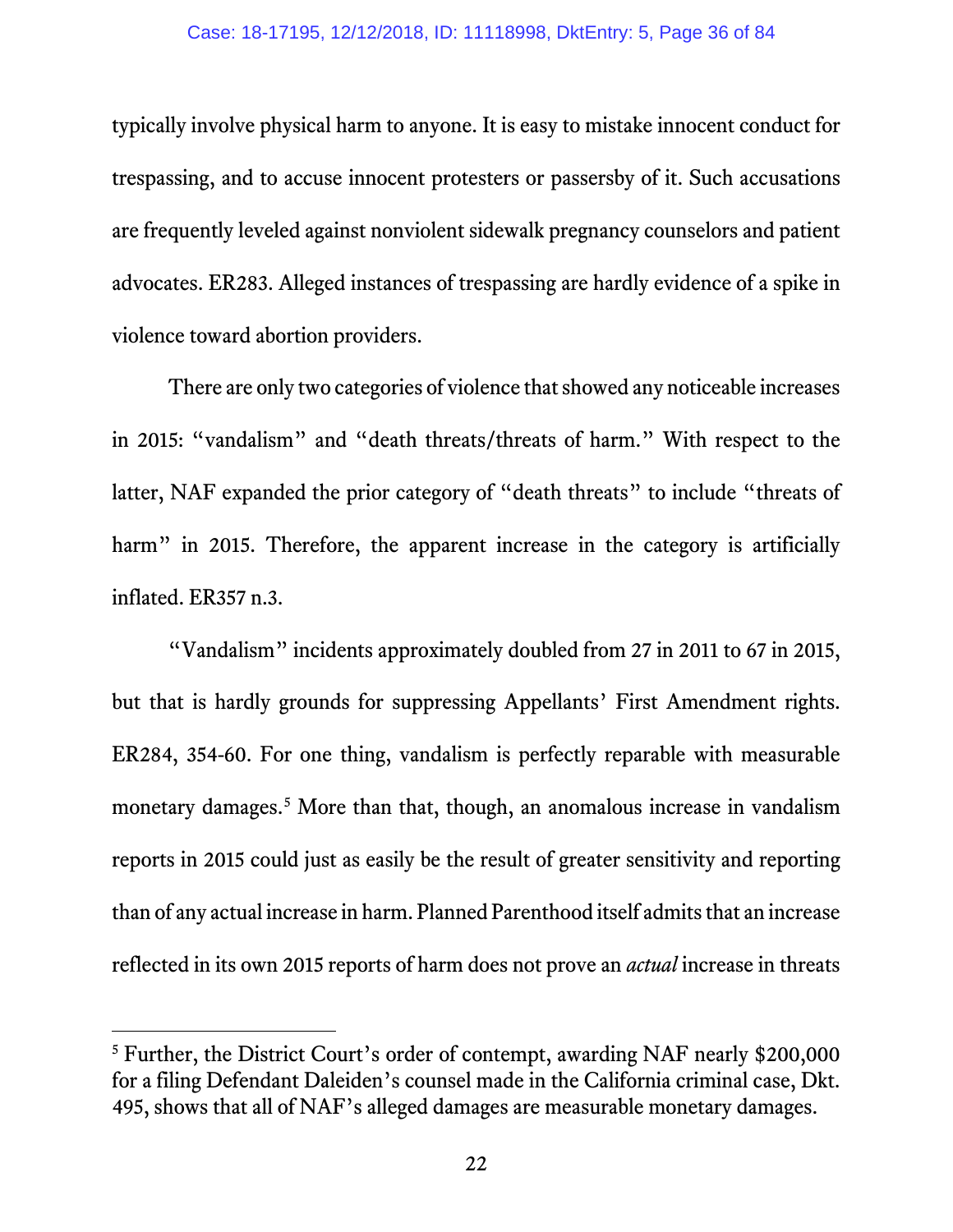of harm, because its staff was suddenly on heightened alert and so presumably exercised "greater reporting diligence" than in previous years. *See* ER850

.

Thus, far from showing the "dramatic increase in the volume and extent of threats" and "significant increase in harassment, threats, and violence" that the District Court found based on a preliminary record in February 2016, ER456, 490, NAF's 2015 statistics and Planned Parenthood's internal reporting, both confirm that NAF members saw no increase in actual harm compared to previous years much less any such harm proximately tied to Appellants' speech.

Indeed, 98.6% of NAF's 2015 "Violence and Disruption" statistics are actually instances of First Amendment protected speech. (This is in contrast to NAF's "violence" statistics, which include unprotected speech such as "threats of harm.") The "disruption" statistics do significantly increase post-release of Appellants' investigation, but that actually cuts against NAF's arguments. Because of Appellants' investigation, there was an 800% increase in protected speech from the public about abortion. Courts should not weigh protected speech about abortion as a basis for judicial intervention. *Cf. McCullen v. Coakley*, 134 S. Ct. 2518, 2545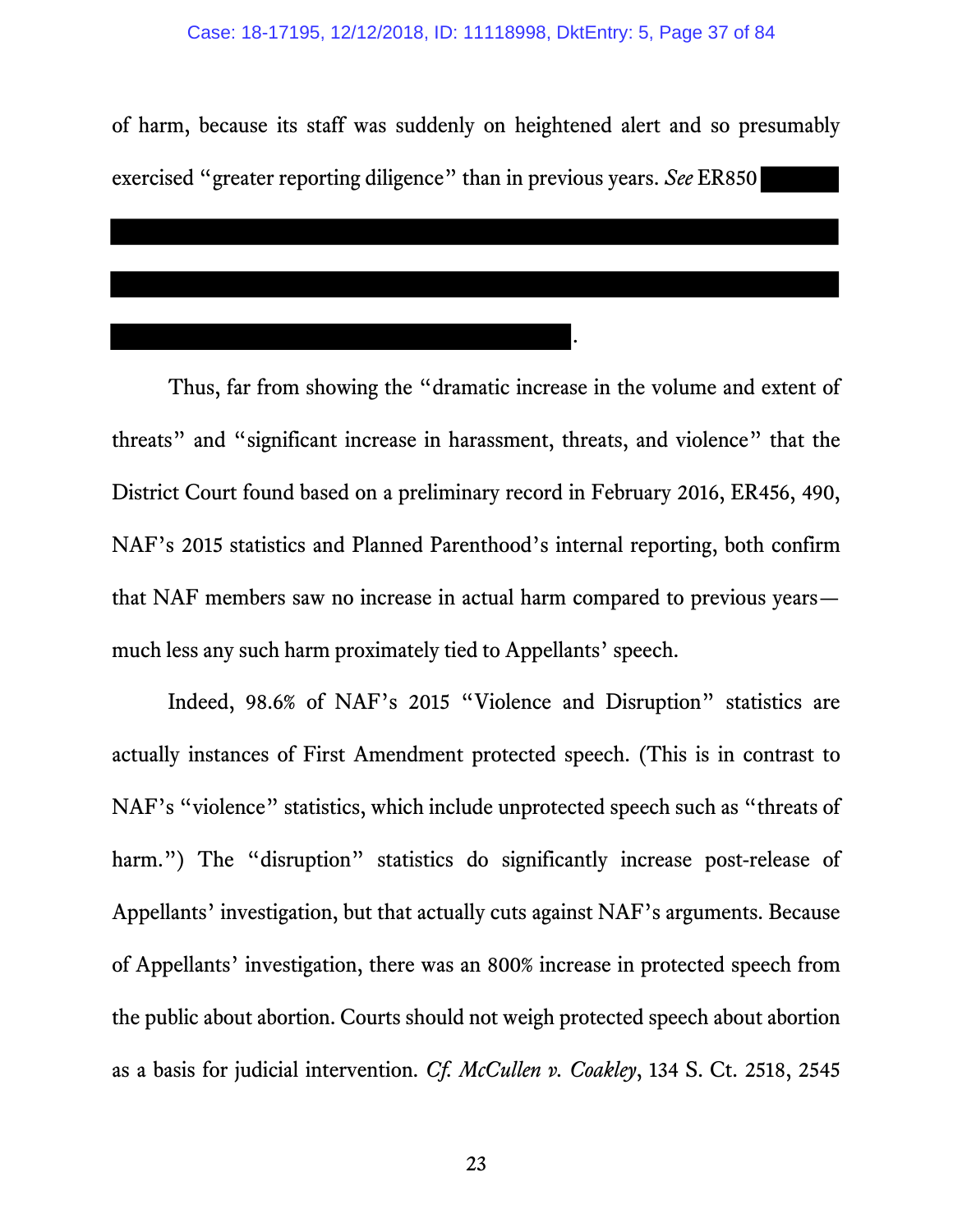(2014) (Scalia, J., concurring) (The majority "treat[s] abortion-related speech as a special category"); *Nat'l Inst. of Family & Life Advocates*, 138 S. Ct. 2361, 2388 (2018) (*NIFLA*) (Breyer, J., dissenting) ("[T]he majority's decision [] mean[s] that speech about abortion is special").

It is bald viewpoint discrimination for a court to "facilitate speech on only one side of the abortion debate." *McCullen*, 134 S. Ct. at 2534. It would be highly improper for any court to hold that Appellants' First Amendment advocacy must be restrained because it has been *too successful*, inspiring too many other people to engage in their own protected speech about abortion. In fact, the "[]controversial" nature of abortion means that speech about abortion merits special protection and cannot even be regulated in the commercial speech context. *NIFLA*, 138 S. Ct. at 2366.

Appellants' speech does not burden others' constitutional abortion-related rights. Providing truthful information about abortion practices *per se* cannot impose an undue burden on others' ability to access abortion. *NIFLA*, 138 S. Ct. at 2384 (Breyer, J., dissenting) (citing *Planned Parenthood of Se. Pennsylvania v. Casey*, 505 U.S. 833, 882 (1992)). Because of congressional investigations and successful prosecutions demonstrating that Appellants' allegations were true, *see* § II.B.1, *infra*,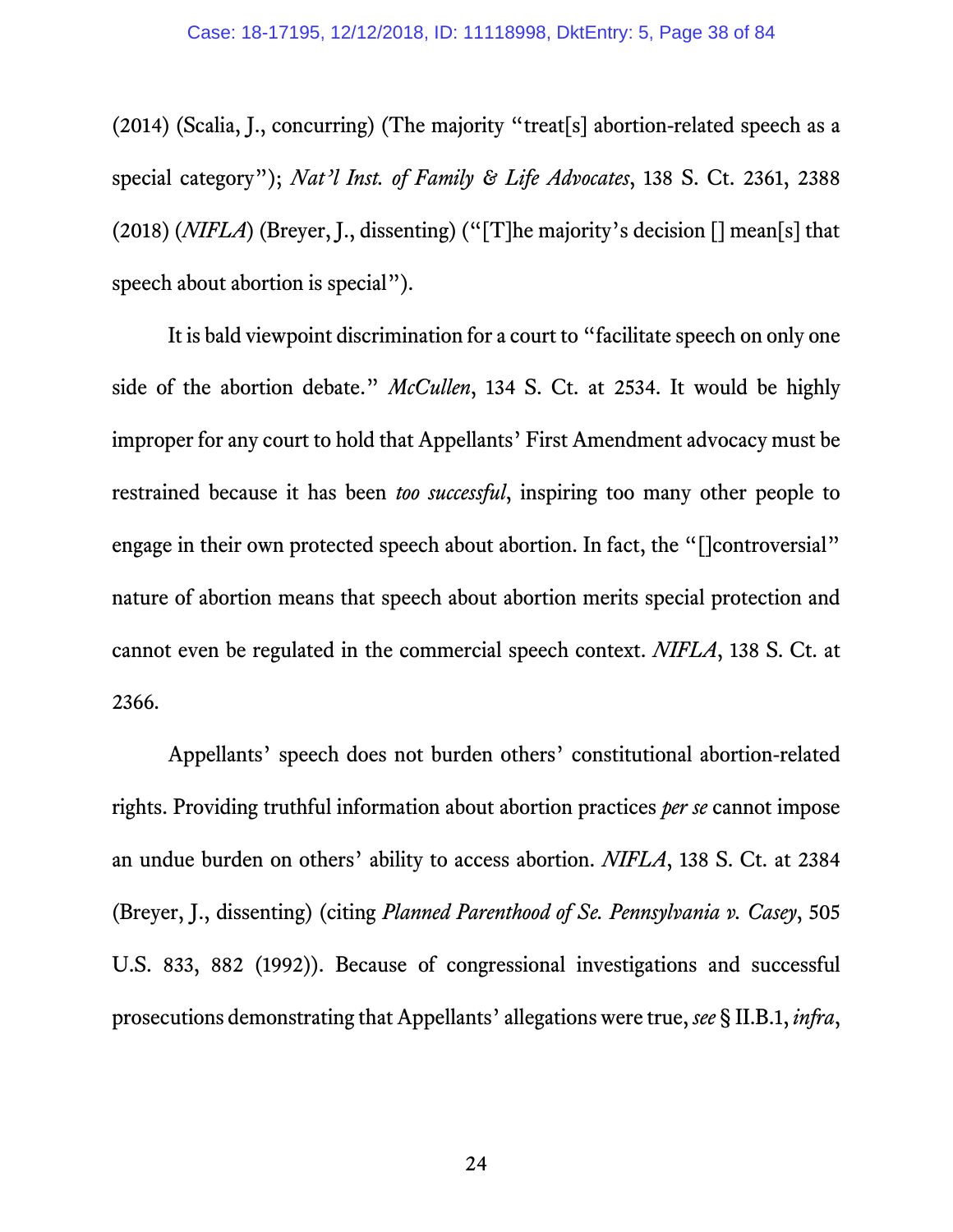it is improper to hold that third-parties' repetition of Appellants' speech infringes different third-parties' ability to access abortion.

Finally, because NAF's own data show that there has not been a significant increase in cognizable harms to abortion providers—let alone to NAF itself, as required by NAF's jurisdictional theory—there is no credible argument that NAF stands to suffer "irreparable injury" if the preliminary injunction is dissolved. Nor is there any significant interest to weigh against the infringement of Appellants' First Amendment rights in the balancing of equities—indeed, as discussed below in § II.B.3-4, Appellants' now have even more Constitutional interests that decisively tip the equities in their favor. Therefore, both of those prongs favor dissolving the preliminary injunction.

## **B. Preliminary Injunction Prongs 1 and 4: The Public Interest Does Not Justify an Extraordinary Prior Restraint on Appellants' Speech.**

In 2016, the District Court found—on the record before it—that, with respect to the "likelihood of success on the merits" prong, Plaintiff NAF was likely to be able to show that Appellants had entered into contracts cloaking all information learned at NAF tradeshows from disclosure, and that Appellants had knowingly waived their First Amendment rights, permitting the imposition of a prior restraint on their speech. ER475:1-483:24; *see Leonard v. Clark*, 12 F.3d 885 (9th Cir. 1993).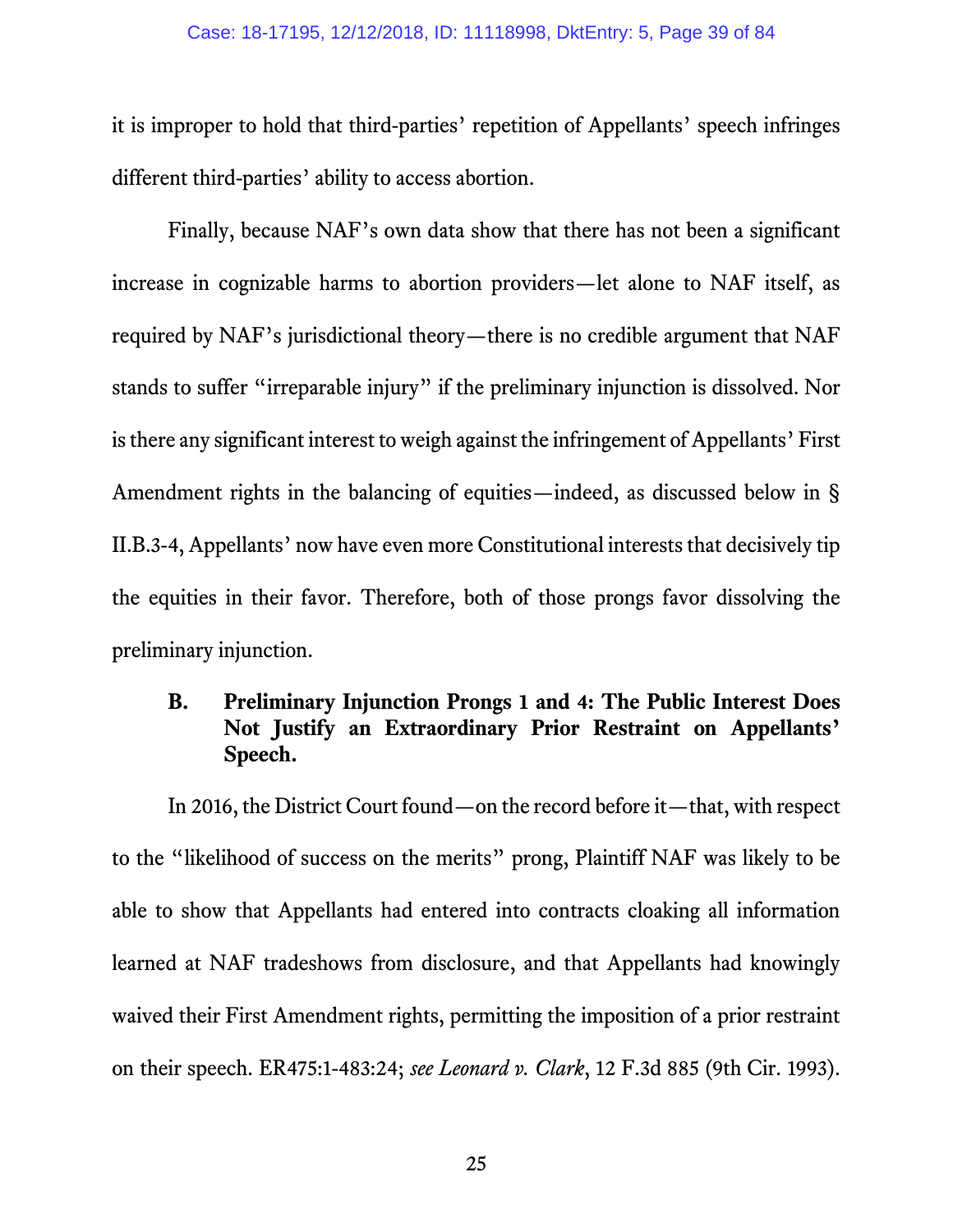Although Appellants emphatically reject both of those conclusions, their motion to dissolve the preliminary injunction focused on a different aspect of the District Court's "likelihood of success" analysis.

Courts "will not enforce the waiver [of First Amendment rights] if the interest in its enforcement is outweighed in the circumstances by a public policy harmed by enforcement of the agreement." *Leonard*, 12 F.3d at 890 (quotation marks and citation omitted). This is because "[p]rior restraints fall on speech with a brutality and a finality all their own. Even if they are ultimately lifted they cause irremediable loss[,] a loss in the immediacy, the impact, of speech. Indeed it is the hypothesis of the First Amendment that injury is inflicted on our society when we stifle the immediacy of speech." *Nebraska Press Ass'n v. Stuart*, 427 U.S. 539, 609 (1976) (quoting A. BICKEL, THE MORALITY OF CONSENT 61 (1975)) (ellipses omitted). Therefore, as part of its likelihood of success analysis, the District Court separately considered whether the balance of the various public policies at stake justified an extraordinary prior restraint on Appellants' speech, concluding that it did.

In 2016, the District Court based that conclusion on the following public policy considerations: (1) the public interest in evidence of illegal conduct in the enjoined materials, ER484:14-19; (2) the public interest in evidence of a desensitization in the attitudes of abortion industry participants, taking into account

26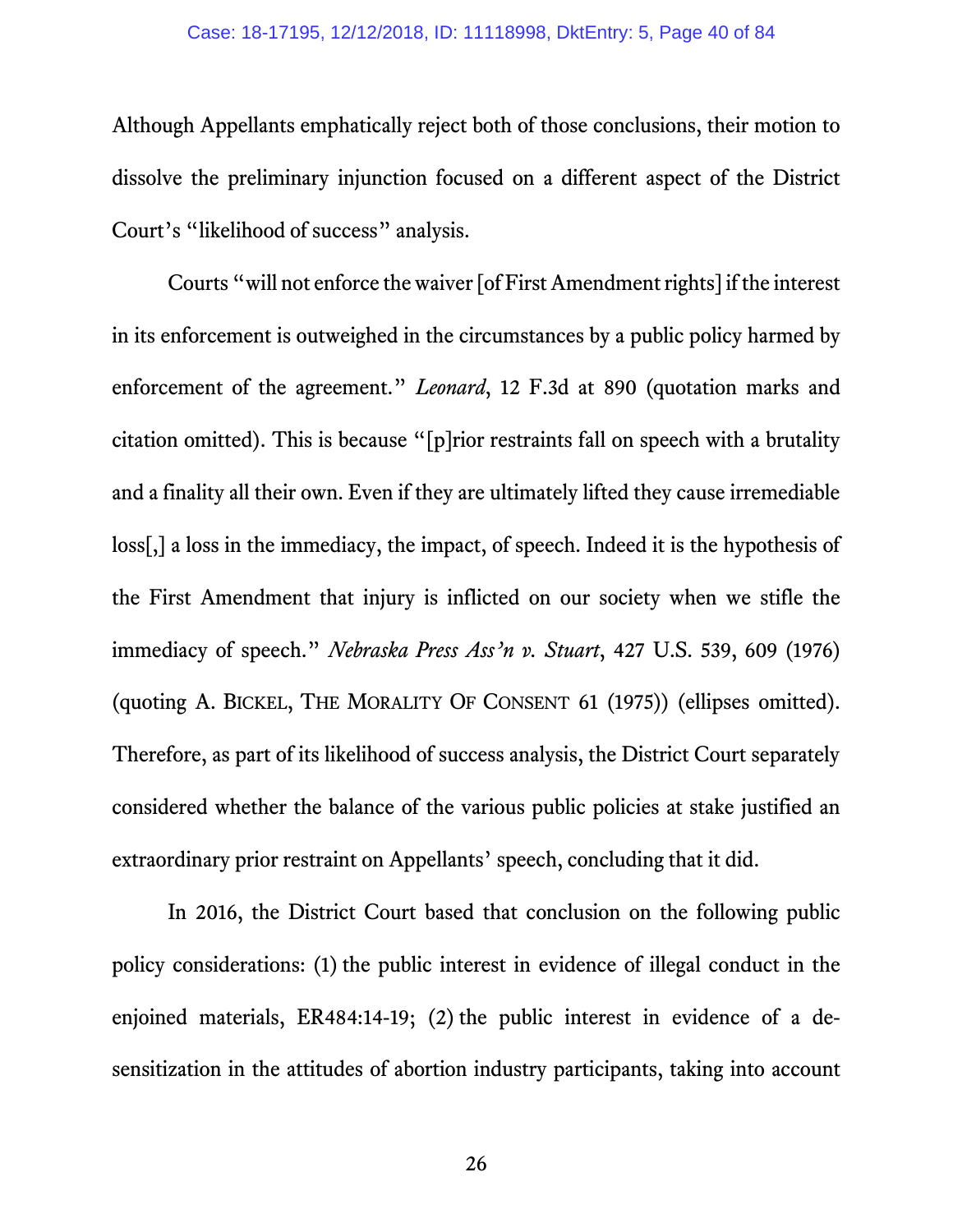the potential for that evidence, if published, to lead to intimidation and harassment of NAF members, ER485:14-486:9; (3) the public interest in protecting abortion providers by hiding information about them, ER486:10-487:3; and (4) the public interest in the constitutional right to privacy and how that right regulates governmental action relating to abortion, ER455:28-456:3, 493:5-6.

The District Court's public interest balancing in the context of considering whether to enforce the putative waiver of Appellants' First Amendment rights overlapped substantially with its analysis with respect to the "public interest" prong of the preliminary injunction, where the District Court balanced Appellants' right to free speech and the public's right to hear "recordings showing the 'desensitization' of abortion providers" against the public's right to abortion and NAF members' "right to associate in privacy." ER492-93.

In their motion to dissolve or modify the preliminary injunction, Appellants asked the District Court to revisit its balancing of the public interests in light of new facts and law. Specifically, the Appellants asked the District Court to reconsider its underlying factual conclusions that "the recordings relied on by defendants [contained] no evidence of criminal wrongdoing," ER484:14-15, and that "since defendants' release of the Project videos ... harassment, threats, and violent acts taken against NAF members and facilities ha[d] increased dramatically," ER486:26-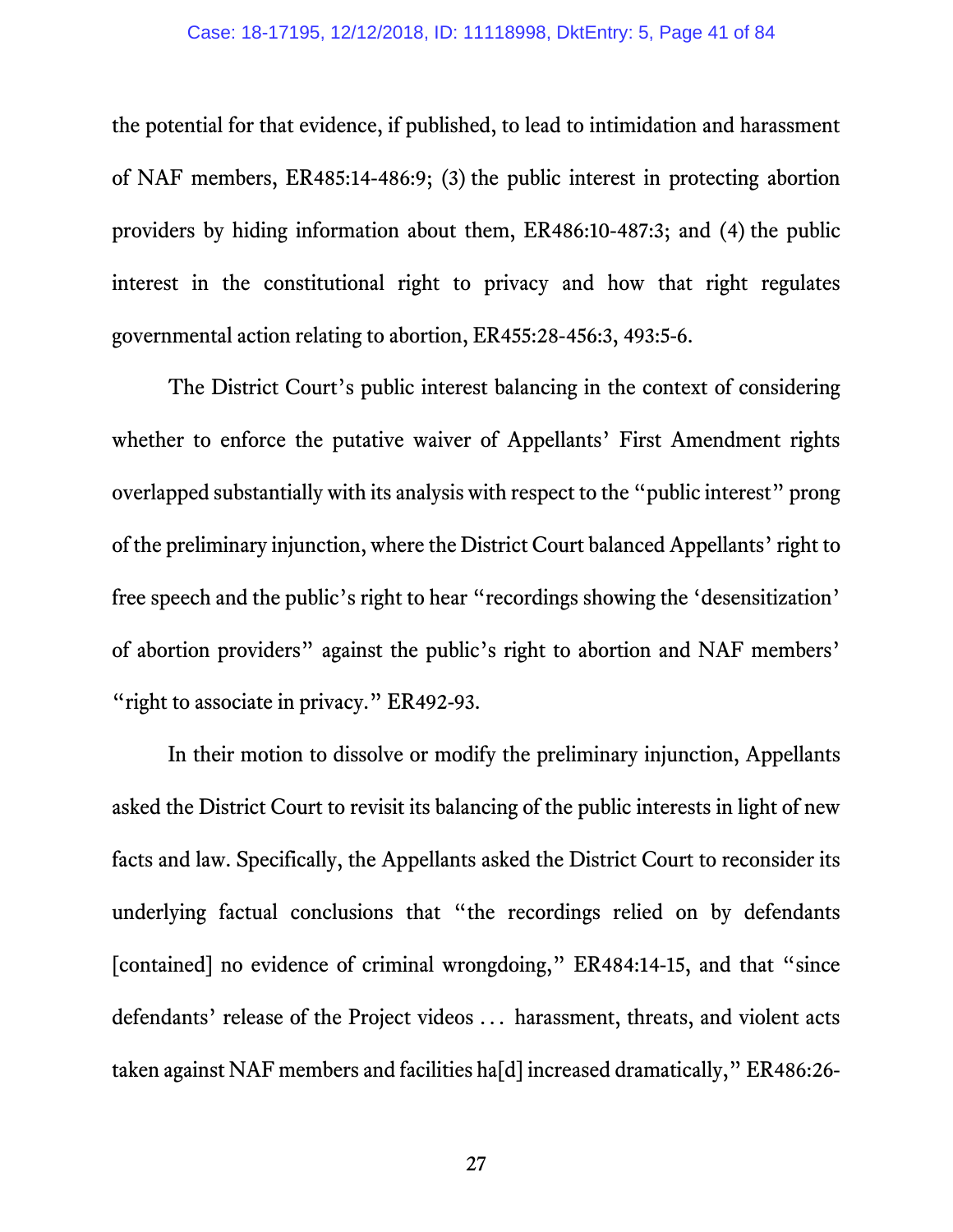487:1, in light of facts discovered over the last three years. Appellants also asked the District Court to review recent case law, including by this Circuit, indicating that Appellants cannot be held liable for the harms complained of by NAF's members.

And finally, Appellants asked the Court to add two further public policy considerations into the balance: (5) the public interest in protecting a criminal defendant's Sixth Amendment right to a fair trial, including the right to cure the jury pool, ER30:10–20, and (6) the public interest in preserving comity between the federal and state judiciaries, and specifically in shielding a state court criminal tribunal from undue interference from a federal district court, ER30:21–32:1.

Instead of engaging in meaningful consideration of the public interests, the District Court rejected the new evidence presented to it and cavalierly dismissed Daleiden's Sixth Amendment rights and comity concerns. The District Court's refusal to give meaningful consideration to Appellants' motion to dissolve the extraordinary indefinite prior restraint on their constitutionally-protected speech violated both the spirit and letter of the Constitution. *Nebraska Press Ass'n*, 427 U.S. at 561 ("[T]he barriers to prior restraint remain high unless we are to abandon what the Court has said for nearly a quarter of our national existence and implied throughout all of it.").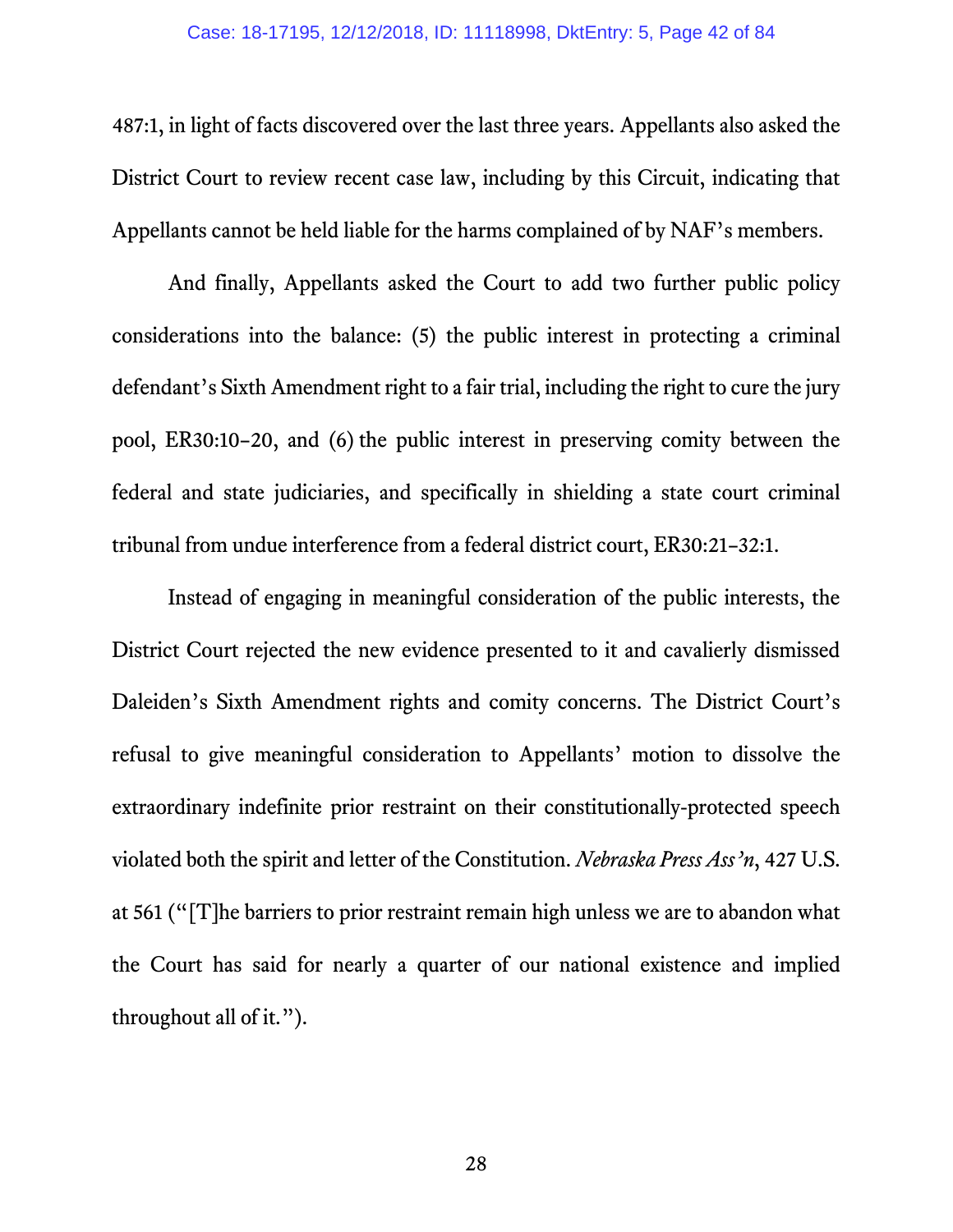#### **1. The enjoined materials do contain evidence of illegality.**

# **a. Congressional investigations and successful prosecutions confirm that Appellants' reporting exposed illegal fetal tissue trafficking.**

On July 14, 2015, CMP began publicly releasing the results of its "Human Capital Project." Within two weeks, three committees of the U.S. House of Representatives began investigations into the fetal tissue procurement practices exposed by Appellants' reporting, which were later consolidated into a single Select Investigative Panel. Meanwhile, the Senate Judiciary Committee launched its own investigation. In December 2016, the House and Senate released extensive final reports. ER814-17; SELECT INVESTIGATIVE PANEL OF THE ENERGY & COMMERCE COMM.,U.S.H.R.,FINAL REP.(2016); MAJ.STAFF OF S.COMM.ON THE JUD., 114TH CONG., HUM. FETAL TISSUE RES.: CONTEXT AND CONTROVERSY 114-27 (Comm. Print. 2016). Both committee reports noted that their findings were consistent with CMP's public videos, which had been "the impetus for" their investigations. ER816; Senate Report at 1, 48; House Report at 356.

The House and Senate committees' final reports documented extensive evidence of criminal, unlawful, and unethical acts by abortion providers and fetal tissue procurement companies, including:

 $\Box$  profiting from the sale of fetal organs;

 $\Box$  altering abortion procedures for financial gain;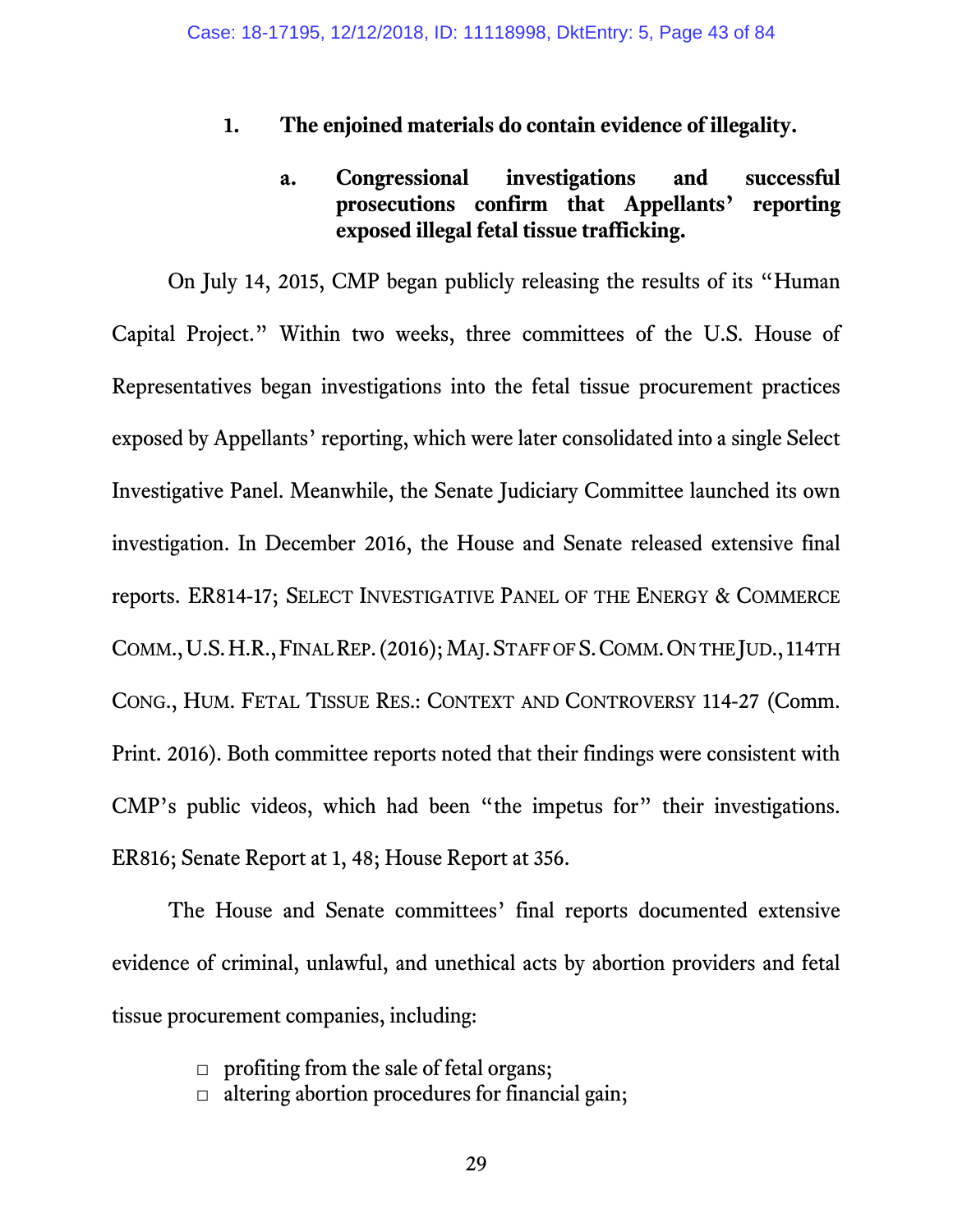- $\Box$  performing illegal partial-birth abortions;
- $\Box$  killing newborns who survived attempted abortions;
- $\Box$  failing to obtain informed consent for fetal tissue donations;
- $\Box$  violating HIPAA;
- $\Box$  violating federal regulations regarding Institutional Review Boards;
- $\Box$  fraudulent overbilling practices; and
- $\Box$  destroying documents that were the subject of congressional inquiries.

The committees issued numerous criminal and regulatory referrals to federal, state, and local law enforcement entities, including for several abortion providers and fetal tissue procurement companies that are NAF members and/or NAF conference attendees. ER816-18.

The status of most of these referrals is unknown because law enforcement agencies do not comment on, or even confirm, active investigations. However, in a rare move, the Department of Justice has confirmed that it has an ongoing and active investigation based on the referrals made to it. ER273, 307-12. Moreover, one investigation based on a House referral has concluded. On December 8, 2017, DV Biologics and DaVinci Biosciences—referred by the House to the Orange County District Attorneys' Office for prosecution—admitted guilt in a \$7.8 million settlement with the OCDA. ER273, 313-53. Those companies admitted to selling fetal body parts obtained from NAF-member Planned Parenthood Orange & San Bernardino Counties for profit. ER273. The OCDA's office credited CMP's investigative journalism with prompting the case, stating: "In September 2015, the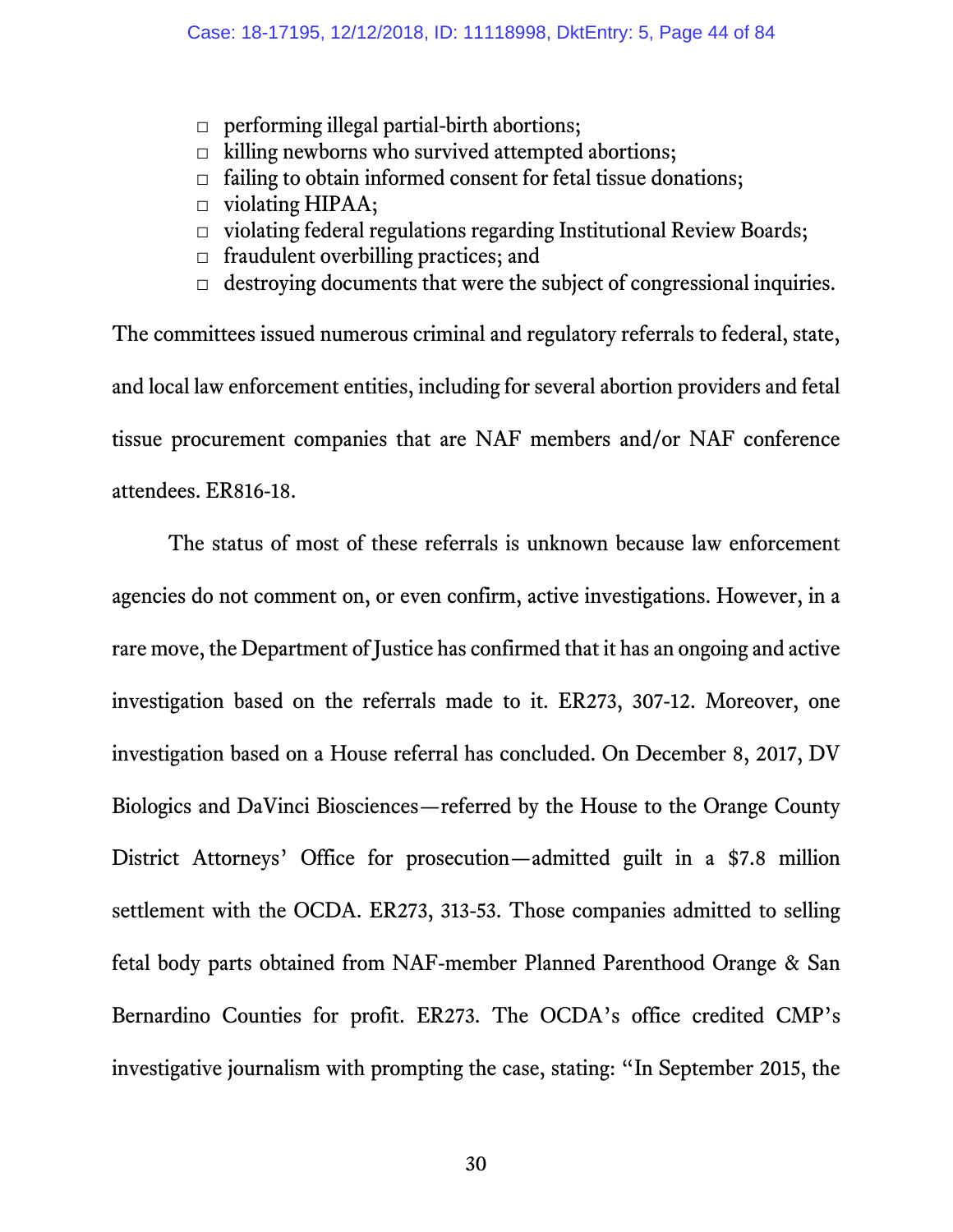OCDA opened an investigation into DaVinci Biosciences and DV Biologics after a complaint was submitted by the Center for Medical Progress regarding the illegal sale of aborted fetal tissue by both companies." ER351-53.

The enjoined CMP videos corroborate the findings of the House and Senate investigations. The House Panel received the enjoined videos pursuant to a subpoena, and *the House Report repeatedly quotes portions of the enjoined videos* but for unknown reasons did not publish the video files. Thus, the District Court's preliminary injunction now bars Appellants from publishing—or using in their defense in a politically motivated criminal case—videos that congressional investigative reports have repeatedly quoted as evidence of the commission of numerous felonies and other illegal and unethical acts.

#### **b. The District Court improperly rejected this decisive counterevidence to a critical finding.**

The District Court originally found that the recordings covered by the temporary restraining order did not show evidence of illegal conduct, and that this weighed in favor of granting a preliminary injunction. ER484:11–19. The District Court also found that other recordings which Appellants had published (unrelated to NAF) also did not show evidence of illegal conduct, even though Appellants had publicly claimed that they did. ER491. The District Court expressed these conclusions in tendentious terms, relying on a Planned Parenthood-commissioned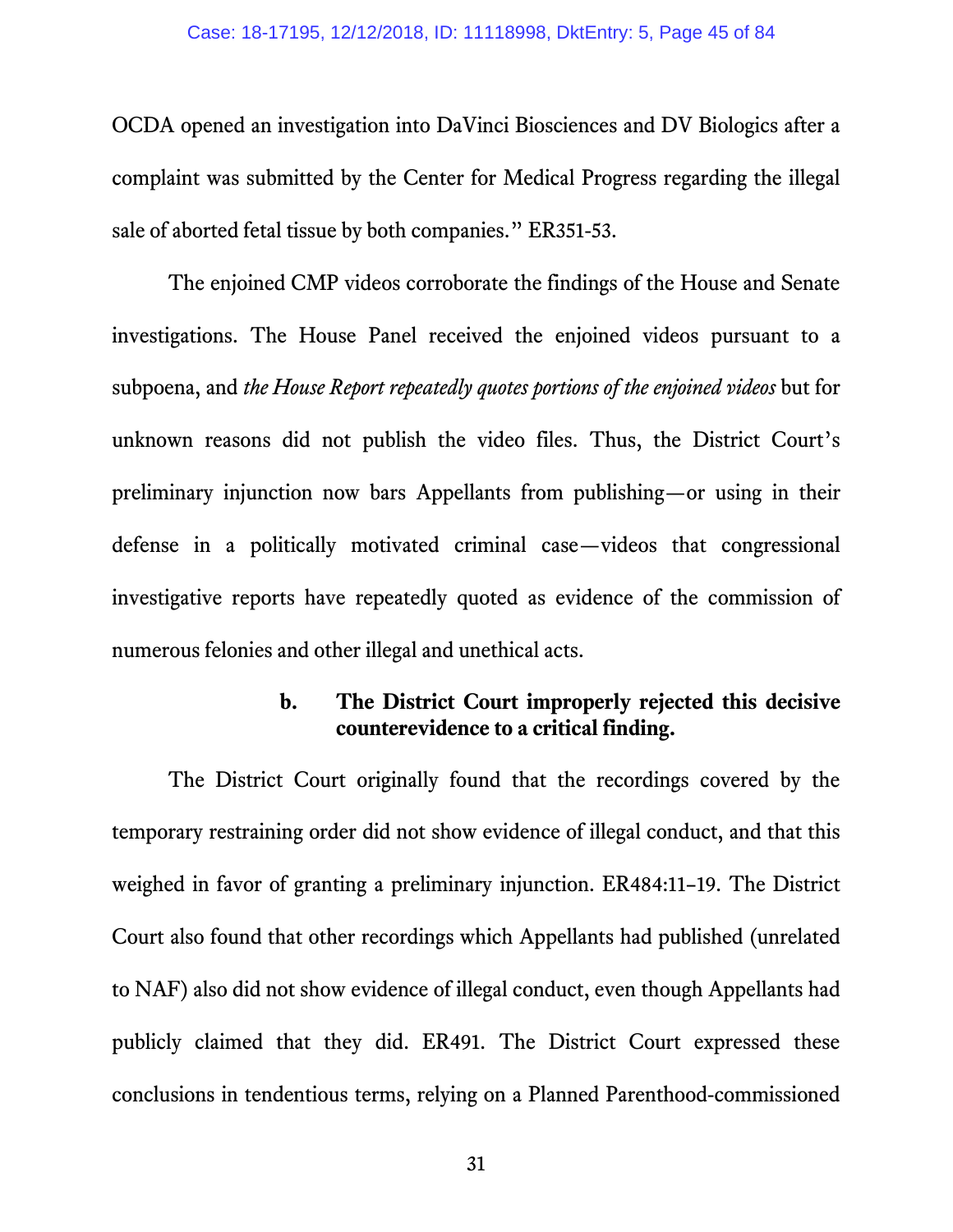#### Case: 18-17195, 12/12/2018, ID: 11118998, DktEntry: 5, Page 46 of 84

report by notorious opposition research firm Fusion GPS to claim that Appellants' published results "have not been pieces of journalistic integrity, but misleadingly edited videos and unfounded assertions (at least with respect to the NAF materials) of criminal misconduct." ER469:9-13, 490:19-22, 493:17–19.

In their motion to dissolve, Appellants pointed to the congressional investigations identifying rampant criminal activity in the fetal tissue procurement industry, and applauding Appellants for bringing that activity to light. ER268-75. They also noted that their investigation had led to a successful prosecution of two companies for profiteering from the sale of fetal tissue. ER274-75. And Appellants pointed out that the Fusion GPS report on which the District Court had relied for its assessment of Appellants' vides as "misleading" turned out to be so devoid of credibility that *even Planned Parenthood had repudiated it*. ER260 (citing ER469:9-13; Dkt. 286 in Case No. 3:16-cv-236, 7:20-22.)

In response to this new evidence, the District Court stated: "To start, it bears emphasizing that I have never broadly discussed the legitimacy or illegitimacy of defendants' investigation into the sale of human fetal tissue... . My findings were narrow and specific." ER28. Thus, at least for the purpose of the preliminary injunction, the District Court claims to have assumed that Appellants' investigation *was* legitimate—i.e., that it was searching for, and documenting, what Appellants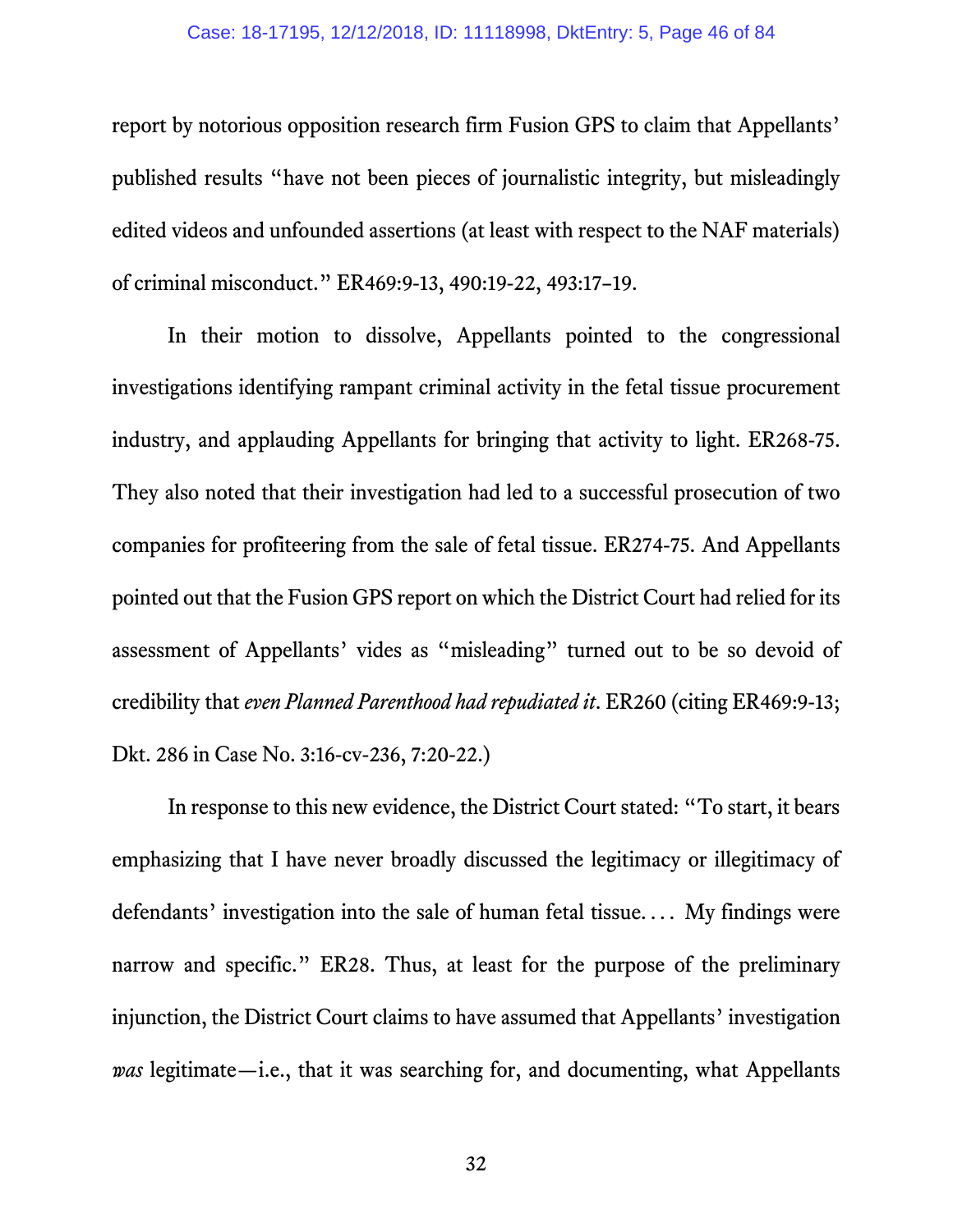believed to be evidence of criminal activity. *But see* ER493:11–16 & n.44 (criticizing Appellants' methods as extreme); Dkt. 279 in Related Case No. 3:16-cv-236, 65:24– 25 (Magistrate Judge interpreting preliminary injunction as stating that Appellants' project "was not really [a] journalistic effort.").<sup>[6](#page-46-0)</sup>

Yet *even assuming the investigation's legitimacy*, the District Court still believes Appellants' speech should be enjoined because it may only be the smoke, not the fire. *See* ER29 (noting that the congressional "referrals do not identify the specific information on which they are based, let alone any of the materials reviewed by me prior to issuing the Preliminary Injunction Order"). That conclusion is erroneous. The congressional investigations explicitly base their criminal referrals on their final reports, which repeatedly quote enjoined materials. ER820-25. More than that, though, the District Court's reasoning is utterly without foundation. It cites virtually no precedent for any of its analysis of the motion to dissolve, and certainly none for

 $\overline{a}$ 

<span id="page-46-0"></span><sup>&</sup>lt;sup>6</sup> This claim is hard to countenance from a court that has missed no opportunity to criticize Appellants' methods and impugn their motives: e.g., stating that Appellants "tend to misstate the conversations that occurred or omit the context of those statements," ER463; professing to be "skeptical that exposing criminal activity was really defendants' purpose," ER456; calling it "plausible ... that the coconspirators had an unlawful purpose," ER27 n.22; declaring that "the majority of the recordings lack much public interest, and *despite the misleading contentions of defendants*, there is little that is new in the remainder of the recordings," ER457 (emphasis added); stating "that defendants' goal ... is to *falsely* portray the operations of NAF's members through continued release of its 'curated' videos." ER489 (emphasis added).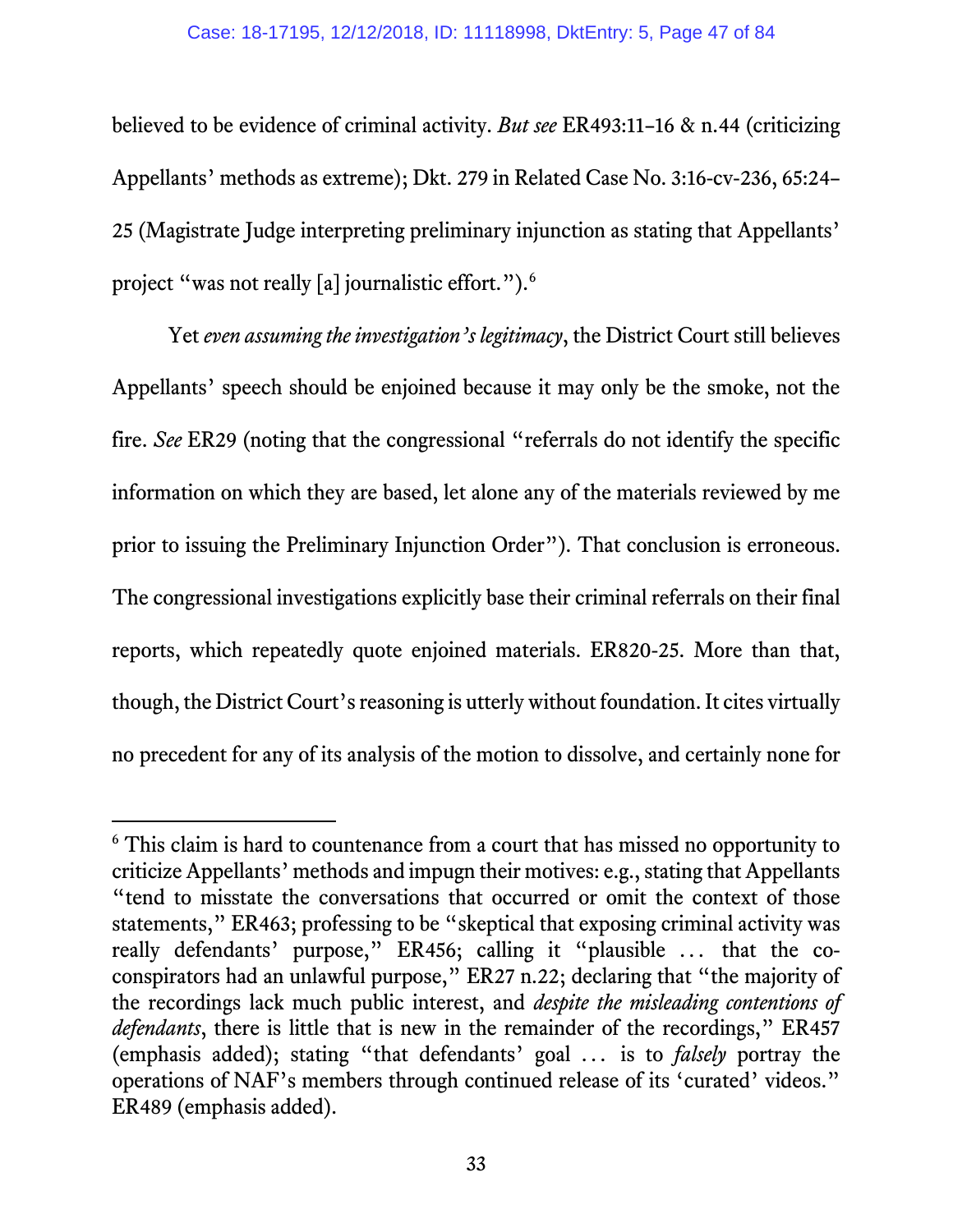its "nothing-short-of-a-smoking-gun" definition of "evidence of illegality." ER28- 29.

Ultimately, the District Court denied Appellants' motion to dissolve the preliminary injunction because, "having reviewed all of the video segments defendants relied on in opposition to the motion for a preliminary injunction, I disagree with the [congressional] Report[s'] characterization" that Appellants' videos show criminal activity. ER29 n.25.

But "[t]he factfinding process of legislative bodies is generally entitled to a presumption of regularity and deferential review by the judiciary." *City of Richmond v. J.A. Croson Co.*, 488 U.S. 469, 500 (1989) (citing *Williamson v. Lee Optical of Oklahoma Inc.*, 348 U.S. 483, 487 (1955)). Moreover, the Congressional committees issued hundreds of pages of detailed reports consistent with CMP's public videos showing extensive evidence of criminal, unlawful, and unethical acts by abortion providers and fetal tissue procurement companies. *See* ER269-72. And those findings have yielded at least one successful prosecution of a pair of fetal tissue procurement companies so far. ER273-74.

The District Court's refusal to credit decisive counterevidence to one of its factual findings was an abuse of discretion. At the very least, the use of Appellants' work in official investigations and prosecutions warrants modification of the

34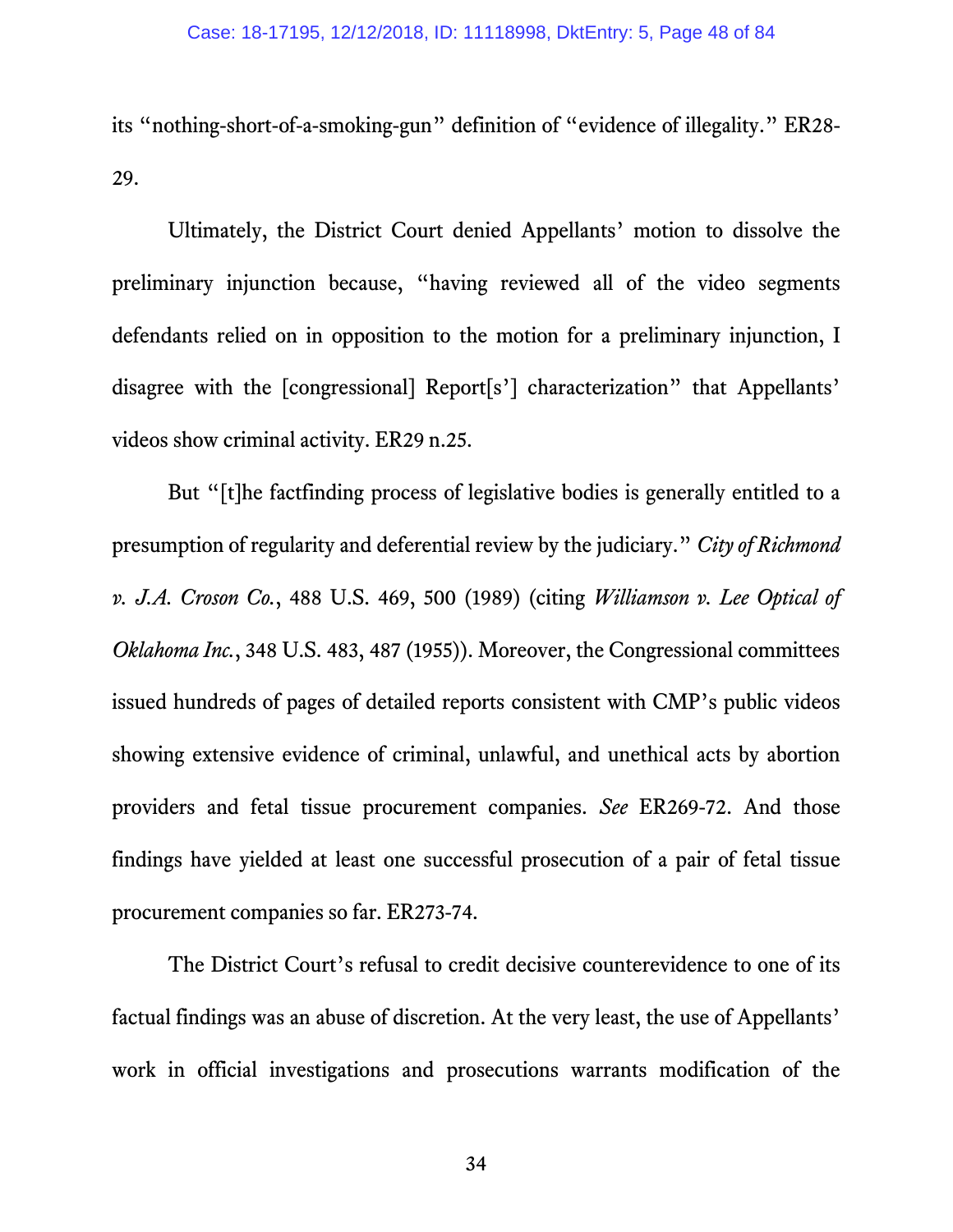preliminary injunction to permit Appellants to publish and comment on the video recording of any conversations that are relied on by investigators or prosecutors. But that would leave out key contextual information that need not be enjoined, and therefore the preliminary injunction should be dissolved in its entirety.

# **c. Appellants' decision to publish their findings does not undermine their worthiness of First Amendment protection.**

The District Court also opined that "[i]f the NAF recordings truly demonstrated criminal conduct ... then CMP would have immediately turned them over to law enforcement. They did not." ER485. That assumption is both unsupportable and irrelevant. The congressional investigations and ensuing prosecutions confirm that the NAF recordings contain evidence of illegal activity period. *See* § II.B.1. Appellants' choice to publicize the information at the same time it was provided to law enforcement makes no legal or practical difference. *See, e.g.*, Sarah Hanneken, *Principles Limiting Recovery Against Undercover Investigators in Ag-Gag States: Law, Policy, and Logic*, 50 J. Marshall L. Rev. 649, 685 (2017) (noting that a best practice for journalism on a controversial topic is to wait until all of the evidence is gathered and then publish it at the same time as turning it over to law enforcement, to create public pressure on public officials to act). The District Court's choice to ignore hard evidence in favor of rank speculation based on its own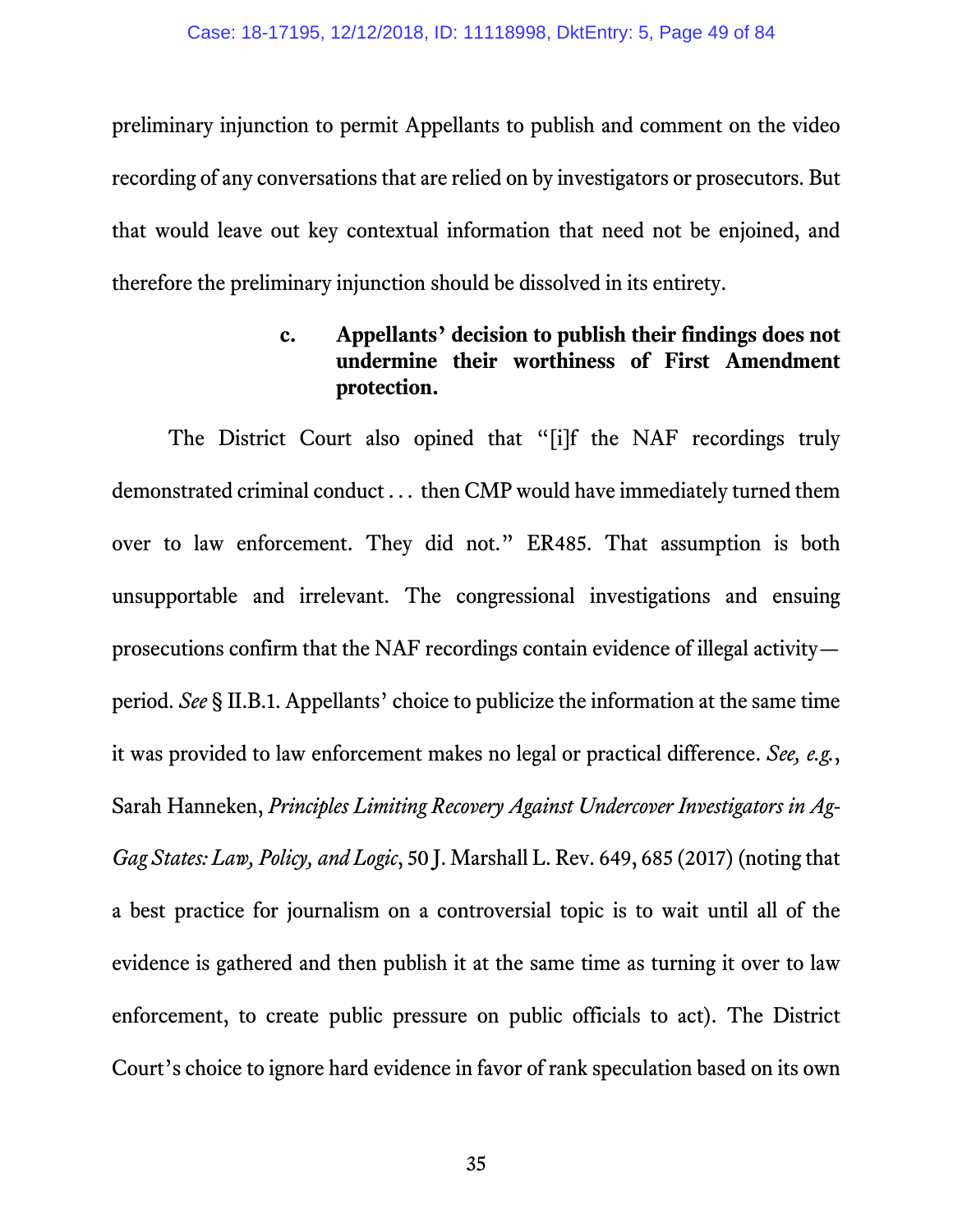unproven assumptions about Appellants' motives is a clear abuse of judicial discretion.

Even if the videos did not contain evidence of illegality, though, they would still be journalism—and on an exceptionally newsworthy topic at that. It is undeniable that CMP's reporting on fetal tissue procurement has already had a profound influence on public conversation and even public policy. *See, e.g.*, *Gee v. Planned Parenthood of Gulf Coast, Inc.*, 586 U.S. \_\_\_, 2018 WL 6440538 (2018) (Thomas, J., joined by Justices Gorsuch and Alito, dissenting from the denial of certiorari) (noting that high-profile Medicaid cases "arose after several States alleged that Planned Parenthood affiliates had ... engaged in 'the illegal sale of fetal organs' ... and thus removed Planned Parenthood as a state Medicaid provider").

Journalism is no less protected by the First Amendment if it does not contain "evidence of illegality." The District Court's use of "evidence of illegality" as a proxy for the videos' constitutional value is a corruption of First Amendment jurisprudence. *See Perricone v. Perricone*, 292 Conn. 187, 220 (2009) (discussing "the 'critical importance' of the right to speak on matters of public concern"); *Nebraska Press Ass*<sup>3</sup>n, 427 U.S. at 613 (Brennan, J., concurring) ("[T]he press may be arrogant, tyrannical, abusive, and sensationalist, just as it may be incisive, probing, and informative. But at least in the context of prior restraints on publication, the decision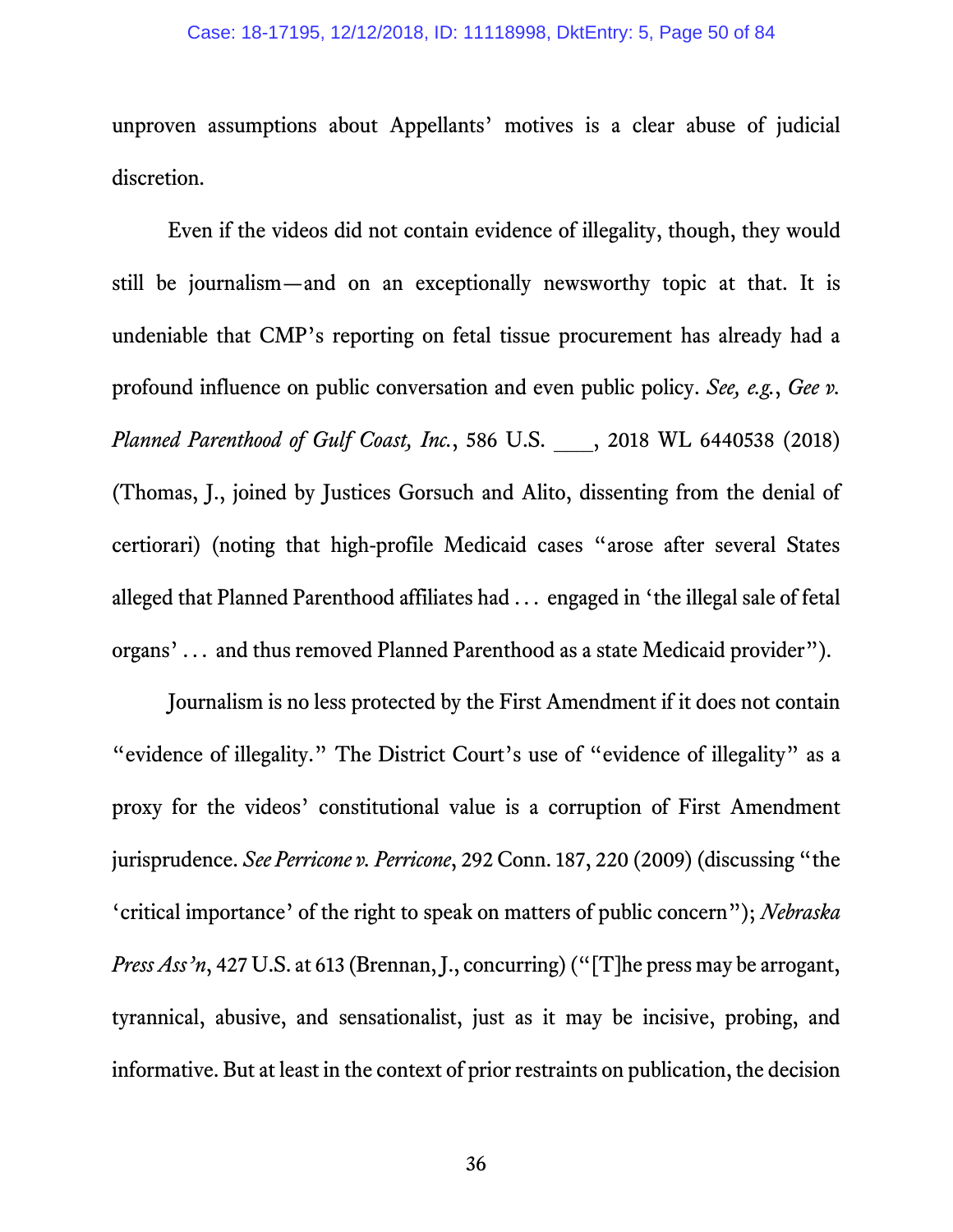of what, when, and how to publish is for editors, not judges."). The enjoined videos are truthful reporting on a matter of tremendous public concern. Therefore, the public interest weighs profoundly against suppressing them.

# **2. Third-party harms to non-parties are not a legitimate basis for suppressing Appellants' constitutional rights.**

Although the District Court grudgingly admitted that there was "some public interest" in the enjoined materials because they "show<sup>[]</sup> 'a remarkable desensitization in the attitudes of industry participants,'" it discounted that interest because "this very information [] could ... result in ... disparagement, intimidation, and harassment of [] NAF members" "if released and taken out of the context [in which] it was shared [] by NAF members." ER485-86.

For the District Court to give weight to a heckler's veto—i.e., for it to consider the prospect of harassment, threats, or violence from third parties completely unrelated to Appellants—in severing Appellants' First Amendment rights was constitutionally illegitimate. *See Santa Monica Nativity Scene Comm. v. City of Santa Monica*, 784 F.3d 1286, 1292–93 (9th Cir. 2015); *Ctr. for Bio-Ethical Reform, Inc. v. Los Angeles Cty. Sheriff Dep't*, 533 F.3d 780, 788–90 (9th Cir. 2008); *see* ER490-91. It was also legal error to consider harms to NAF's members if, as NAF claims, they are not real parties in interest. *See* §§ I, II.A.1, *supra*. Regardless, NAF's claims of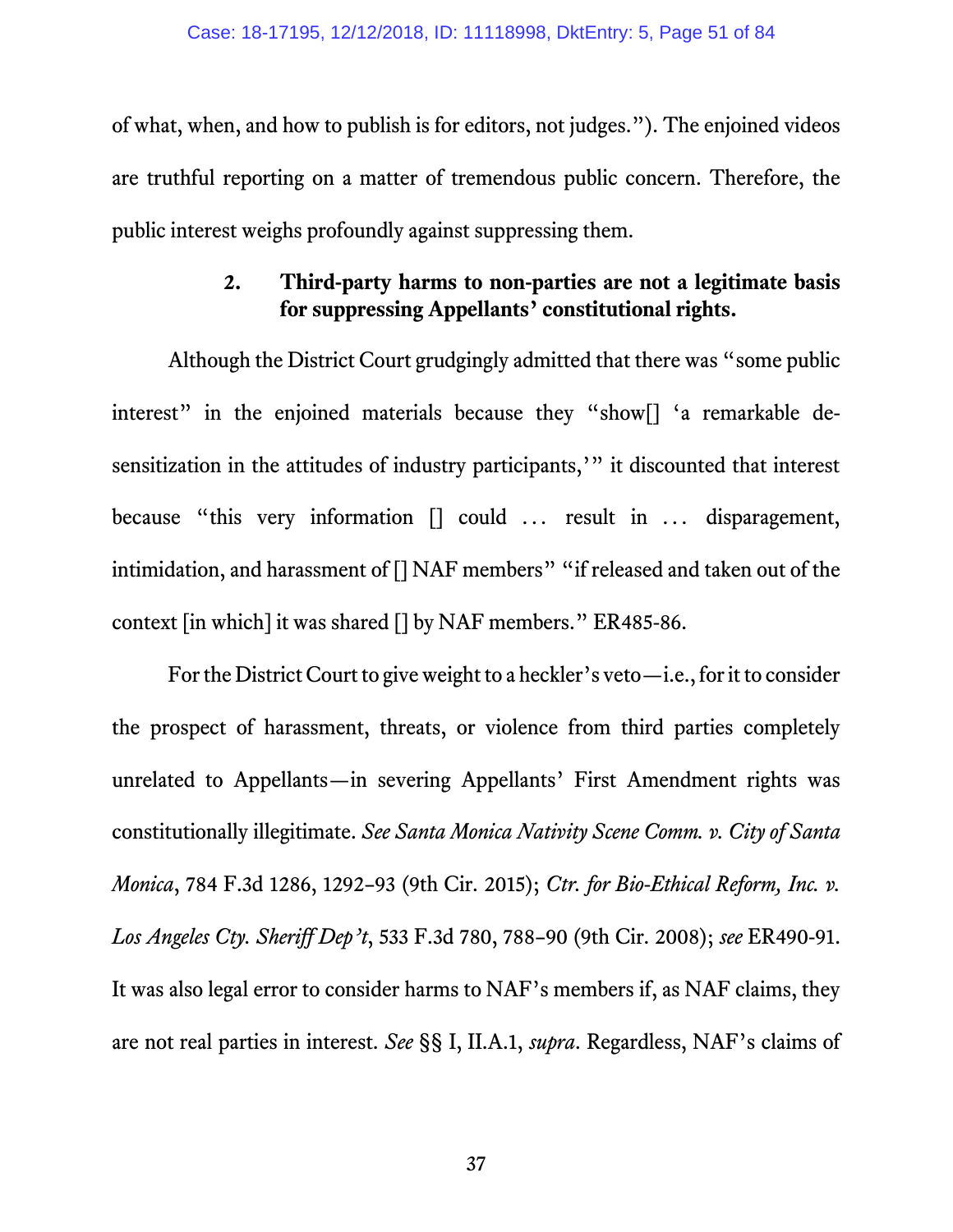harm to its members on account of CMP's videos have been disproven, leaving no basis to expect future harm. *See* § II.A, *supra*.

# **3. The constitutional right to an impartial jury favors lifting the gag order.**

In addition to the original factors listed above, Appellants' motion to dissolve asked the District Court to consider Daleiden's Sixth Amendment right to have his criminal defense counsel defend him publicly. Appellants argued that countering the negative publicity generated by this very preliminary injunction and the abortion industry's media campaign is a necessary part of his criminal defense:

> In the absence of this Court's preliminary injunction, Mr. Daleiden's criminal defense team would presumably be attempting to cure the jury pool of the misimpression created by this Court's outdated conclusions—expressly contradicted by two congressional investigations—that CMP's recordings do not show evidence of criminality by NAF attendees. That is their job as his criminal defense counsel, and the preliminary injunction is preventing them from doing it, thereby depriving Mr. Daleiden of a fullthroated defense.

ER262. As the Supreme Court put it, "An attorney's duties do not begin inside the courtroom door... . A defense attorney may pursue lawful strategies to obtain dismissal of an indictment or reduction of charges, including an attempt to demonstrate in the court of public opinion that the client does not deserve to be tried." *Gentile v. State Bar of Nevada*, 501 U.S. 1030, 1043 (1991); *see also* Michael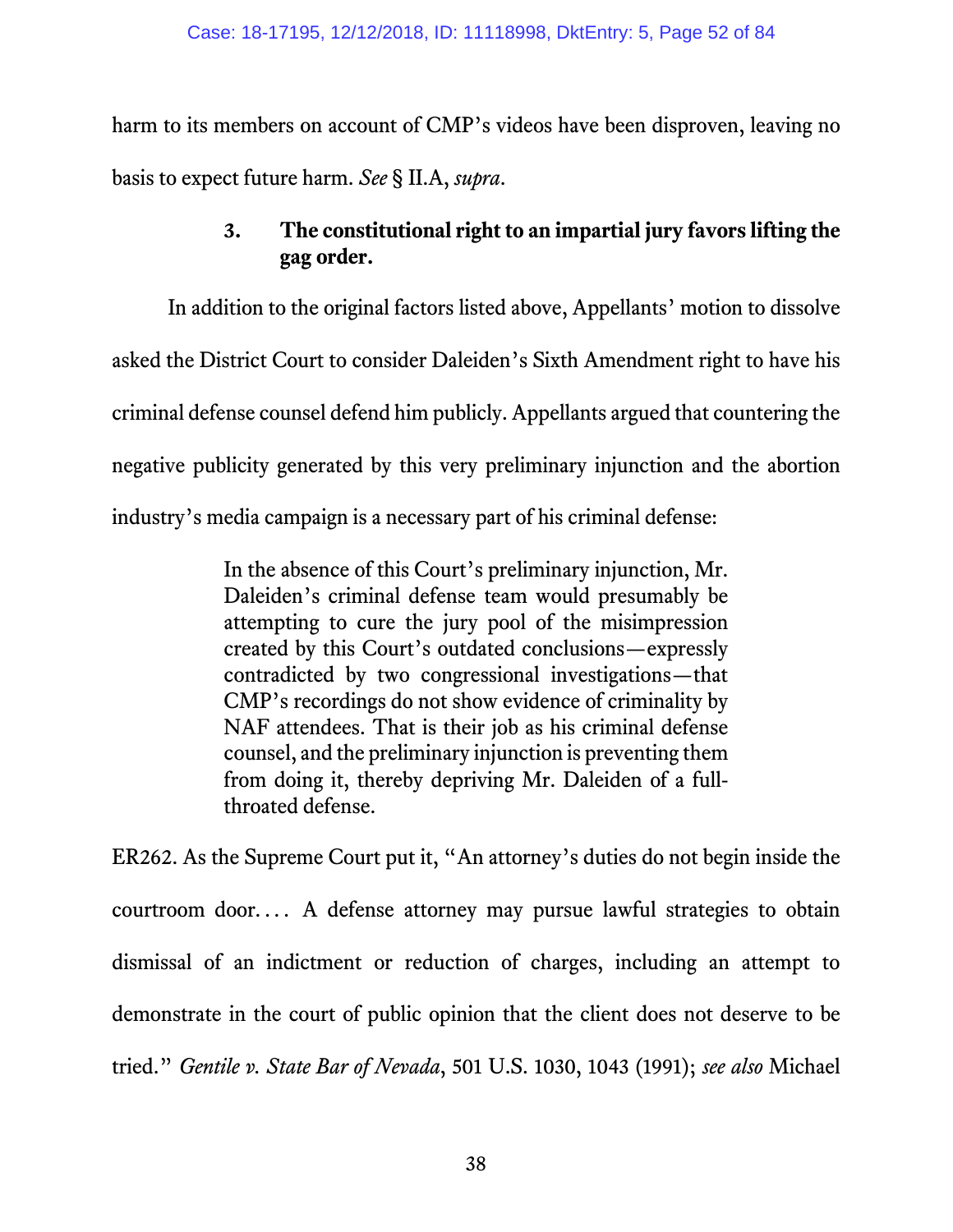Jay Hartman, *Yes, Martha Stewart Can Even Teach Us About the Constitution*, 10 U. PA.J. CONST. L. 867, 879 (2008) ("In high-profile cases, the only way some lawyers can offer clients their Sixth Amendment right to a fair trial is to set the record straight in the media").

The effect of the present injunction on a criminal defendant's ability to defend himself is a "public interest" well worthy of the District Court's consideration. Appellants presented to the District Court a thoughtful, good-faith argument to that effect, based on constitutional principles and uncontested facts. Nevertheless, the District Court did not consider it. Instead, after noting that Appellants had asked for a "reassessment of the balancing of the public interest," and that they were concerned about the effect of the gag order on the jury pool, the District Court opinion simply moved on without comment. The opinion offered no analysis and cited no case law. The only case it cited was *Gentile*, with a "but see" citation. ER30. Thus, in all of *four*sentences, the District Court gave Mr. Daleiden's concerns about the fairness of his criminal trial no consideration at all. Instead, the District Court stated, without explanation: "*Defendants may hold as many press conferences as they care too* [sic] (unless restricted by Judge Hite).... But they have no constitutional right to further disobey the Preliminary Injunction Order." ER30 (emphasis added).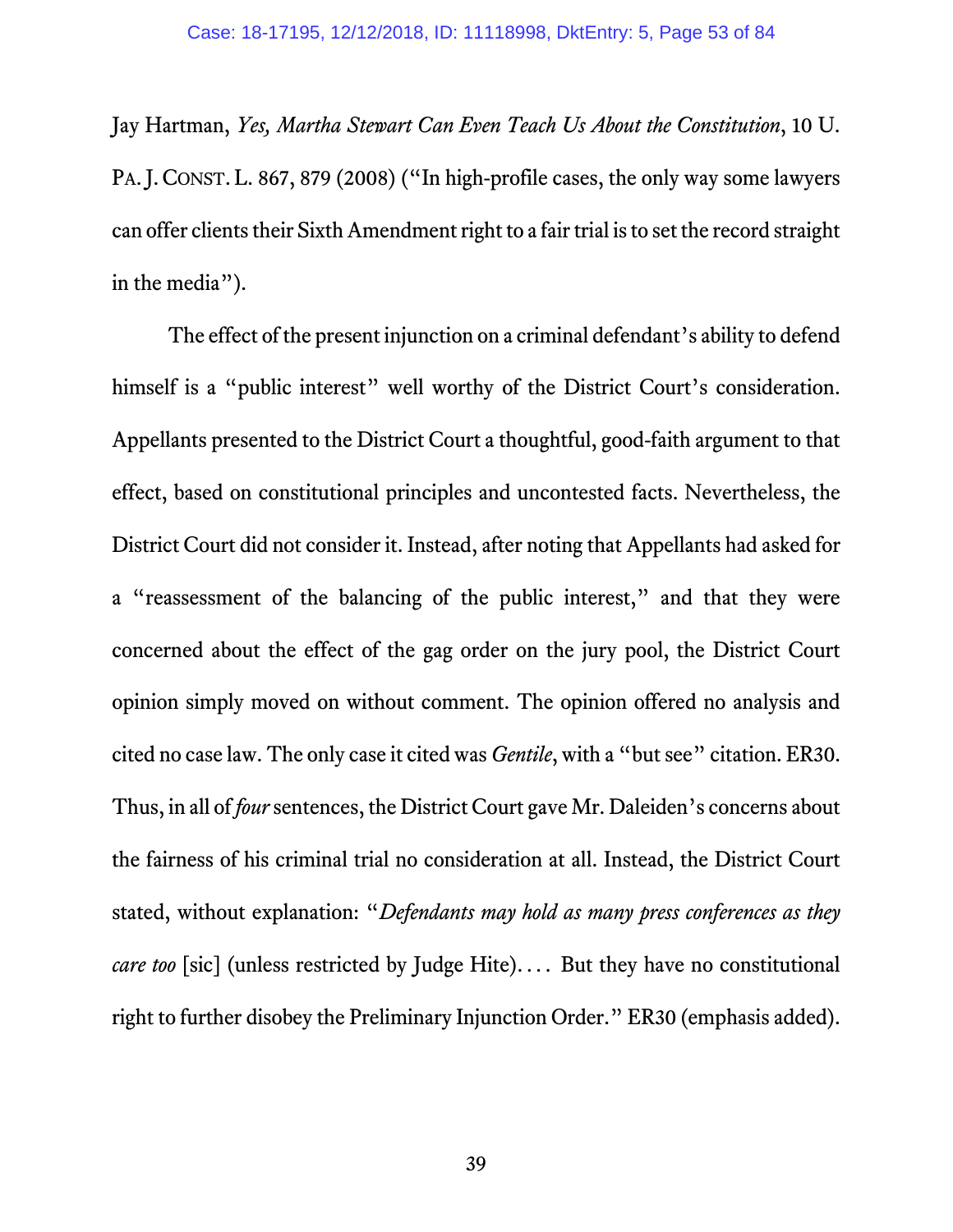Appellants made an amply justified request that the Court re-assess the public interests at stake in the preliminary injunction in light of the public interest in preserving a criminal defendant's Sixth Amendment right to a fair trial. The District Court's response was at best dismissive, and at worst contemptuous, of Mr. Daleiden's right to a fair criminal trial.

#### **4. Federalism and comity favor lifting the gag order.**

**a. The District Court abused its discretion and violated federal statute by re-imposing the preliminary injunction notwithstanding its interference with a state court proceeding.**

The District Court's dismissiveness of Mr. Daleiden's state criminal proceeding extends not only to the criminal defendant but also to his counsel and even to the state criminal court itself. While declining to dissolve or modify its preliminary injunction, the District Court effectively deputized the state criminal court to administer its injunction, notwithstanding the state court's right, as an independent tribunal, to be free of such interference. ER262-65.

The federal Anti-Injunction Act, 28 U.S.C. § 2283, forbids a federal court from "grant[ing] an injunction to stay proceedings in a State court." This prohibition "is comprehensive. It includes all steps taken or which may be taken in the state court or by its officers from the institution to the close of the final process." *Hill v. Martin*, 296 U.S. 393, 403 (1935). Moreover, "[i]t is settled that the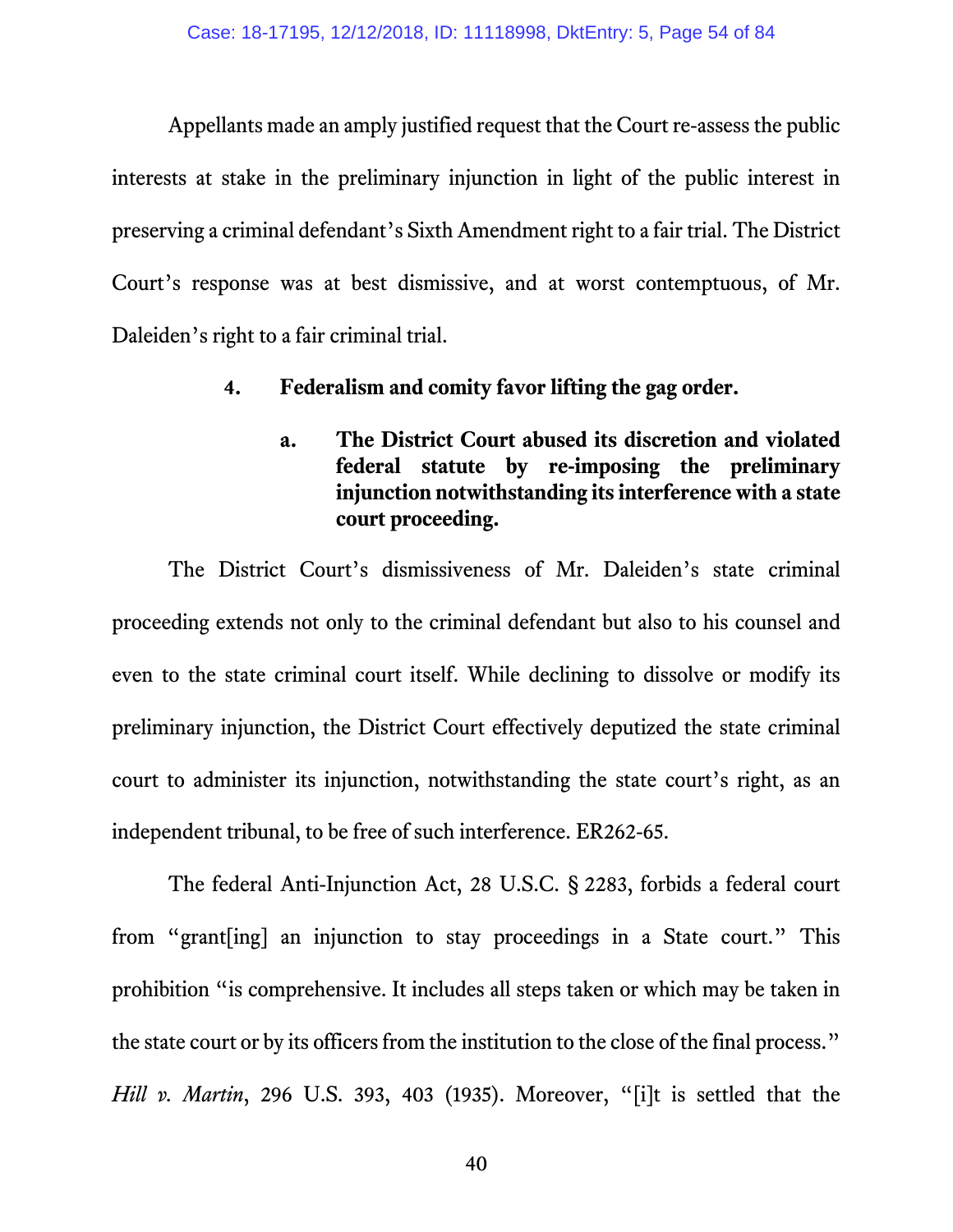prohibition of § 2283 cannot be evaded by addressing the [injunction] to the parties" instead of the state court itself. *Atl. Coast Line R. Co. v. Bhd. of Locomotive Engineers*, 398 U.S. 281, 287 (1970). And it applies to any state court proceeding that is "pending at the time the federal court acts on the request for injunctive relief." *Denny's, Inc. v. Cake*, 364 F.3d 521, 531 (4th Cir. 2004).

The preliminary injunction that the District Court refused to dissolve constrainsthe parties to a state court proceeding, precisely as prohibited by the Anti-Injunction Act as interpreted in *Atlantic Coast Line*. Mr. Daleiden's criminal defense counsel have already been held in contempt of the injunction on appeal for a decision they made in a state court filing. *See* ER433:15–17, 434:7–8; 9th Cir. Case No. 17- 16622. As the District Court acknowledged, Mr. Daleiden and his counsel must seek a special dispensation in advance for any step taken in his defense that could *potentially* run afoul of the three-year-old federal injunction, and may not attempt to cure the jury pool via public comment. ER30. Such constraints on the conduct of parties to a state court proceeding are prohibited by the Anti-Injunction Act and *Atlantic Coast Line*, 398 U.S. at 287 ("Proceedings in state courts should normally be allowed to continue unimpaired by intervention of the lower federal courts").

The District Court appears to think that delegating the authority to grant exemptions to its injunction to the state criminal court makes this *not* an improper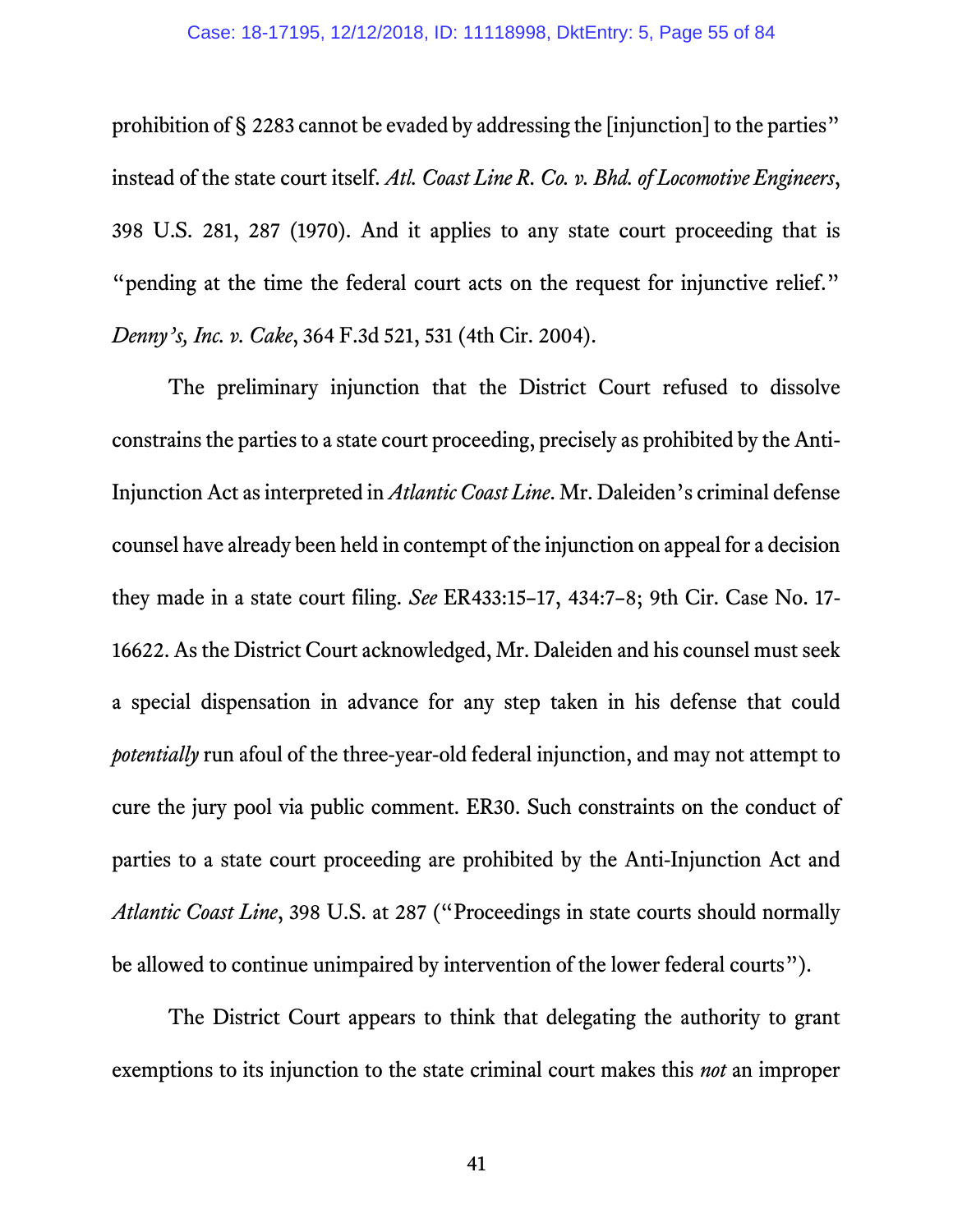federal intrusion on the state court proceeding, but it provides no legal basis for that claim.

> If Daleiden believes he *needs* to use Preliminary Injunction materials to support his defense, he can notify Judge Hite in advance of the specific portions of the materials he wants to use and seek leave from Judge Hite to file those materials *under seal or in the public record* or show those materials *in open or closed court*. If Judge Hite orders that some of *the Preliminary Injunction materials* may be released in *some public manner* to allow Daleiden *to fully contest the criminal charges*, Judge Hite may do so without my interference.

ER30-31 (emphasis added). But by deputizing the state criminal court to administer its injunction, the District Court is imposing not just on Mr. Daleiden and his counsel but on the state court itself. The District Court is requiring that court to engage in decisions that have nothing to do with the criminal proceeding itself and dictating the framework and criteria on the basis of which the state court must make those decisions. The District Court is effectively providing the state court with an additional source of law—the preliminary injunction itself. The state court will have to study and interpret the preliminary injunction in order to determine which materials are enjoined and whether or not it thinks an exemption to the injunction is justified. And the District Court has ordered the state court to interpret and apply it in accordance with its expectations as not-so-subtly signaled in the order under review.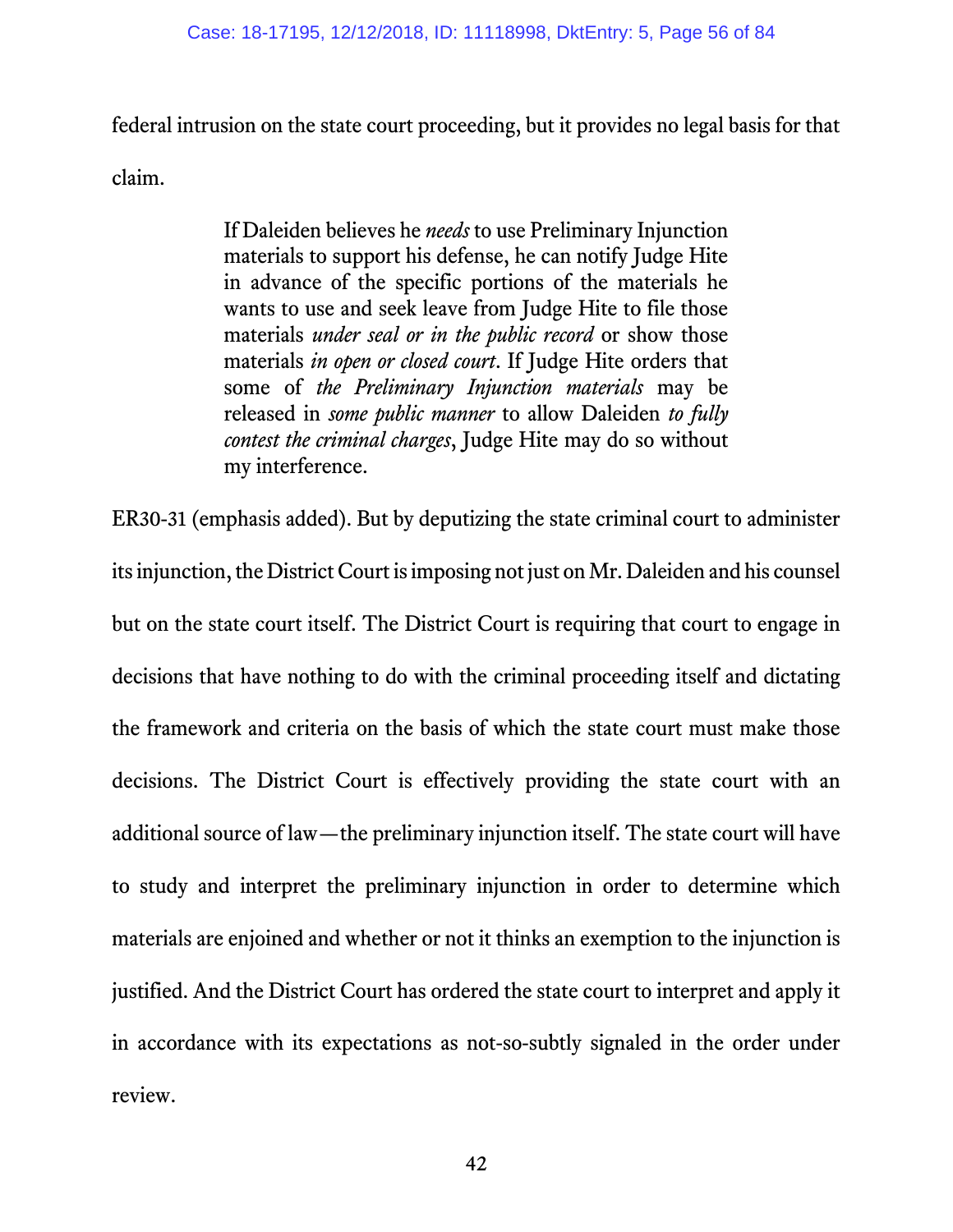The District Court's ostensibly deferential language is in fact laden with legal and factual determinations that the federal court expects the state court to make *in light of the federal court's injunction—*and in clear violation of federalism principles. In a footnote, the District Court further points out that the state court is equipped to determine "*what portion* of the *Preliminary Injunction materials* Daleiden *legitimately needs* to use for his defense, *whether any of those materials should be publicly disclosed in open court or unsealed filings,* and if disclosed *whether any further restrictions* should be placed on the materials' use or dissemination." ER31 n.26 (emphases added).

Although the District Court authorizes the state court to grant isolated exemptions to its preliminary injunction, it is obvious that the District Court expects the criminal court to grant Mr. Daleiden the freedom to use the materials in his defense only on the terms provided by the federal court. The state court *must* engage those materials on the understanding that they are enjoined and grant Mr. Daleiden permission to use them *only* after he demonstrates a "legitimate need" and after considering ways to limit their public exposure. To characterize such obvious marching orders as something *other* than federal court interference in a state court proceeding is impossible. The state court is not at liberty to make its own, independent assessment of what the equities require with respect to the enjoined materials; it has to play by the federal court's rules.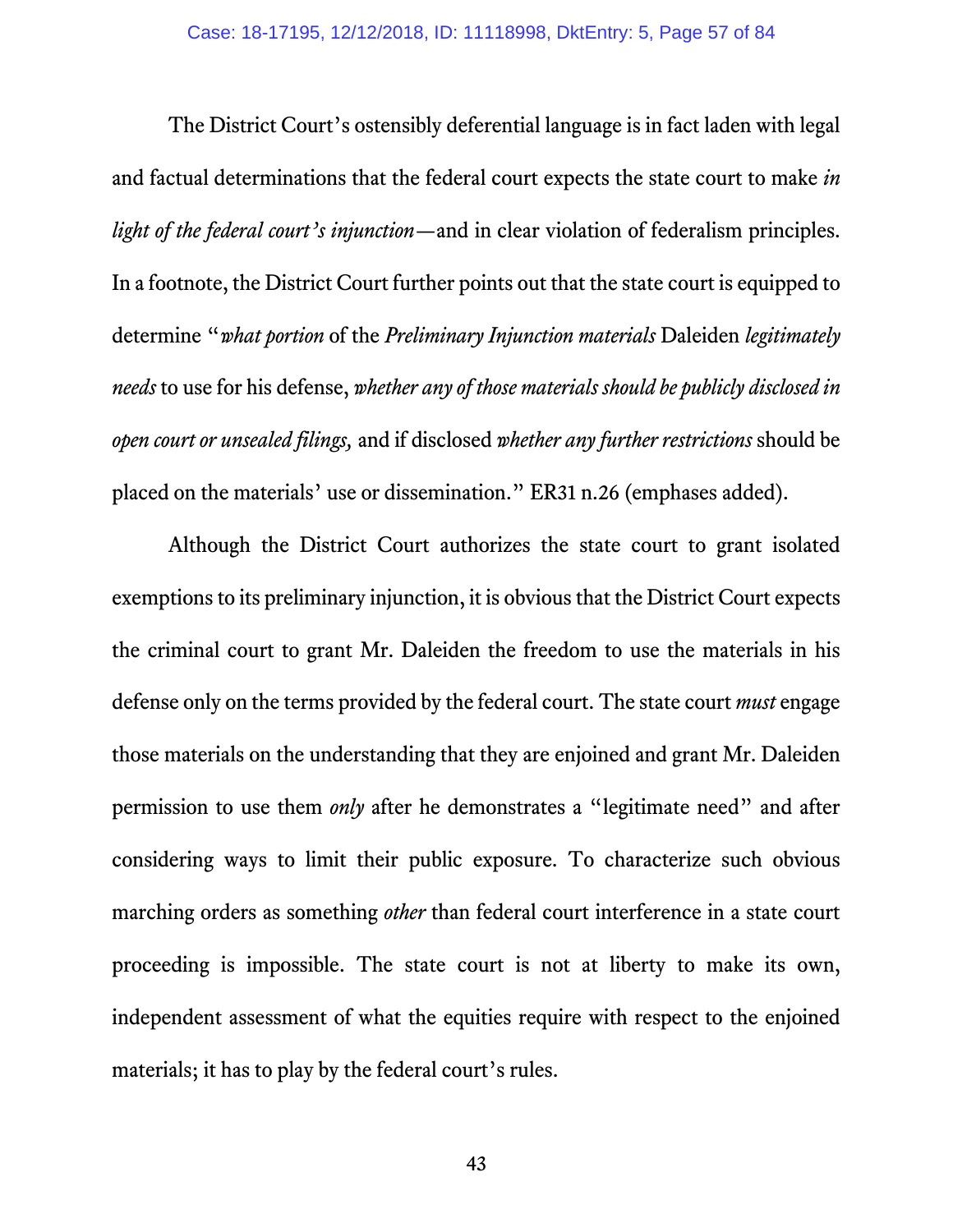**b. The District Court abused its discretion by re-imposing the preliminary injunction on parties to the state criminal court despite the state court's own differing determination as to the confidentiality of the enjoined materials.**

If the District Court's determination to influence the state court proceedings were not obvious from its dismissive response to Appellants' federalism and comity arguments, then surely the District Court's treatment of Judge Hite's protective order makes this crystal clear. *See* ER15. Appellants pointed out to the District Court that, with full knowledge of the federal injunction, the state criminal court had already made its own independent determination about what evidence must be kept confidential—requiring confidentiality of only materials that "portray, relate to, or mention" the 14 Doe complainants in that case. ER264-65, 377-407. Given the District Court's claim that it would defer to the state criminal court's determinations with respect to the enjoined materials, Appellants asked the federal court to acknowledge that its injunction had been superseded.

The District Court's response revealed its determination to compel the state court (and parties thereto) to toe *its* line in dealing with the enjoined materials:

> There is, finally, no merit to defendants' argument that Judge Hite's recent protective order, requiring the use of Doe monikers and allowing the individuals who were allegedly illegally recorded by defendants to remain anonymous at least up to the preliminary hearing, supersedes the Preliminary Injunction Order. *There is*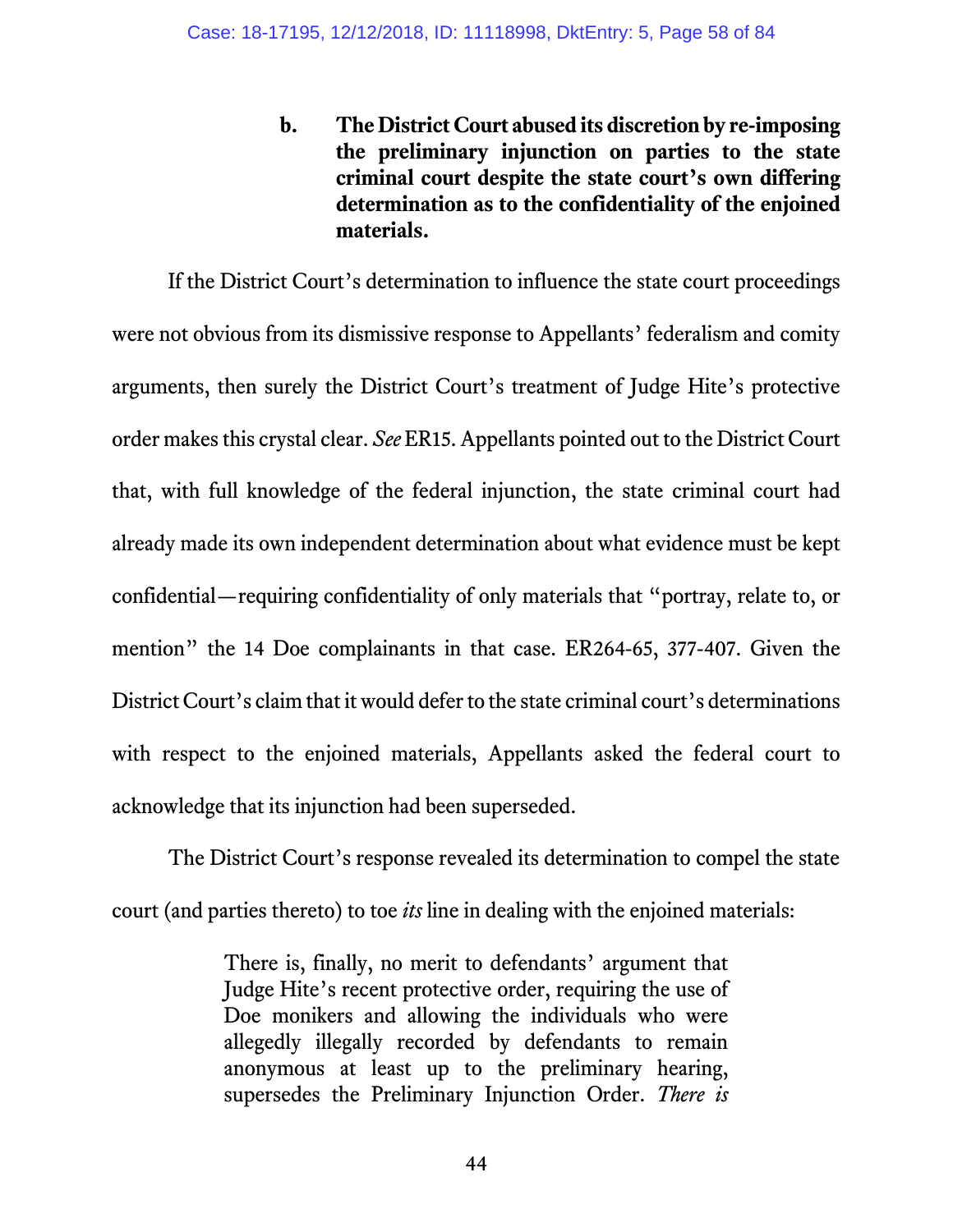*nothing in the protective order that discussed or otherwise allows defendants to use in open court (or unsealed filings) any of the Preliminary Injunction materials*.

ER31 (emphasis added).Apparently, the state court's deliberate choice *not* to subject the materials to a protective order is not enough to elicit the District Court's deference to its authority as a separate tribunal. Rather, the state court must address the enjoined materials on the District Court's terms, explicitly accounting for the preliminary injunction, or else the federal court will not credit its decision.

The District Court's response to Appellants' Motion for Clarification (not directly appealed here) sounds in the same register: No matter what the state criminal court decides about the use of the enjoined materials, even if it permits the use of some item in the public domain, Appellants and their counsel still may not "comment on it, share it, or otherwise use it" in Mr. Daleiden's defense without coming back, hat in hand, to seek the further consent of a federal court that has already expressed marked disregard for Mr. Daleiden's Sixth Amendment rights. *See*  ER31. That is not deference—it is interference.

The District Court's determined lack of deference to the independent determinations of a state court flies in the face of fundamental principles of comity and federalism. A court should exercise its discretion in light of the principles of equity, comity and federalism and refrain from granting an injunction that would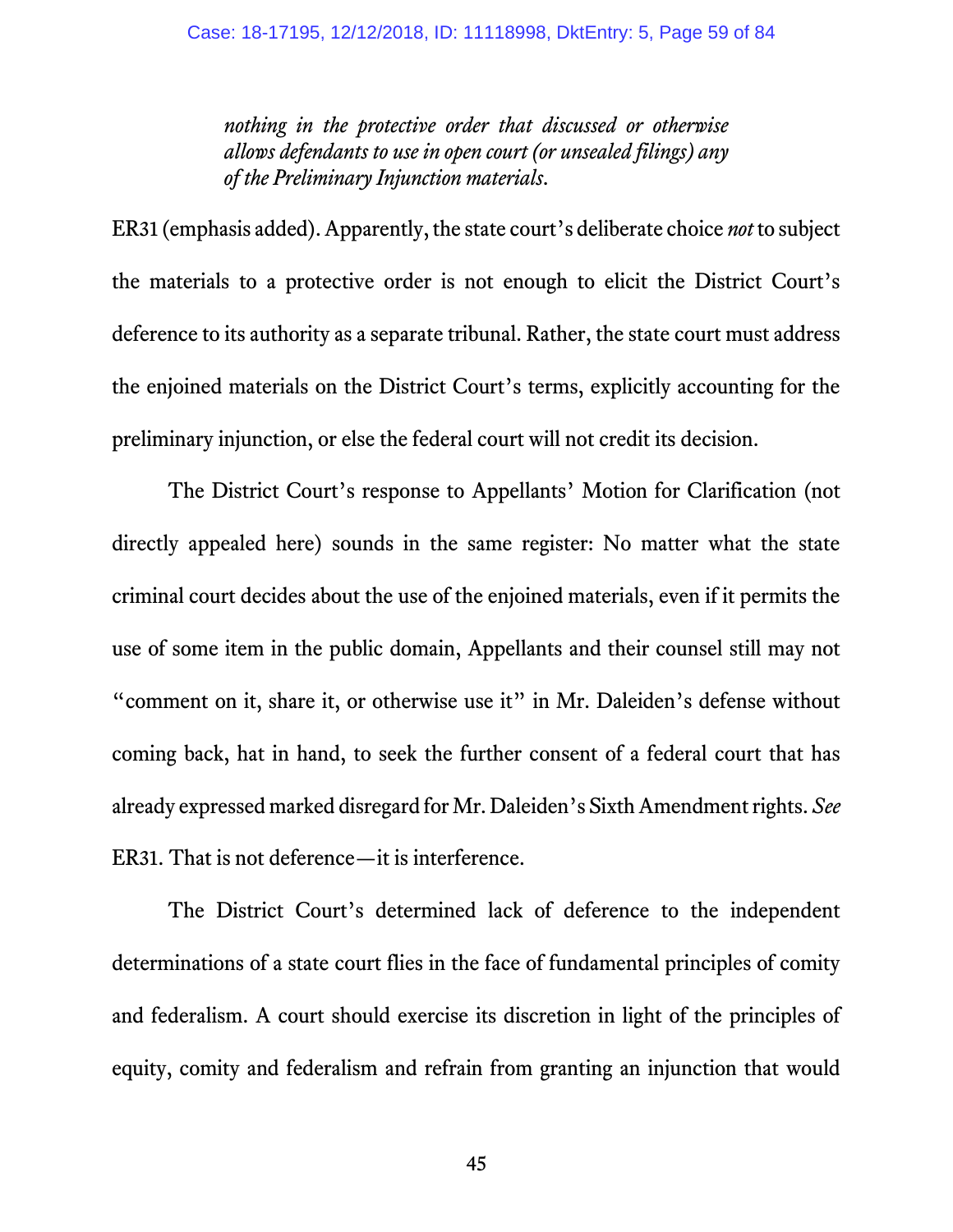effectively enjoin the state court proceeding. *Rizzo v. Goode*, 423 U.S. 362, 379 (1976). "Any doubts as to the propriety of a federal injunction against state court proceedings should be resolved in favor of permitting the state courts to proceed in an orderly fashion to finally determine the controversy... . [T]he fundamental principle of a dual system of courts leads inevitably to that conclusion." *Atl. Coast Line*, 398 U.S. at 297.

The constitutional principles of federalism and comity that underlie the Anti-Injunction Actshould prevent this Court from preserving the preliminary injunction against Appellants. The federal injunction in this case prevents Mr. Daleiden's criminal defense counsel from defending him effectively from state criminal charges by sealing from public view the chief evidence of his innocence. *See Gentile*, 501 U.S. at 1043. This Court should apply the Act and its strong interest in comity to dissolve the injunction.

#### **III. THE COURT SHOULD STRIKE ALL FOUR CAUSES OF ACTION BECAUSE NAF FAILED TO MEET ITS MINIMAL BURDEN UNDER CALIFORNIA'S ANTI-SLAPP STATUTE.**

Courts determine whether a defendant is entitled to immunity under the anti-SLAPP statute by a two-step analysis. *Navellier v. Sletten*, 29 Cal.4th 82, 88-89 (2002). At the first step, the defendant "must make a threshold showing that the act or acts of which the plaintiff complains were taken in furtherance of the defendant's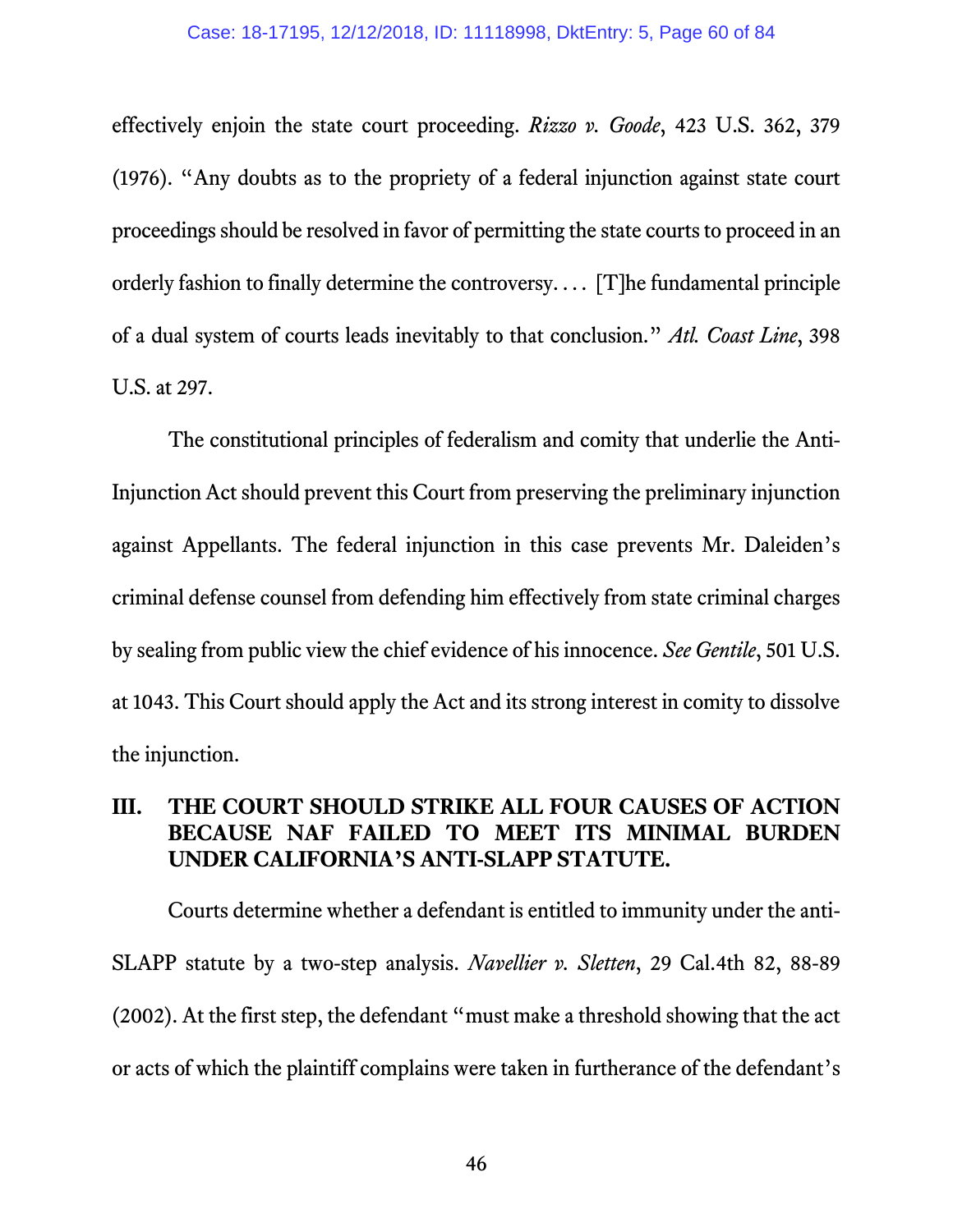right of petition or free speech under the United States or California Constitution[s] in connection with a public issue, as defined in subsection (e) of the statute." *Hilton*, 599 F.3d at 903 (quotation marks, brackets, and ellipsis omitted). If a defendant satisfies that threshold showing, then the burden shifts to the plaintiff to demonstrate a "probability of prevailing" on each of the challenged claims. *Id*.

Distinct from state court, in federal court, "[i]f a defendant makes an anti-SLAPP motion to strike founded on purely legal arguments" then the plaintiff only has to respond to a defendant's anti-SLAPP motion as if it were a motion to dismiss. *Planned Parenthood Fed'n of Am., Inc. v. Ctr. for Med. Progress*, 890 F.3d 828, 833 (9th Cir. 2018). If the moving defendant does not limit his motion to "purely legal arguments," however, the plaintiff must meet one or both of two anti-SLAPP evidentiary burdens. *Id*.

The first evidentiary burden is to respond to any arguments put forth by the defendant which allegedly defeat the plaintiff's case—similar to responding to a motion for summary judgment. *Bently Reserve L.P. v. Papaliolios*, 218 Cal. App. 4th 418, 434 (2013). The second evidentiary burden is to demonstrate that each element of each claim is "supported by a sufficient prima facie showing of facts to sustain a favorable judgment if the evidence submitted by the plaintiff is credited." *Wilson v. Parker, Covert & Chidester*, 28 Cal. 4th 811, 821 (2002); *see also Mindys Cosmetics, Inc.*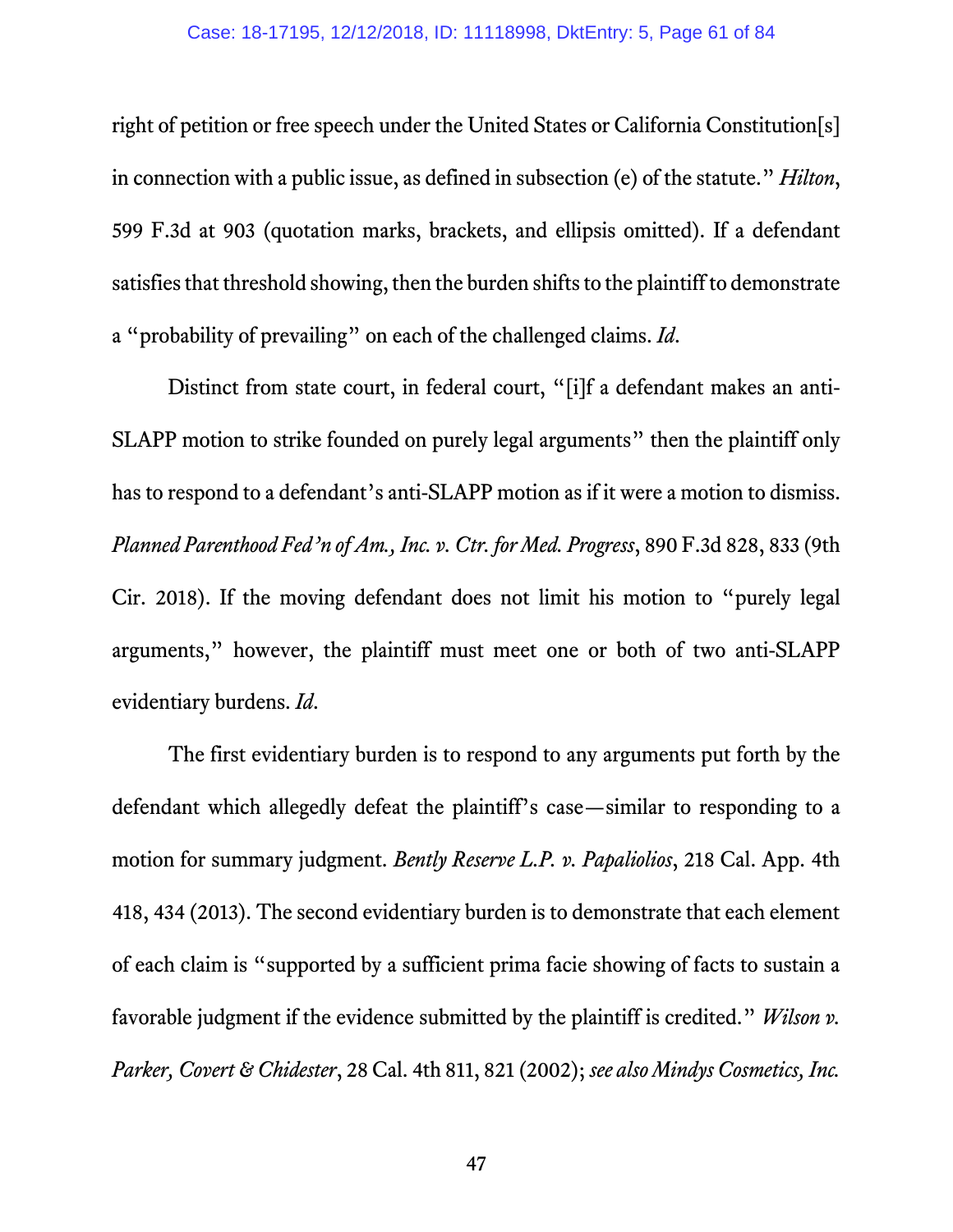*v. Dakar*, 611 F.3d 590, 599-600 (9th Cir. 2010) ("Mindys has made a sufficient prima facie showing of facts"). This is akin to responding to a summary judgment argument that discovery has revealed that the plaintiff cannot meet a certain element—but with respect to every element of every claim. *Tuchscher Dev. Enterprises, Inc. v. San Diego Unified Port Dist.*, 106 Cal. App. 4th 1219, 1239 (2003).

If a plaintiff cannot meet its second-step burden as to a particular challenged claim, that claim for relief is stricken. *Jordan-Benel v. Universal City Studios, Inc.*, 859 F.3d 1184, 1189 (9th Cir. 2017).

# **A. Anti-SLAPP Step 1: NAF's claims arise from conduct taken in furtherance of Appellants' right of free speech in connection with a public issue.**

The California anti-SLAPP statute—which should be "construed broadly," *Vess v. Ciba-Geigy Corp. USA*, 317 F.3d 1097, 1109 (9th Cir. 2003) (quoting Cal. Civ. Proc. Code § 425.16(a))—defines "act in furtherance of a person's right of petition or free speech under the United States or California Constitution in connection with a public issue," to broadly include "any [] conduct in furtherance of the exercise of the constitutional right of petition or the constitutional right of free speech in connection with a public issue or an issue of public interest." *Id.* § 425.16(e).

This case easily satisfies the first prong of the anti-SLAPP analysis. Plaintiff's four causes of action all arise from Appellants' undercover investigative filming and/or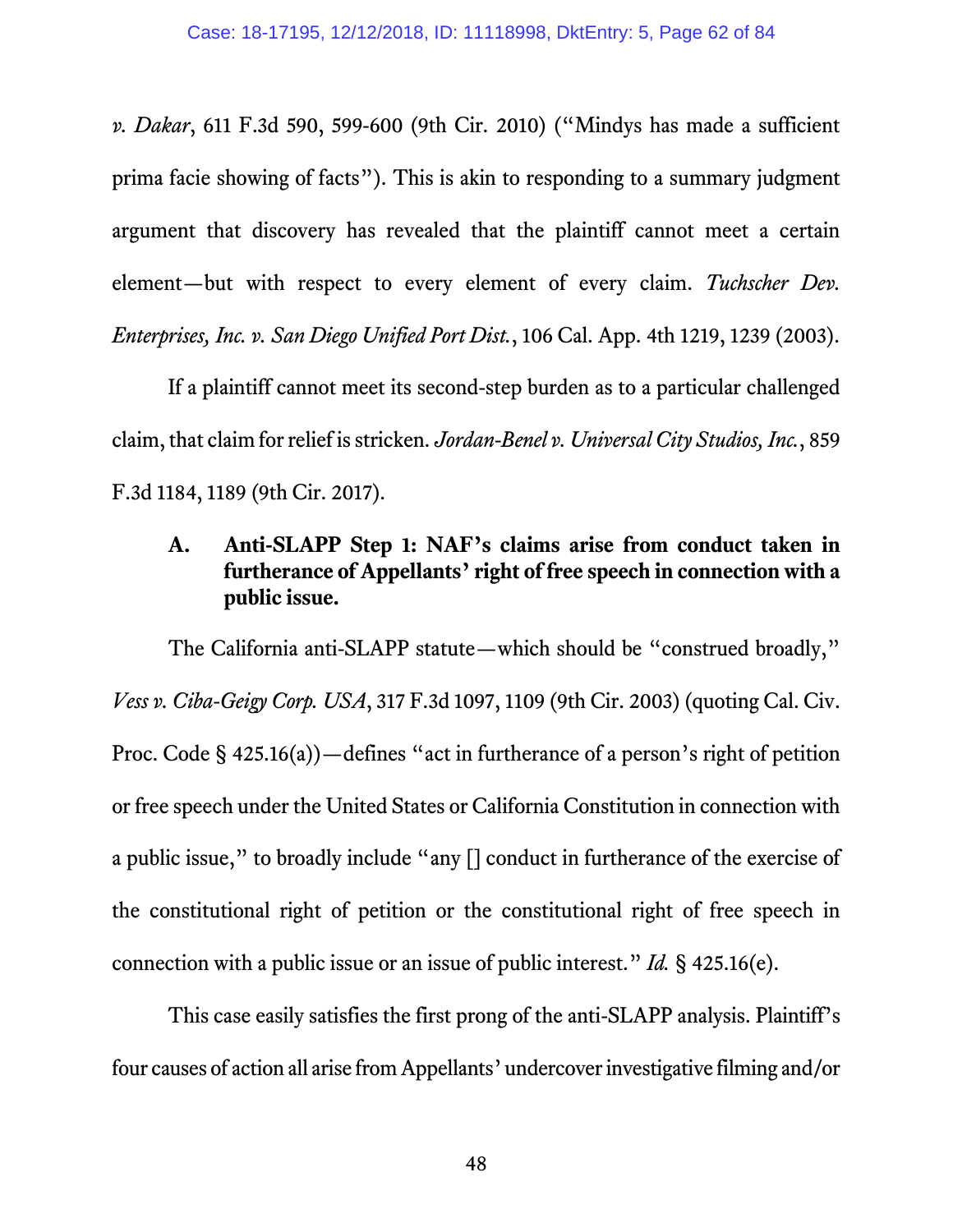Appellants' publication of their investigative journalistic efforts, which then gained widespread media attention. ER670-76, 704-06; ER415-17. Both the Ninth Circuit and California courts repeatedly have held that such conduct falls within the scope of the anti-SLAPP statute. *See, e.g.*, *Doe v. Gangland Prods., Inc.*, 730 F.3d 946, 953 (9th Cir. 2013); *Greater L.A. Agency on Deafness v. CNN, Inc.*, 742 F.3d 414, 423 (9th Cir. 2014). California courts have also held that allegedly unlawful undercover investigative recordings of a doctor fall within the scope of the anti-SLAPP statute. *Lieberman v. KCOP Television, Inc.*, 110 Cal.App.4th 156, 166 (2003).

Speech about abortion and fetal tissue procurement also undeniably relates to "an issue of public interest." Cal. Civ. Pro. Code § 425.16(e)(4); *see Bernardo v*. *Planned Parenthood Fed'n of Am.*, 115 Cal. App.4th 322, 358 (2004). Thus, all of NAF's claims against Appellants arise from conduct within the scope of the anti-SLAPP statute.

# **B. Anti-SLAPP Step 2: Plaintiff cannot establish a probability of prevailing.**

Appellants' motion to strike NAF's fraud claims was "founded on purely legal arguments," and so NAF's only burden was to respond as if the motion were a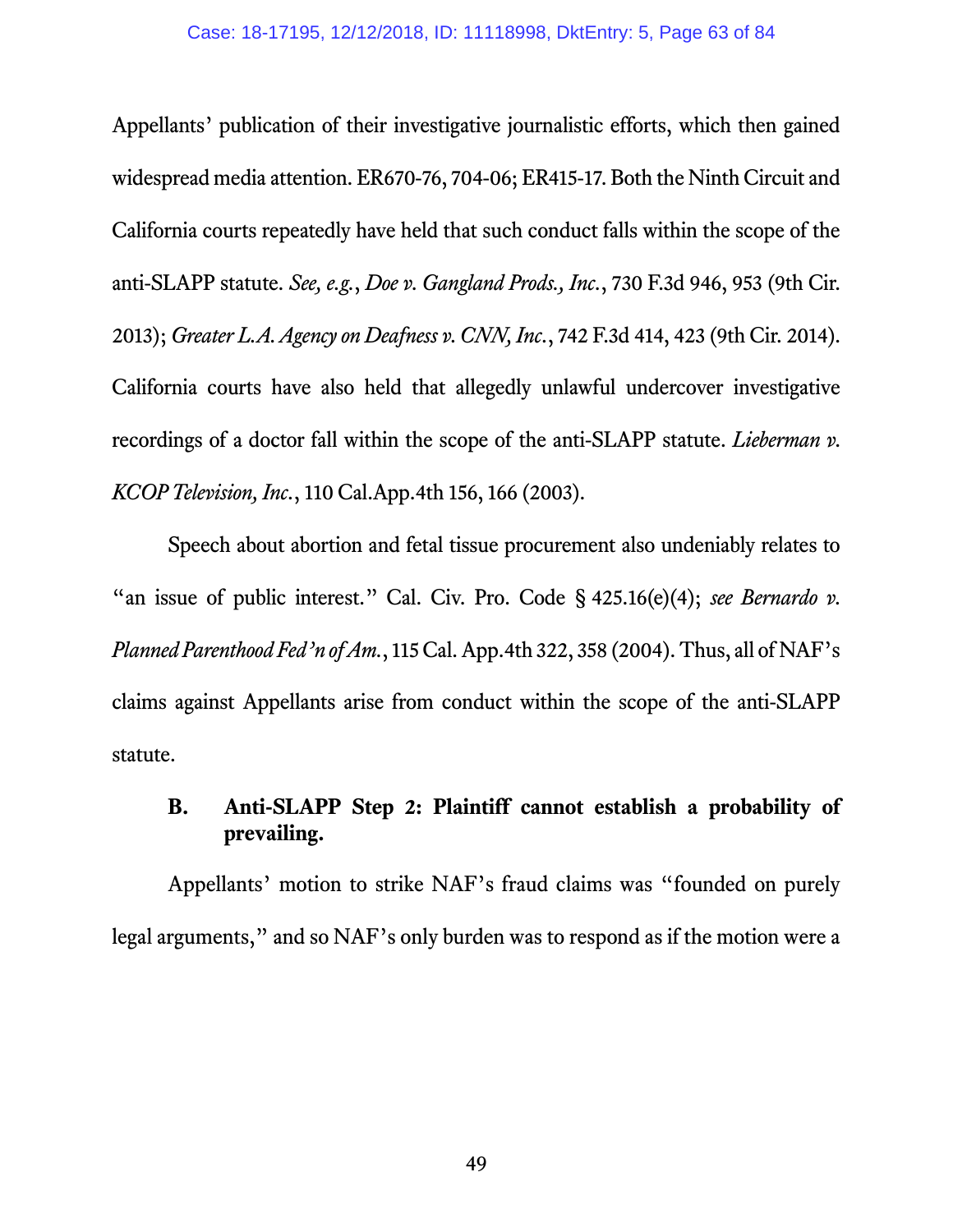motion to dismiss.<sup>[7](#page-63-0)</sup> ER410-12. However, with respect to its contract claims, NAF announced to the District Court in a Case Management Conference statement that "NAF does not believe any additional discovery is required to resolve ... NAF's contract claim at this point in the litigation." ER425. As a result, Appellants' motion to strike NAF's contract claims was expressly based on evidentiary deficiencies, giving NAF the burden to establish a prima facie case using admissible evidence. ER411-12. Plaintiff failed to satisfy either one of those standards, and therefore all of its claims should be stricken.

# **1. NAF's contract claims should be stricken for lack of admissible evidence of breach.**

NAF's breach of contract claim alleges fourteen distinct alleged breaches of four different contracts. Appellants' anti-SLAPP motion expressly contested NAF's ability to establish a prima face case with admissible evidence substantiating each of those breaches. ER411-12. NAF then had a burden to substantiate with "competent, admissible evidence" each element of breach of contract with respect to each of the

 $\overline{a}$ 

<span id="page-63-0"></span>Appellants' anti-SLAPP motion leveled separate motion-to-dismiss-style challenges to all four of Plaintiff's remaining claims, noting fatal pleading deficiencies particular to each. ER410; Dkt. 545. Defendants do not abandon those arguments, each of which provides a sufficient basis for striking one of NAF's claims, but they have focused here on the broadest bases for reversal: NAF's inability to present even minimal admissible evidence to support its breach of contract allegations, and NAF's inability to point to any compensable damages caused by Appellants' conduct.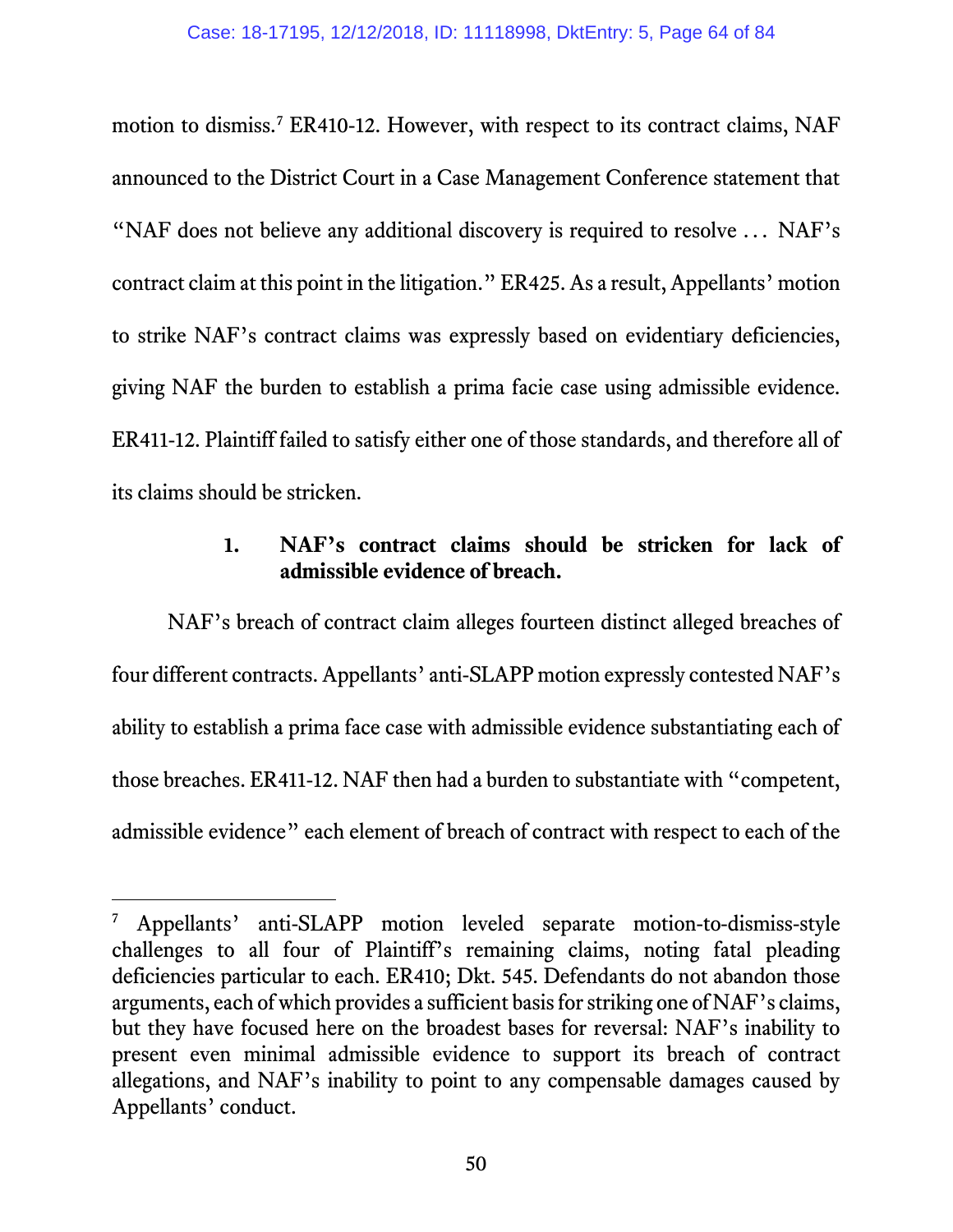fourteen separate alleged breaches, to prevent that alleged breach from being stricken. *Baral v. Schnitt*, 1 Cal. 5th 376, 393 (2016). A plaintiff "cannot simply rely on the allegations in the pleadings ... to make the evidentiary showing," but must present independent evidence to establish its prima facie case. *Church of Scientology of Cal. v. Wollersheim*, 42 Cal.App.4th 628, 656 (1996). *Accord Nicosia v. De Rooy*, 72 F.Supp.2d 1093, 1110 (N.D. Cal. 1999).

NAF refused even to *try* to satisfy an evidentiary burden that is so low that that this Court has described it as the "minimal merit" standard. *Mindys*, 611 F.3d at 598. Instead, NAF made two arguments aimed at avoiding its evidentiary burden under the anti-SLAPP motion: (a) it only had to respond to affirmative arguments made by Appellants, and (b) its showing at the preliminary injunction phase sufficed to establish a prima facie case. Both of those evasive tactics fail.

The Ninth Circuit has repeatedly confirmed the requirement for SLAPP plaintiffs to establish the elements of their claims with prima facie evidence:

> While a court's evaluation of a claim under the anti-SLAPP statute has been called a 'summary-judgment-like procedure,' a motion to strike **does not impose an initial burden of production on the moving defendant. The applicable burden 'is much like that used in determining a motion for nonsuit or directed verdict**,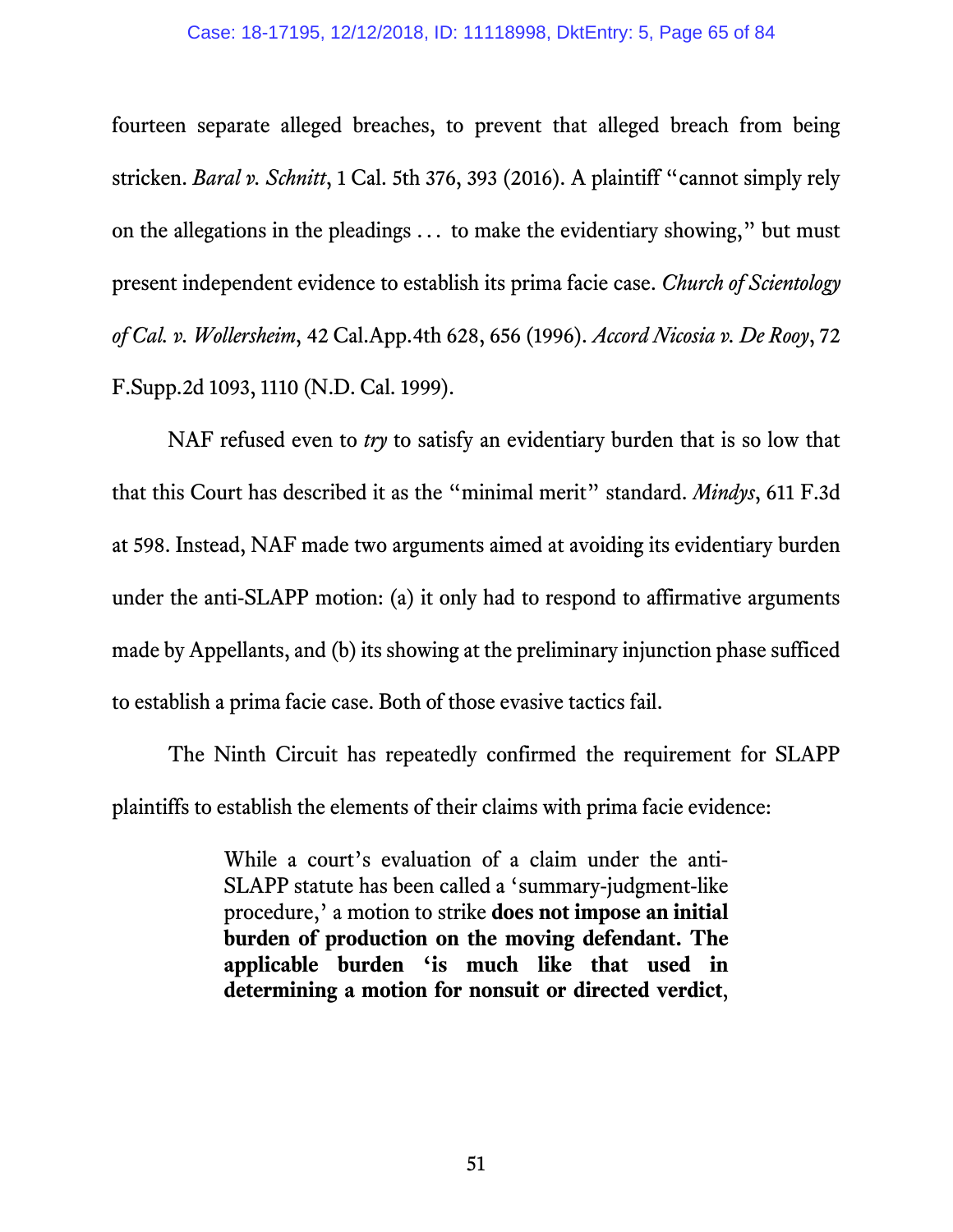which mandates dismissal when no reasonable jury could find for the plaintiff.'

*Mindys Cosmetics, Inc. v. Dakar*, 611 F.3d 590, 599 (9th Cir. 2010) (citations omitted; emphasis added). *See also Metabolife Int'l, Inc. v. Wornick*, 264 F.3d 832, 840 (9th Cir. 2001) ("This burden is 'much like that used in determining a motion for nonsuit or directed verdict'"); *Safari Club Int'l v. Rudolph*, 862 F.3d 1113, 1123 (9th Cir. 2017) (same); *Doe v. Gangland Prods., Inc.*, 730 F.3d 946, 957 (9th Cir. 2013) (same); *Manufactured Home Communities, Inc. v. Cty. of San Diego*, 655 F.3d 1171, 1177 (9th Cir. 2011) (same).

NAF's cursory reference to the preliminary injunction record is also insufficient. ER257. The evidentiary burden for obtaining preliminary relief is lower than the burden for defeating an anti-SLAPP motion. Lacking the urgency of a motion for preliminary relief, an anti-SLAPP challenge requires more credible evidence to justify maintaining a burdensome lawsuit aimed at suppressing First Amendment expression. In particular, in the preliminary injunction context, a court may rely on hearsay. *See Flynt Distrib. Co. v. Harvey*, 734 F.2d 1389, 1394 (9th Cir. 1984). But in the context of an anti-SLAPP motion, a Plaintiff's evidentiary burden "must be made through 'competent and admissible evidence.'" *Gilbert v. Sykes*, 147 Cal. App. 4th 13, 26 (2007). "Thus, declarations that lack foundation or personal knowledge, or that are argumentative, speculative, impermissible opinion, hearsay,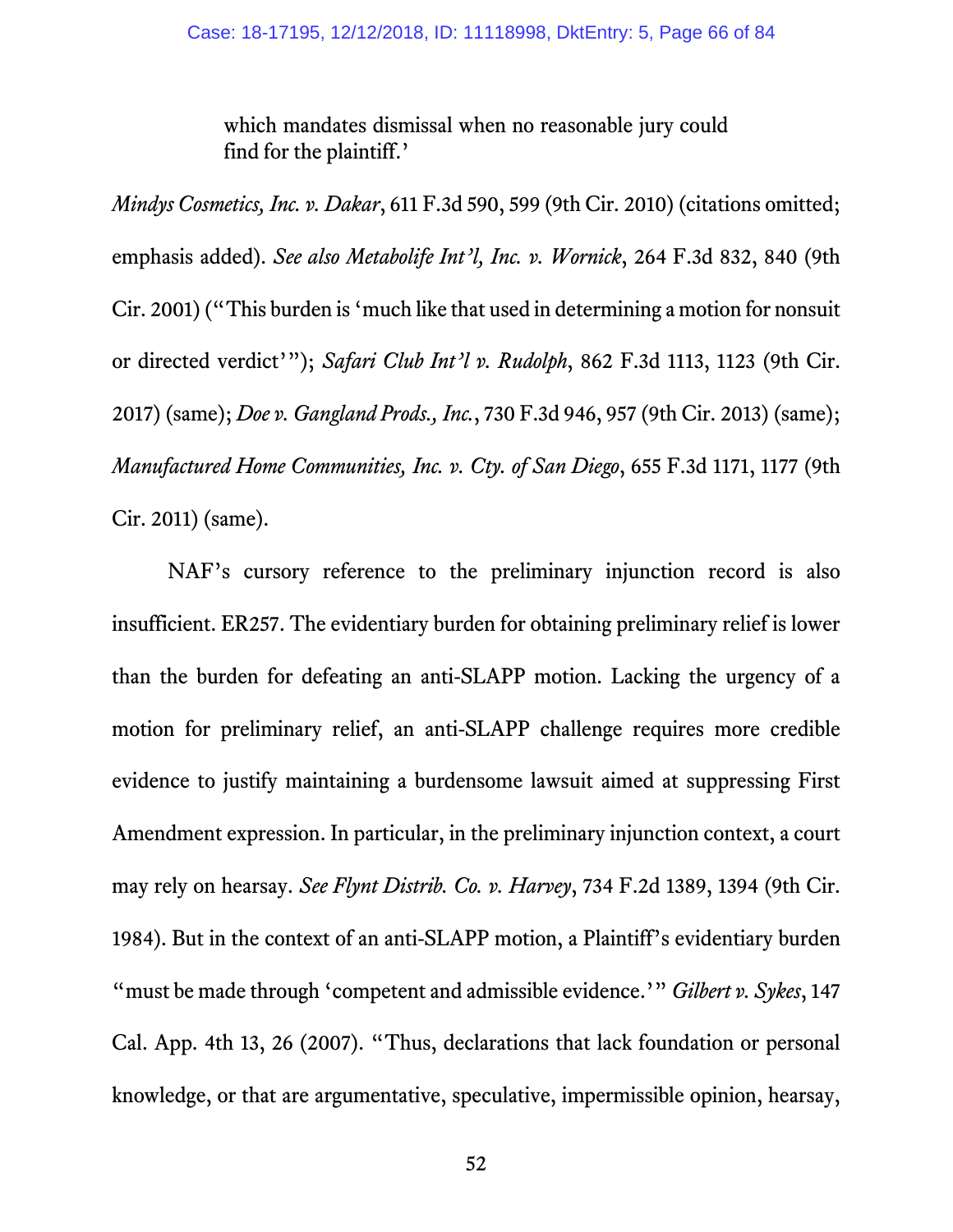or conclusory are to be disregarded." *Id*.; *see also Wilcox v. Superior Court*, 27 Cal. App. 4th 809, 830 (1994); *Morrow v. Los Angeles Unified Sch. Dist.*, 149 Cal. App. 4th 1424, 1445 (2007) (excluding improper lay opinion); *Christian Research Inst. v. Alnor*, 148 Cal. App. 4th 71, 83–84 (2007) (excluding hearsay); *Evans v. Unkow*, 38 Cal. App. 4th 1490, 1497 (1995) (excluding "information and belief" statements).

The damages evidence NAF submitted in support of its preliminary injunction motion fails to meet the anti-SLAPP's "competent and admissible evidence" standard. For purposes of the preliminary injunction, the District Court relied on the following material as evidence of harm to NAF: Saporta Decl., ¶ 19; Mellor Decl., ¶ 15; Saporta Depo., 16:17–23, 39:2–20, 42:1–10, 43:15–18; and Appendix Exhibits 18, 20–22, 80, 81, 83-99, 148. *See* ER471:7–472:7, 490:1–13.

In their anti-SLAPP papers, Appellants reasserted objections to Exhibits 18, 20–22, 92–94, 96–99, and 148 on the bases of hearsay and lack of personal knowledge. ER71; ER858-87, 499-503. Those objections were overruled with respect to the preliminary injunction, ER457-58, 460, 469, 471-73, 490-91, but they are nevertheless valid with respect to the anti-SLAPP motion. Further, these exhibits comprise: (1) news articles regarding alleged criminal behavior committed by third parties (a shooting and several arsons), (Exs. 94, 96–99; ER629-56), (2) Planned Parenthood Federation of America's collection of statistics on third party acts (Exs.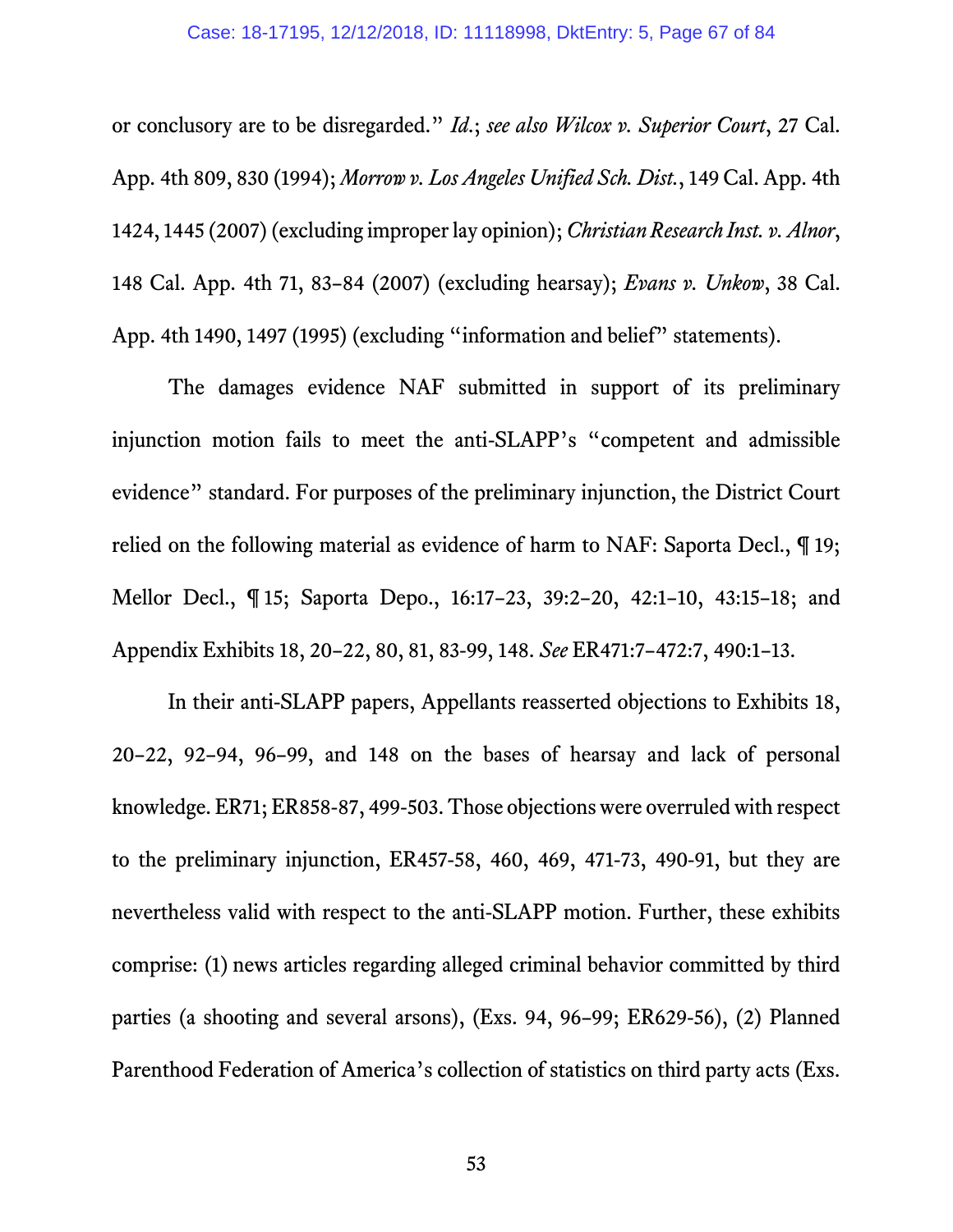92 and 93; ER888-95), and (3) the website of a nonprofit run by a former CMP board member which lists abortion providers (intended to show that the third parties *may* have obtained the clinics' addresses there) (Exs. 18, 20–22, 148; ER537-50, 504-06).

As explained above in Section II.A.2, the evidence shows that the third parties responsible for these incidents were not motivated by Appellants' reporting at all: the shooter was insane and motivated out of hatred for the government, and at least one arson was the result of a domestic dispute. Further, subsequently published statistics demonstrate *these numbers are in line with previous years*; thus, they provide no evidence of an increase as a result of Appellants' protected speech..

NAF's remaining evidence includes exhibits 80, 81, 83–91, and 95, and the declarations. All exhibits except 95 (the Saporta deposition transcript) are printouts or screenshots of the comment threads on internet articles and comments posted on Facebook. *See* ER551-628. The Saporta declaration and deposition merely repeat some of the more disturbing comments and reaffirm that they exist. *See* ER740-46, 896-904. The Mellor declaration just states that, due to the internet commentary, as a security consultant he has "advised [NAF] members to be on heightened alert." *See* ER739.

Although the internet comments are disturbing, they have nothing to do with Appellants. Without some connection to appellants, they are irrelevant and entitled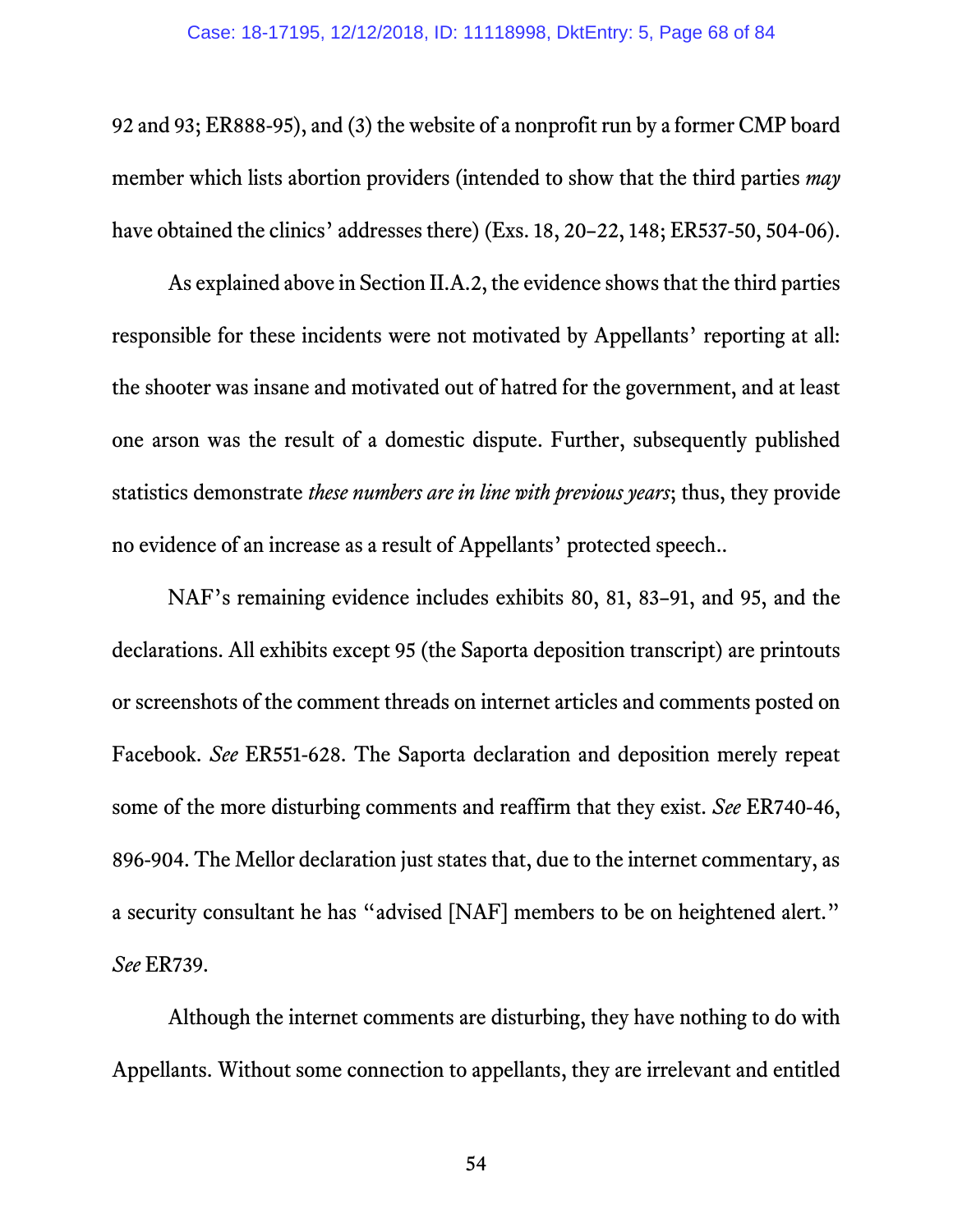to no weight in the merits analysis. *See Animal Legal Def. Fund v. Wasden*, 878 F.3d 1184, 1195 n. 9 (9th Cir. 2018) ("We disagree with the ... suggestion that" "publication of a story about the facility" would be "harm from gaining access to property by misrepresentation"; "This approach ... places a value judgment on the reporting itself and undermines the First Amendment right to critique and criticize."); *Nwanguma v. Trump*, 903 F.3d 604, 610 (6th Cir. 2018) ("It follows that if Trump's speech is protected—because it, like that of the Bible Believers, did not include a single word encouraging violence—then the fact that audience members reacted by using force does not transform Trump's protected speech into unprotected speech. The reaction of listeners does not alter the otherwise protected nature of speech.").

The procedural history of this case mirrors that of *Lam v. Ngo*, 91 Cal. App. 4th 832 (2001), a case on which Appellants' anti-SLAPP motion relied. In *Lam*, the trial court granted a preliminary injunction, but the court of appeal granted an anti-SLAPP motion to strike the complaint. Mr. Lam was both a politician and a restauranteur, who rented land for his restaurant from Mr. Ngo. Protesters showed up at Lam's restaurant, and Ngo refused to prevent them from gathering in the parking lot. Lam then filed a lawsuit, naming various protesters and Ngo, and he was granted a preliminary injunction creating a 50-foot buffer zone around his restaurant.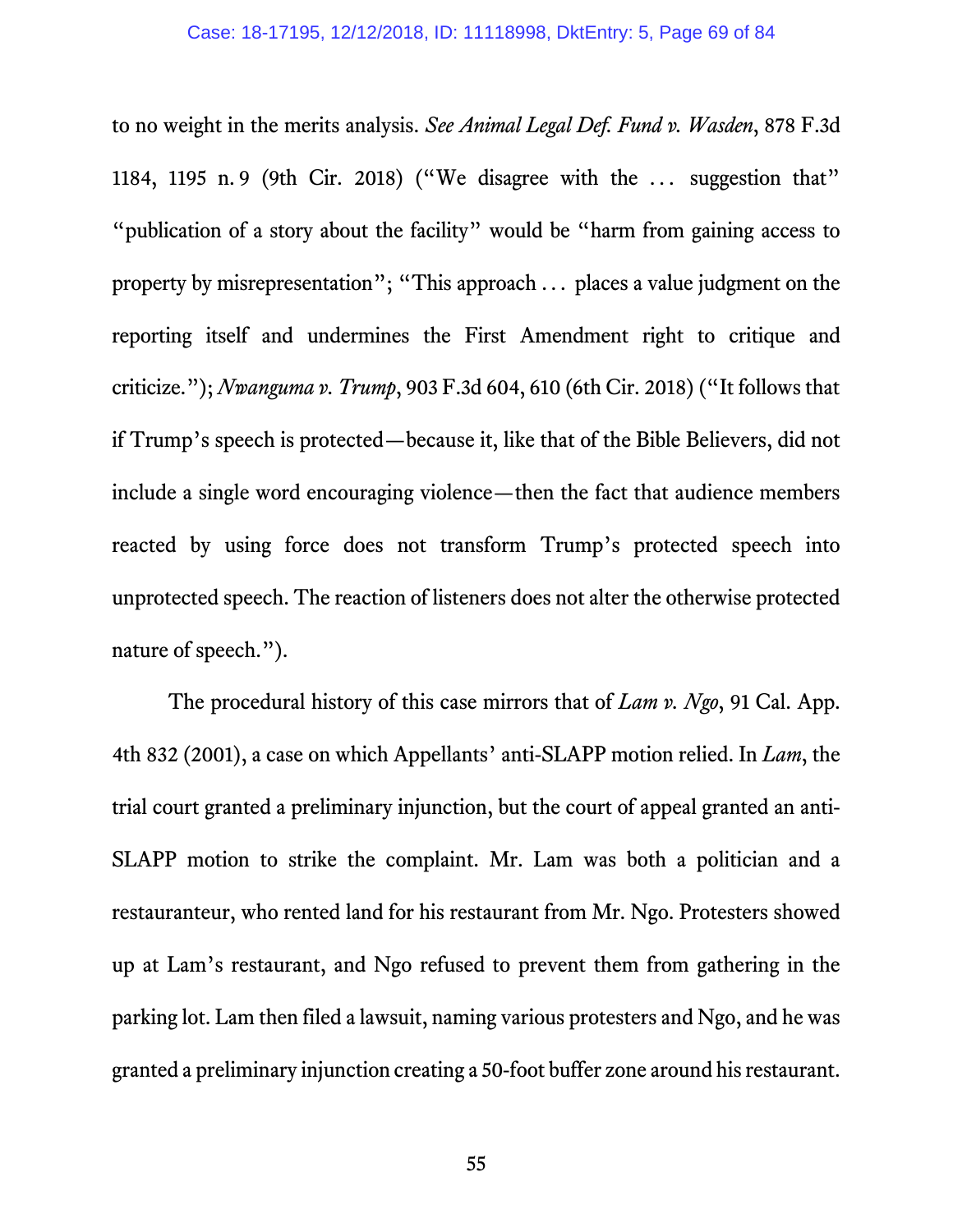But Ngo filed an anti-SLAPP motion on the basis that there was no evidence that *he* had harmed Lam's restaurant. Very like the District Court here, the trial court summarily denied the anti-SLAPP motion "based on the fact that Ngo had already lost the preliminary injunction battle and was presenting nothing 'new.'" *Id*. at 837- 39; *compare* ER21 ("Defendants point to no *new* evidence or material changes of law to cause me to revisit any of the findings in the Preliminary Injunction Order.").

The court of appeals reversed, granting Ngo's anti-SLAPP motion because there was no admissible evidence establishing a "connection of Ky Ngo to any of the wrongful or violent activity done by some of the protesters." *Lam*, 91 Cal. App. 4th at 845 (capitalizations removed); *see also id.* at 846 ("None of the declarations delineating the clearly wrongful acts ... show that such acts were authorized, directed or ratified by Ngo."). The same principle applies here: "None of the [exhibits or] declarations ... show that such acts were authorized, directed or ratified by [Appellants]." *Id*. at 846.

Because NAF made not just an insufficient showing but *no showing at all* in response to Appellants' anti-SLAPP motion, the District Court's straightforward obligation was to strike NAF's breach of contract claim. *Jordan-Benel*, 859 F.3d at 1189. Instead, the District Court affirmed NAF's decision to shirk its legal obligations and then chastised Appellants for failing to do what no law required of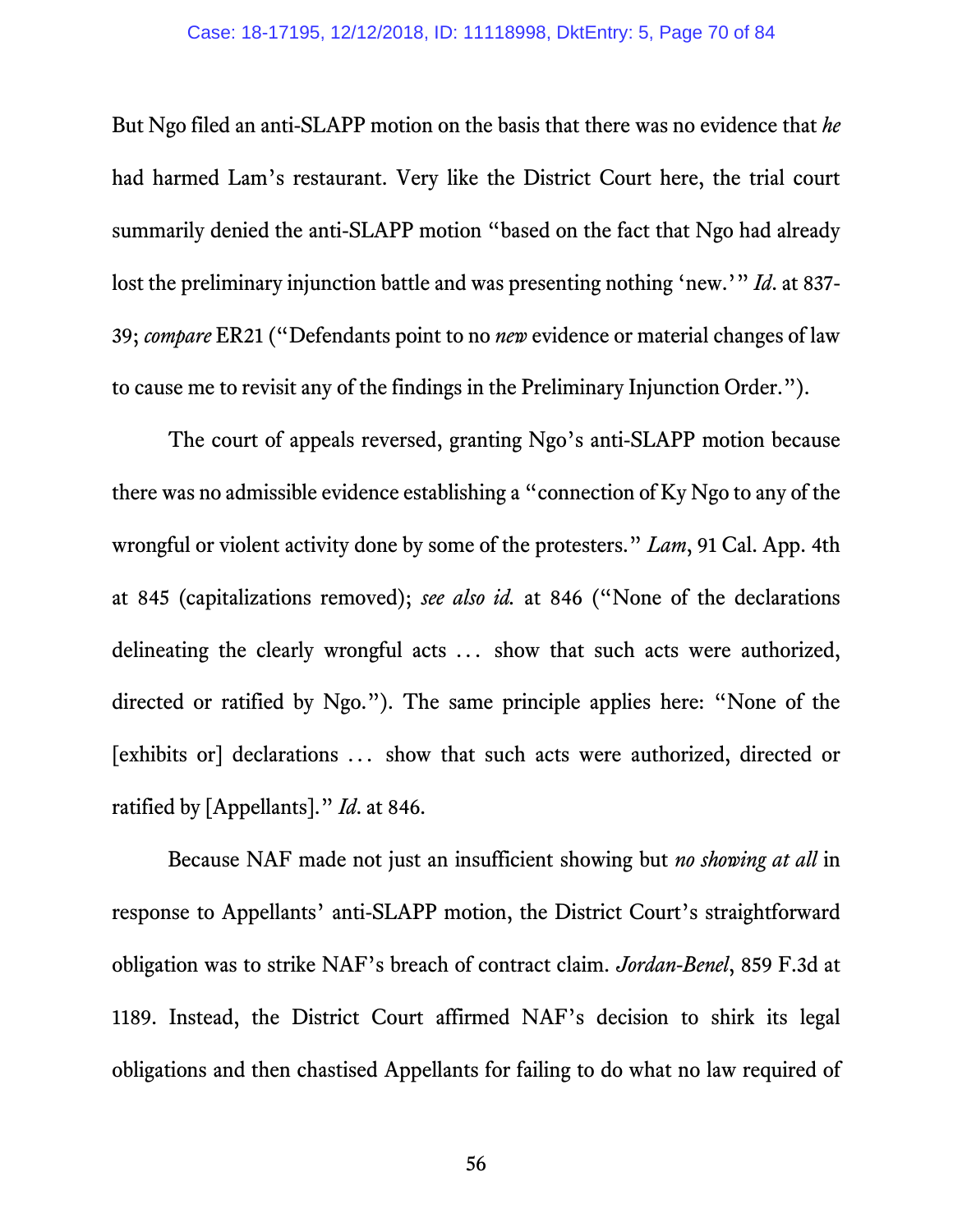them: raise affirmative arguments to defeat NAF's claims. ER20-21; *contrast Tuchscher Dev. Enterprises, Inc. v. San Diego Unified Port Dist.*, 106 Cal. App. 4th 1219, 1239 (2003) ("[I]t [i]s not [Defendants'] burden to show [Plaintiff] *could not* demonstrate a probability of prevailing on its claims; its only burden was to establish that the claims fell within the ambit of the statute.").

The District Court's refusal to require NAF to produce any evidence was especially surprising given its insistence in another context that NAF *needed* evidence precisely in order to respond to Appellants' then-pending anti-SLAPP motion:

> [D]iscovery is **essential to NAF's opposition to defendants' anti-SLAPP motion**... . [T]he crux of the defense in this case involves the facts that **NAF lacks or has not yet developed**, including what information defendants obtained, where and how they obtained it, the circumstances in which the confidentiality agreements were signed, the reasonableness of various expectations, and the intent of both parties and of third parties.

ER733. It is peculiar, to say the least, that the same District Court that issued that Order denied the anti-SLAPP motion here without *any*—let alone the "essential" factual showing that it went out of its way to enable NAF to produce.

The District Court's holding was a complete inversion of both law and fact. Appellants' only obligation in the context of its nonsuit-style anti-SLAPP challenge was to "expressly challenge plaintiffs' ability to prove with evidence the substance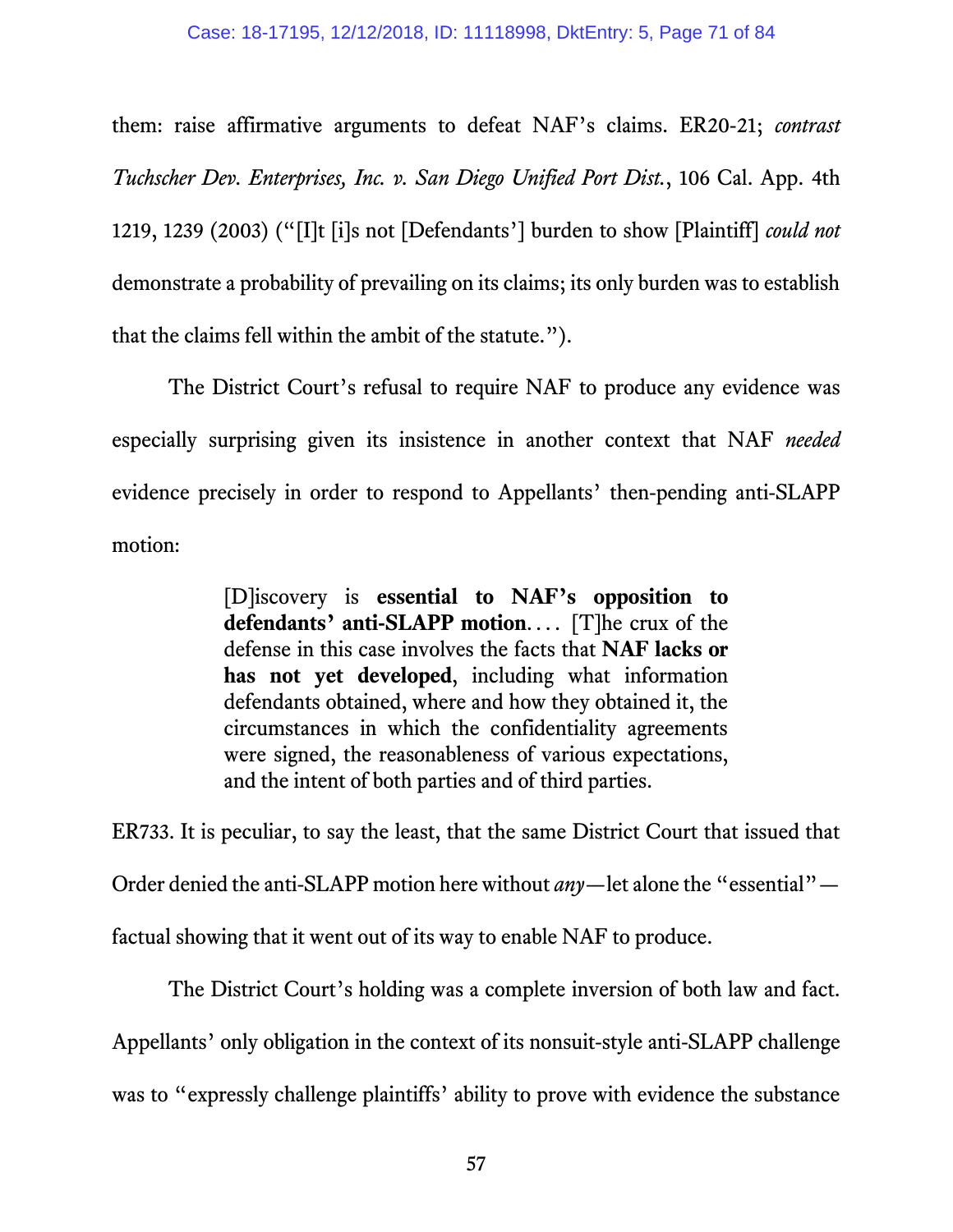of any of plaintiffs' state law claims." *See Planned Parenthood Fed'n of Am., Inc. v. Ctr. for Med. Progress*, 214 F. Supp. 3d 808, 852 (N.D. Cal. 2016). Appellants expressly did just that. *See* ER409-10. All remaining evidentiary obligations under the anti-SLAPP motion fell to NAF, which flatly refused to fulfill them. ER257.

The fact that NAF did not support its claims with competent, admissible evidence in opposition to Appellants anti-SLAPP motion necessitates striking NAF's breach of contract claim. It is not this Court's burden (nor Appellants') to wade through the preliminary injunction record truffle-hunting for evidence to substantiate every element of each of NAF's breach of contract claims. Moreover, as shown above, Appellants' wading (far beyond their own requirements for the motion they brought) shows that NAF has never produced sufficient admissible evidence to establish the element of damages.

#### **2. NAF's fraud and contract claims should be stricken for lack of legally cognizable damages.**

NAF's allegations of breach of contract and fraud fail to state a viable claim for damages. All of the damages claimed by NAF result from Appellants' *publication* of videos, not the alleged independent torts or breach of contract by which Appellants were able to record those videos. *See, e.g.,* ER670, 672-73, 677, 708-09, 715. Damages from the *publication* of videos are not recoverable under the First Amendment unless accompanied by a defamation claim, which NAF does not assert.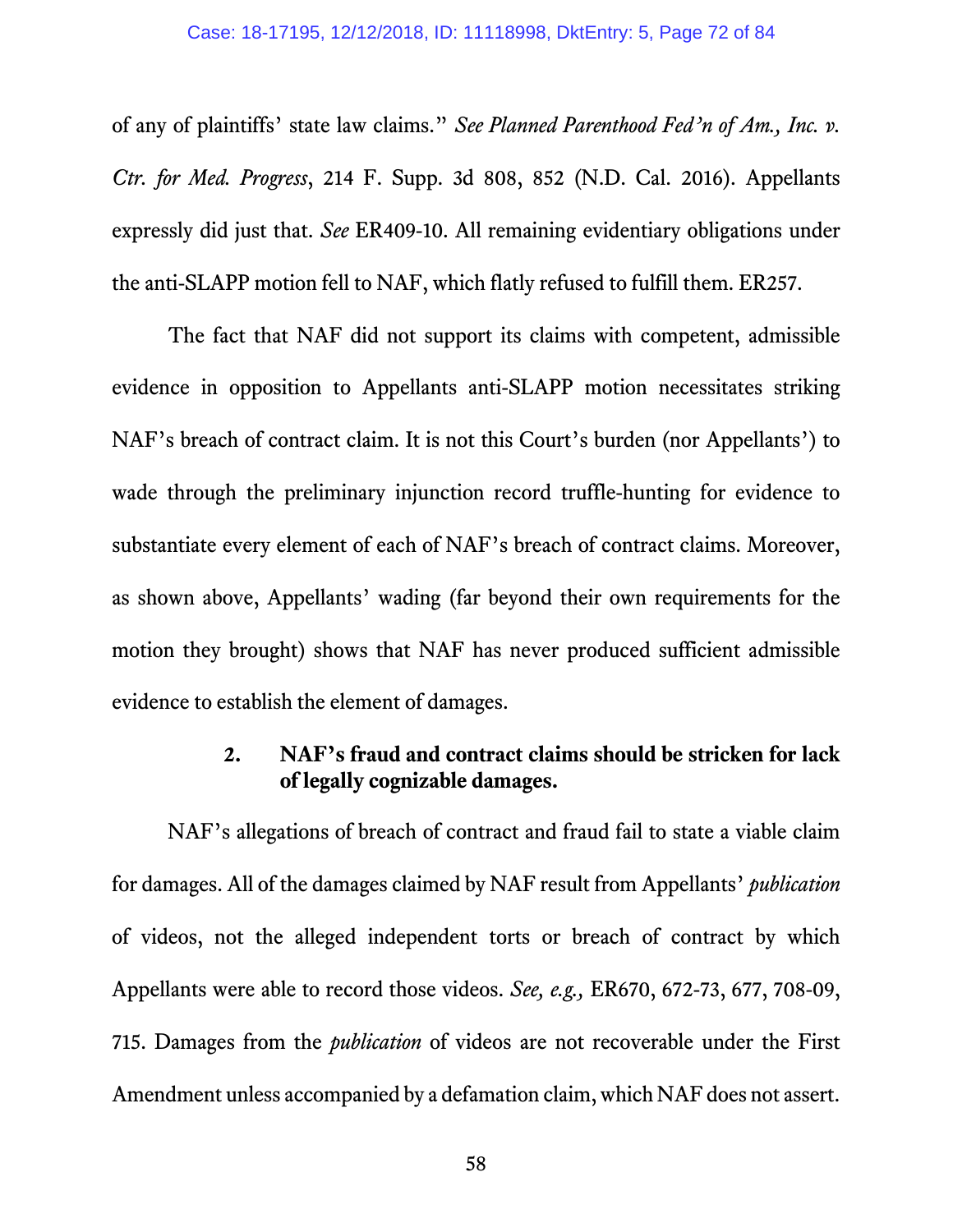*La Luna Enterprises, Inc. v. CBS Corp.*, 74 F. Supp. 2d 384, 392 (S.D.N.Y. 1999) (fraud); *Compuware Corp. v. Moody's Inv'rs Servs., Inc.*, 499 F.3d 520, 530–33 (6th Cir. 2007) (breach of contract). Therefore, NAF has not pleaded any compensable damages.

The District Court agreed that "reputational damages" resulting from publication of any videos are not recoverable under the First Amendment without a claim of defamation. ER8. However, the District Court held that "NAF's damages allegations ... are distinguishable from" prohibited defamation-type damages, because "NAF incurred [them] to deal with the immediate aftermath of Daleiden's infiltration of NAF's conferences and his threatened release of NAF confidential information in violation of the parties' agreements." ER9*.* According to the District Court, these damages included "diversion of resources, out-of-pocket expenses, increased expenditures on security measures, and attorneys' fees" incurred to mitigate the harm caused by "fraud, breach of contract, and illegal conspiracy." ER8. That finding was clearly erroneous.

The District Court improperly filled in causation for NAF when it found that NAF had adequately pleaded "damages" resulting from Appellants' alleged offenses. The District Court simply imagined, with no factual basis in the FAC and no legal basis supported by relevant case law, that NAF's claimed injuries are attributable to Appellants alleged fraud, conspiracy and breach of contract.

59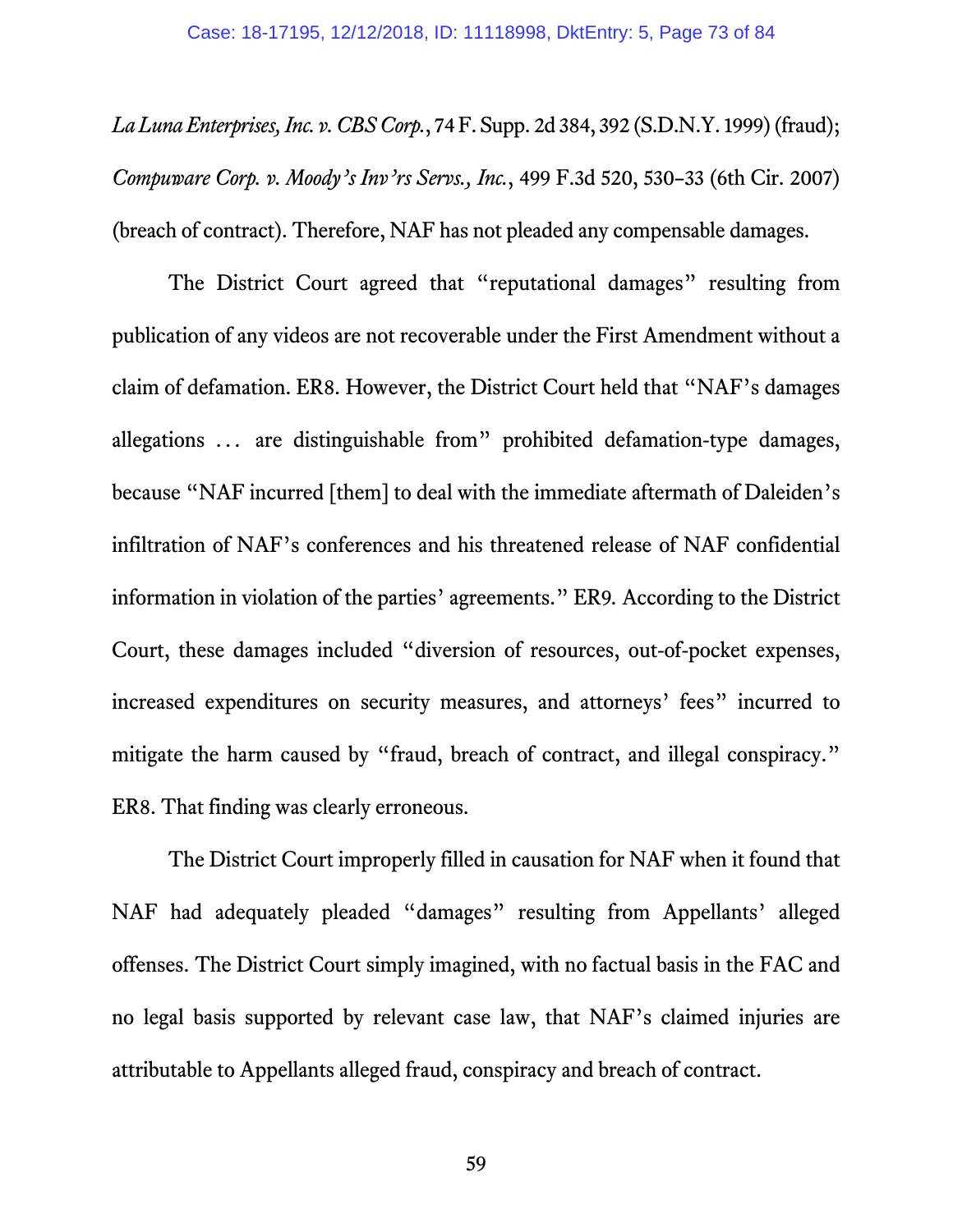The FAC clearly states that only one thing resulted from Appellants' alleged fraud, conspiracy and breach of contract: their admission to the NAF tradeshows which is not harm, as a matter of law. *Animal Legal Def. Fund v. Wasden*, 878 F.3d 1184, 1194–95 (9th Cir. 2018) (a reporter's lying to gain access to property does not cause the property owner "legally cognizable harm"); *Desnick v. Am. Broad. Companies, Inc.*, 44 F.3d 1345, 1355 (7th Cir. 1995) (A tester "scheme to expose publicly any bad practices that the investigative team discovered" is not fraudulent.); *Northside Realty Assocs., Inc. v. United States*, 605 F.2d 1348, 1355 n.19 (5th Cir. 1979) ("This element of deceit has no significant effect here."). Because the Complaint lacks any claim for damages (1) resulting from that admission *and* (2) *not* resulting from the videos they later released, the fraud, conspiracy and breach of contract claims fail as a matter of law. *Compare, e.g.*, *Food Lion, Inc. v. Capital Cities/ABC, Inc.*, 194 F.3d 505, 513 (4th Cir. 1999) (exposed grocery store chain sought fraud damages from reporters who had infiltrated it as employees and won virtually no damages for trespass and breach of loyalty claims).

In the paragraphs of the FAC cited by the District Court, NAF claims two types of injury. First, disruption to normal operations and diversion of resources to "mitigate the harm caused by Defendants' theft of NAF Confidential Information and to combat Defendants' conspiratorial and fraudulent smear campaign." ER9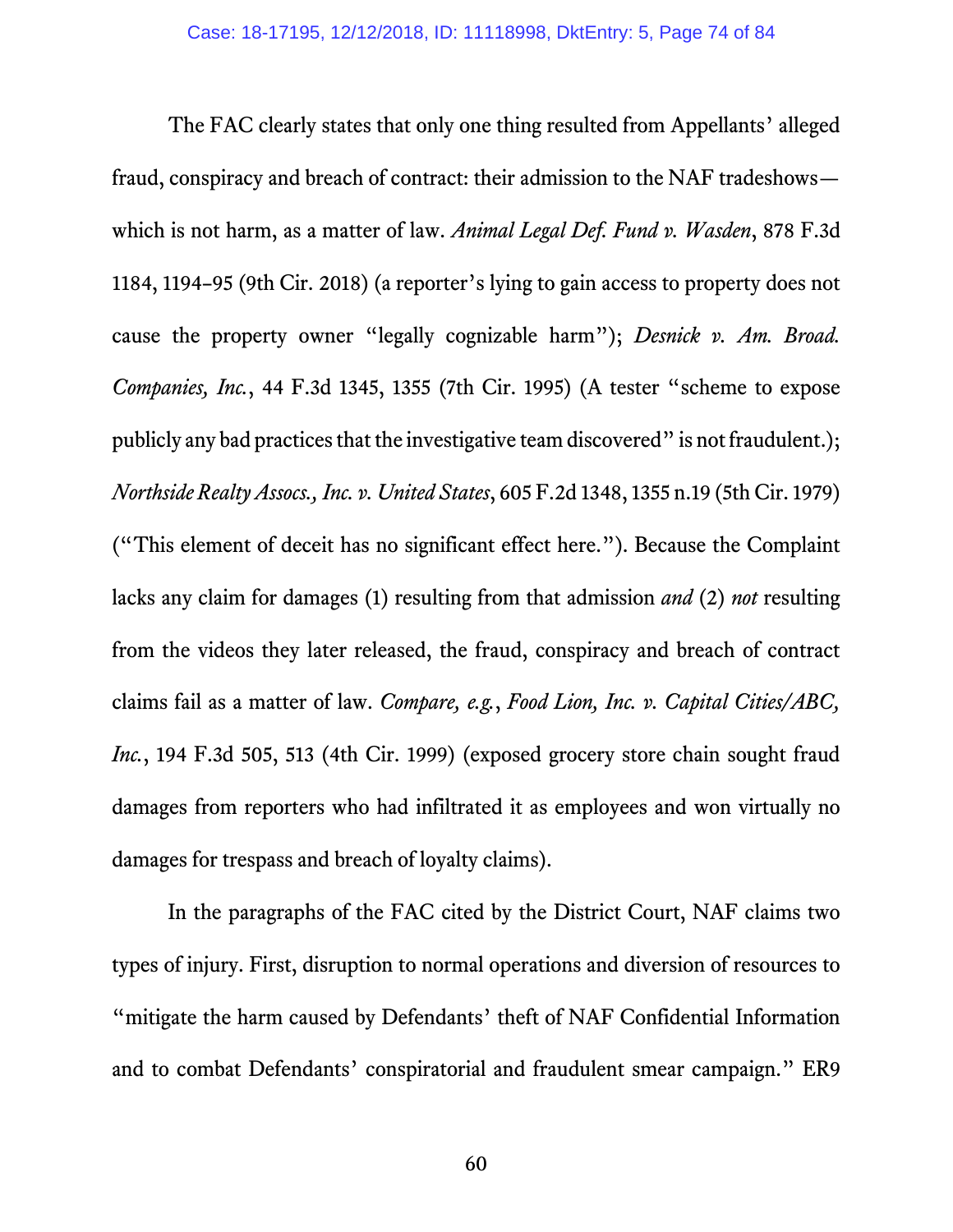(citing FAC ¶142-46). Nowhere does NAF identify any harmful use of its Confidential Information other than the "smear campaign," which straightforwardly (if tendentiously) refers to Appellants' publication of truthful information NAF believes Appellants obtained at its meetings. Since the District Court agrees that damages from the release of the videos are unrecoverable, these "damages" simply do not give legal life to NAF's claims of fraud, breach of contract, or conspiracy.

NAF's examples of its harms are exclusively costs associated with responding to the release of information in the videos: increased security measures and cell phone and data usage for out-of-the-country staff to respond to the videos, and increased travel to soothe ruffled feathers of members. ER707. These are the natural consequences of public outcry over the information revealed in Appellants' videos, and classic reputational damages. They cannot be recovered without some allegation of defamation, which has not and cannot be made, due to the vindication of Appellants' reporting by congressional reports and successful prosecutions. ER5; *see* ER418-23.

Secondly, NAF cites a prospective type of "injury": namely, the cost of improving its security online, at meetings, and in its offices, to "prevent further breaches or hacks" and foil "moles and spies." ER706-08. No doubt NAF felt

61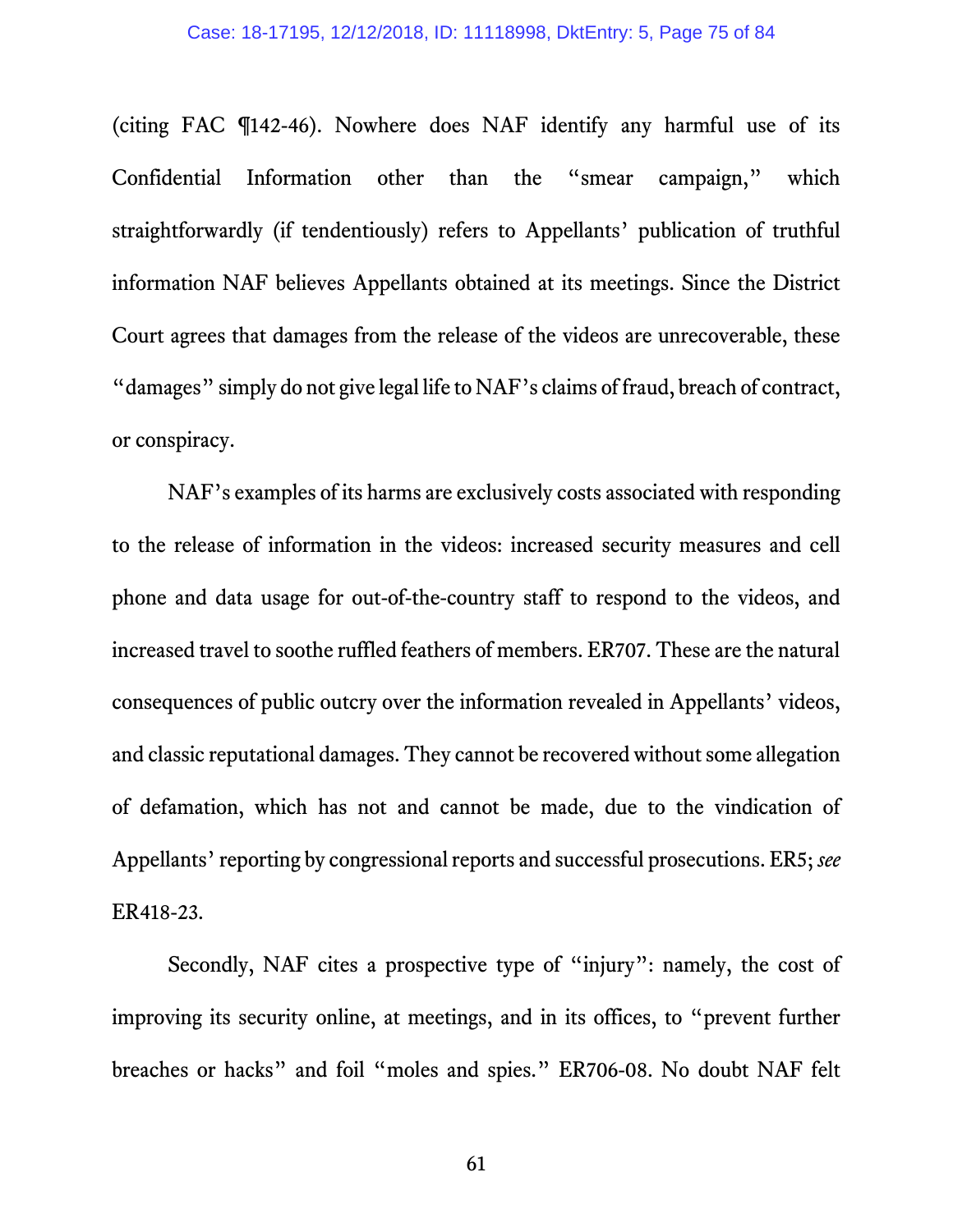inclined to improve its security measures after learning that they were insufficient to prevent journalists from gaining access to their tradeshows. However, that does not mean that Appellants' entry into the tradeshows(i.e., their alleged fraud, conspiracy, and breach of contract) *caused* the security holes NAF felt compelled to fill. Thus, the costs of those security measures are not "damages" resulting from any action of the Appellants.

In sum, the only injury NAF has suffered at the hands of Appellants is truthful public exposure of acts NAF claims to be legal. Therefore, what NAF is truly seeking in its FAC is (1) compensation for the natural consequences of public exposure of the practices of some of its members, and (2) subsidization of the costs of preventing future public exposure. *SeeCompuware*, 499 F.3d at 530–33 ("[A]lthough Compuware ... purports to seek only rescission of the contract and return of the sums it paid to Moody's, it is inescapable that Compuware seeks compensation for harm caused to its reputation... . [I]ts only injuries are defamation-type harm."). Since the First Amendment protects the rights of journalists to dispel concealment and secrecy and expose wrongdoing, a court could not possibly award NAF compensation for the expense of more securely concealing itself and its members.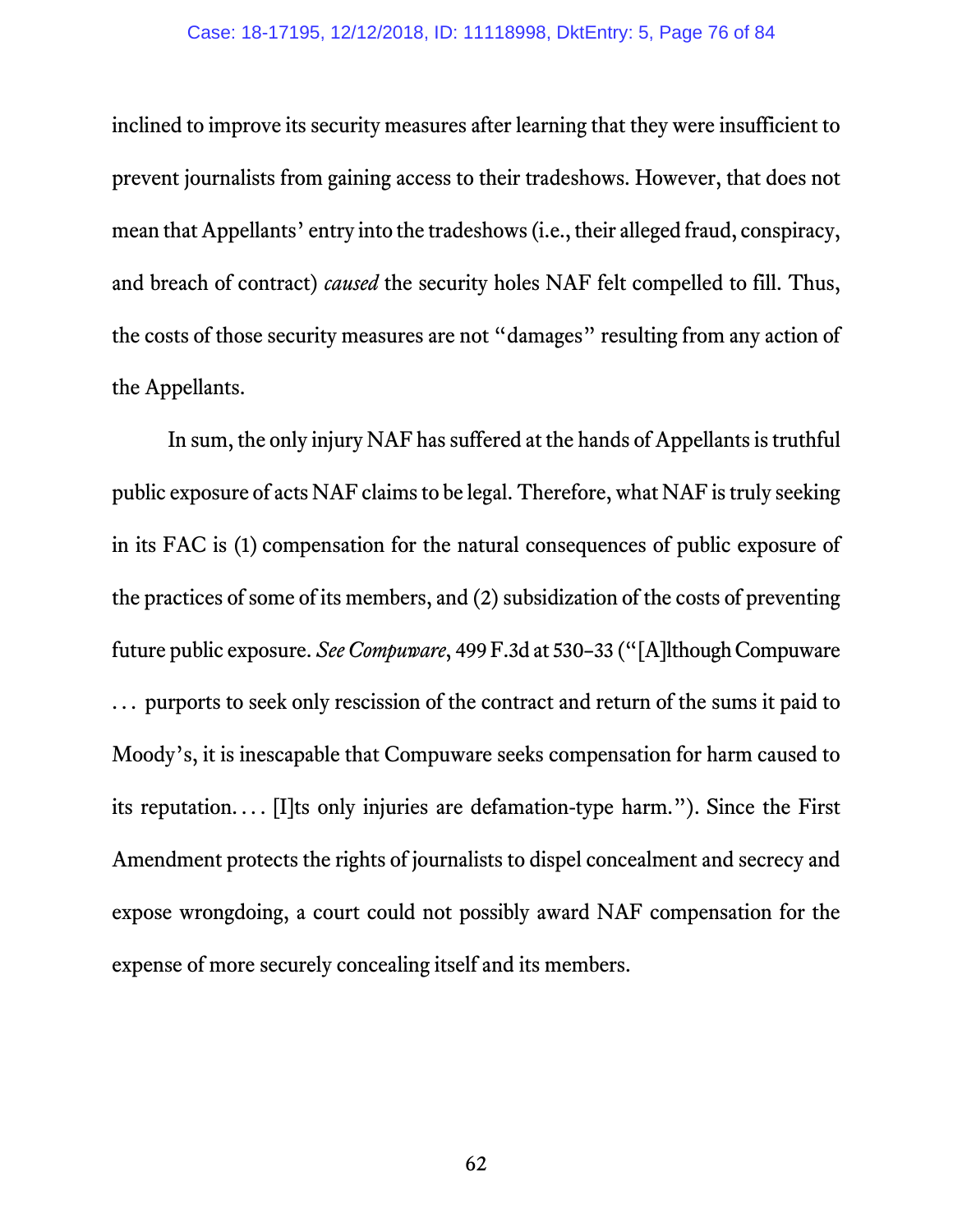This Court should strike NAF's allegations of breach of contract, conspiracy and fraud for failure to plead any damages *actually caused by those alleged offenses*, rather than by NAF's unwanted public exposure.

# **CONCLUSION**

For all of these reasons, this Court should REVERSE the lower court decision,

DISSOLVE the preliminary injunction, and either REASSIGN on remand or DISMISS this lawsuit.

Respectfully submitted,

Dated: December 12, 2018

/s/ Charles S. LiMandri Charles S. LiMandri Paul M. Jonna Jeffrey M. Trissell FREEDOM OF CONSCIENCE DEFENSE FUND P.O. Box 9520 Rancho Santa Fe, CA 92067 Tel: (858) 759-9948 Facsimile:(858) 759-9938 cslimandri@limandri.com pjonna@limandri.com jtrissell@limandri.com

*Attorneys for Defendants-Appellants the Center for Medical Progress, BioMax Procurement Services, LLC, and David Daleiden*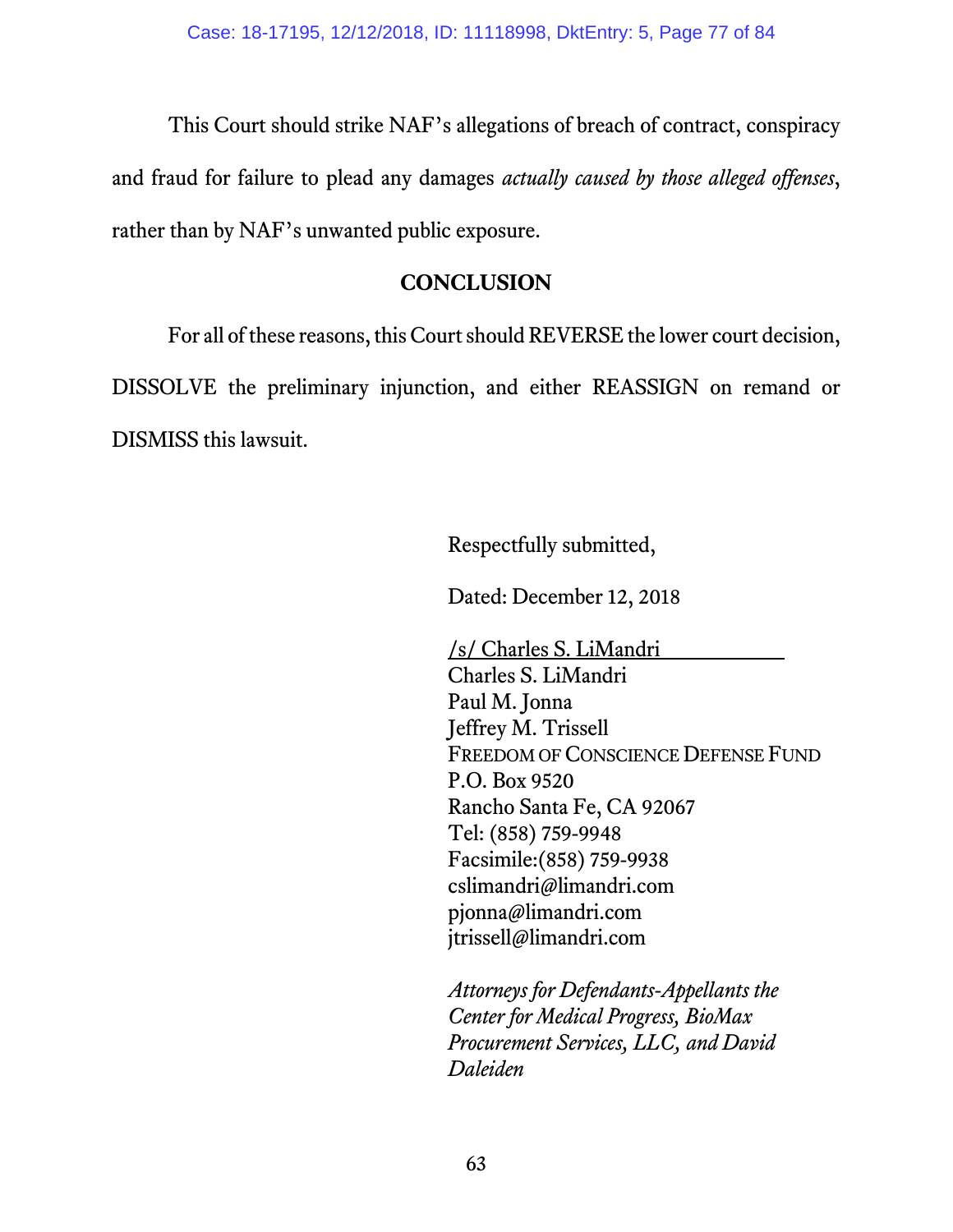/s/ Thomas Brejcha Thomas Brejcha Peter Breen Sarah E. Pitlyk THOMAS MORE SOCIETY 19 S. La Salle St., Ste. 603 Chicago, IL 60603 Tel: (312) 782-1680 tbrejcha@thomasmoresociety.org pbreen@thomasmoresociety.org pitlyk@thomasmoresociety.org

Matthew F. Heffron THOMAS MORE SOCIETY C/O BROWN & BROWN, LLC 501 Scoular Building 2027 Dodge Street Omaha, NE 68102 Tel: (402) 346-5010 mheffron@bblaw.us

*Attorneys for Defendant-Appellant David Daleiden*

/s/ Harmeet K. Dhillon Harmeet K. Dhillon Gregory R. Michael DHILLON LAW GROUP INC. 177 Post St., Ste. 700 San Francisco, CA 94108 415.433.1700 Telephone harmeet@dhillonlaw.com

*Attorneys for Defendants-Appellants the Center for Medical Progress, BioMax Procurement Services, LLC, and David Daleiden*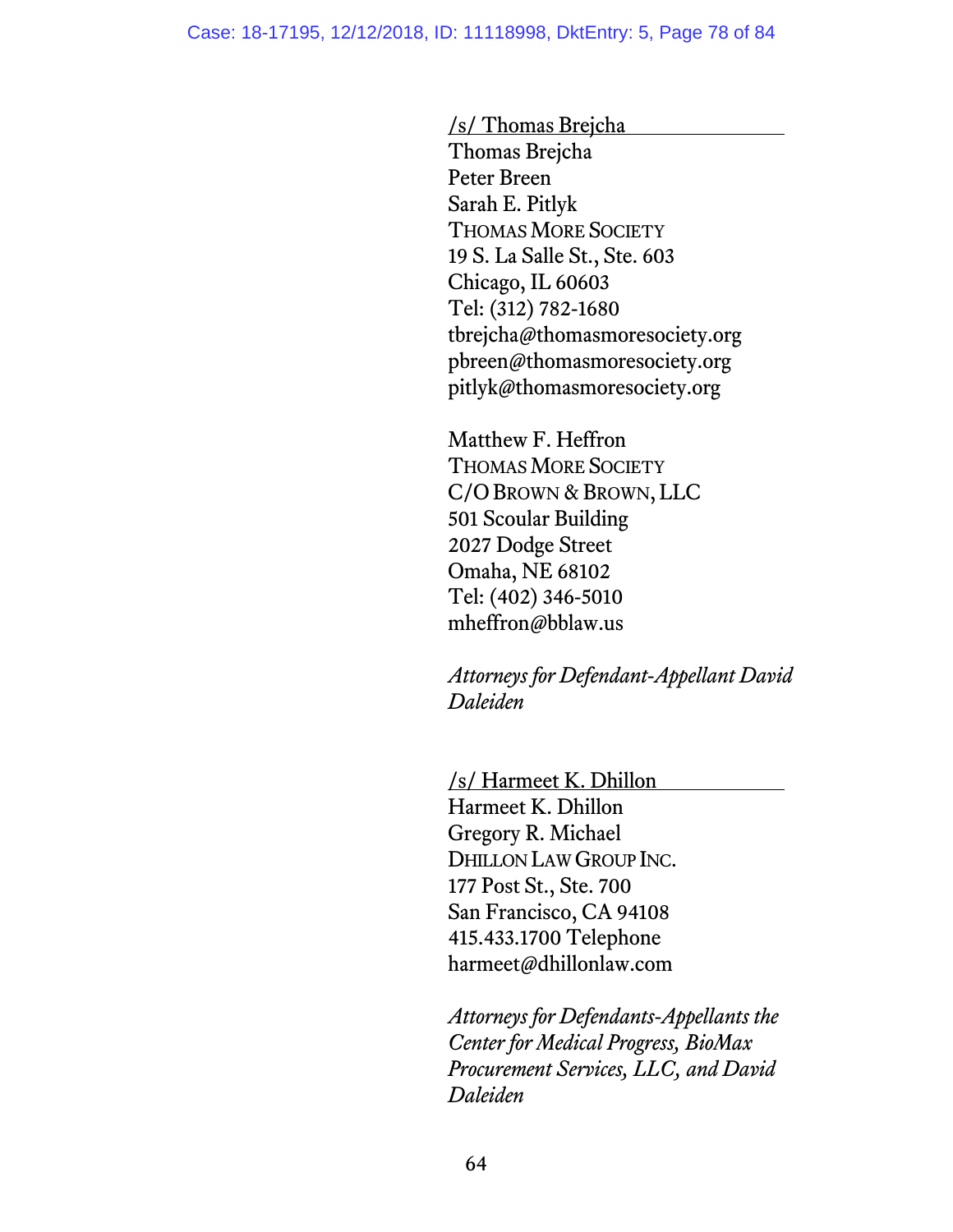#### **STATEMENT REGARDING ORAL ARGUMENT**

Pursuant to Fed. R. App. P. 34(a), Appellants request that the Court hear oral argument in this case. The case is complex in that it involves multiple appellants and multiple complex procedural issues. It is also complex because it concerns constitutional issues, including both individual rights and federalism issues. Oral argument will assist the Court in considering the issues presented and the underlying facts.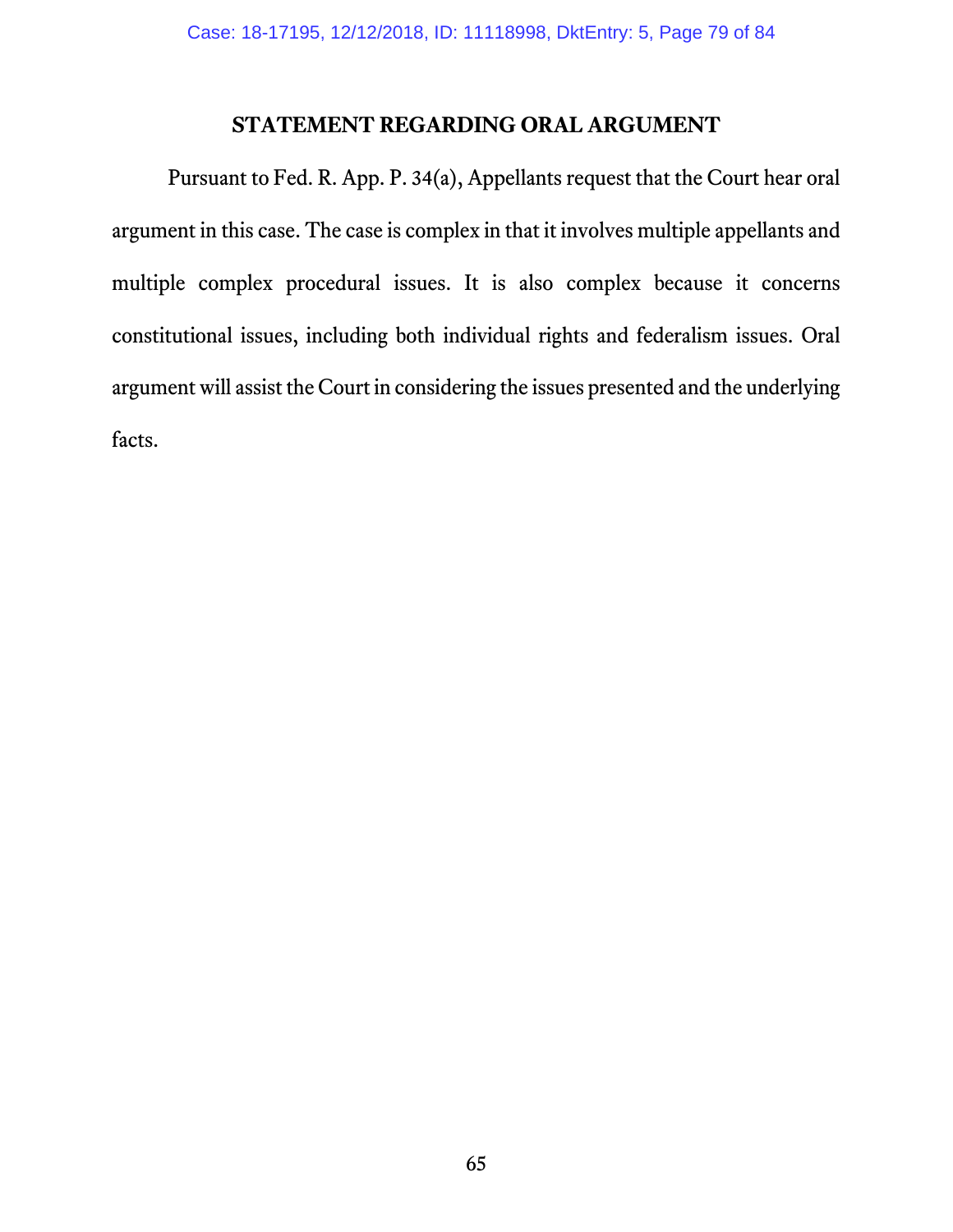### **UNITED STATES COURT OF APPEALS FOR THE NINTH CIRCUIT**

# **Form 8. Certificate of Compliance for Briefs**

*Instructions for this form: <http://www.ca9.uscourts.gov/forms/form08instructions.pdf>*

9th Cir. Case Number(s): 18-17195

I am the attorney or self-represented party.

**This brief contains 13,999 words,** excluding the items exempted by Fed. R.

App. P. 32(f). The brief's type size and typeface comply with Fed. R. App. P.

 $32(a)(5)$  and  $(6)$ .

I certify that this brief *(select only one)*:

[X] complies with the word limit of Cir. R. 32-1.

[ ] is a **cross-appeal** brief and complies with the word limit of Cir. R. 28.1-1.

- [ ] is an **amicus** brief and complies with the word limit of Fed. R. App. P. 29(a)(5), Cir. R. 29-2(c)(2), or Cir. R. 29-2(c)(3).
- [ ] is for a **death penalty** case and complies with the word limit of Cir. R. 32-4.
- [ ] complies with the longer length limit permitted by Cir. R. 32-2(b) because *(select only one)*:

[] it is a joint brief submitted by separately represented parties;

- [ ] a party or parties are filing a single brief in response to multiple briefs; or
- [ ] a party or parties are filing a single brief in response to a longer joint brief.
- $\lceil$   $\lceil$  complies with the length limit designated by court order dated  $\lceil$ .
- $\lceil$  1 is accompanied by a motion to file a longer brief pursuant to Cir. R. 32-2(a).

**Signature** /s/ Charles S. LiMandri **Date** December 12, 2018 *(use "*s/[typed name]*" to sign electronically-filed documents)*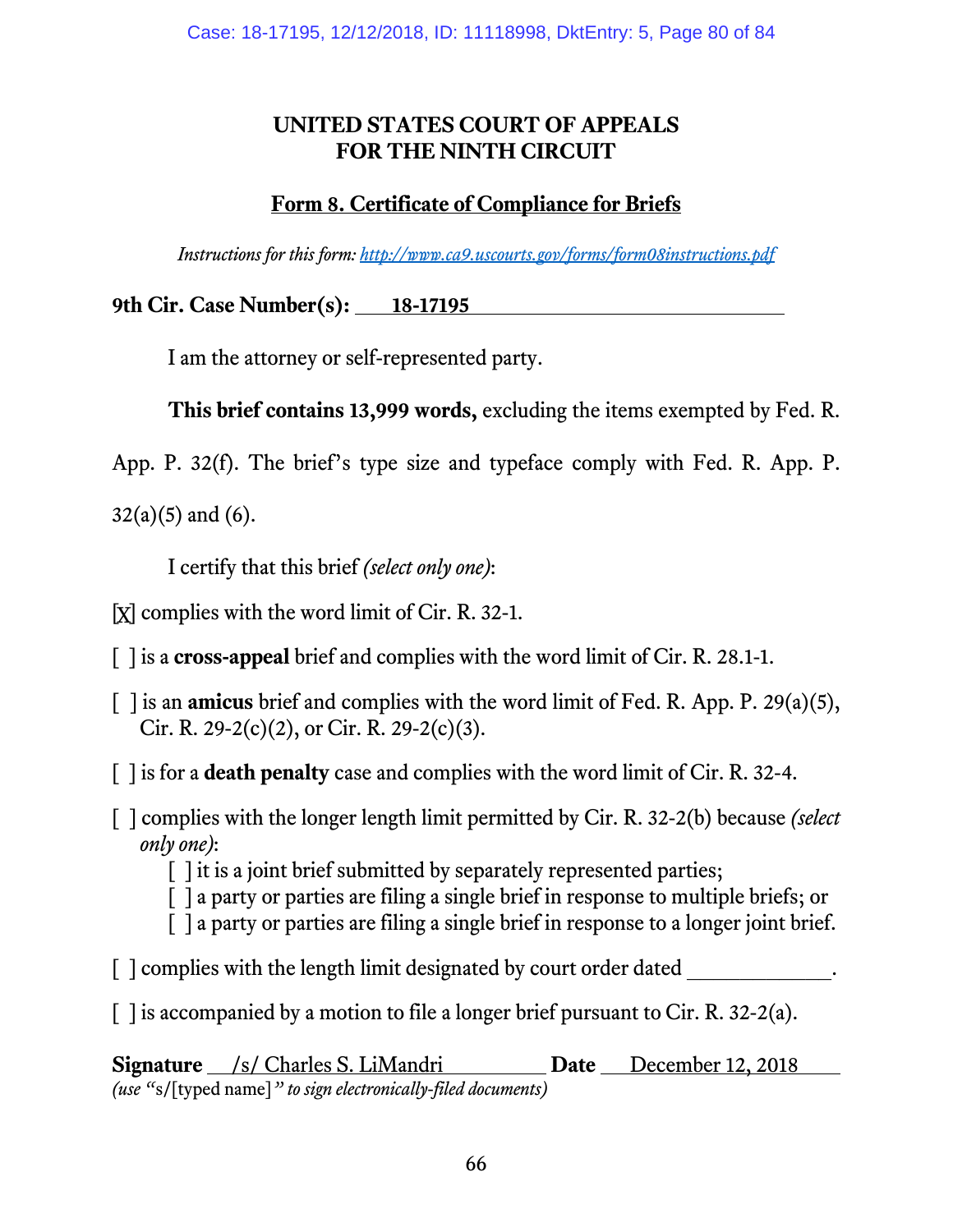#### **ADDENDUM**

#### **I. 28 U.S. Code § 2283**

A court of the United States may not grant an injunction to stay proceedings in a State court except as expressly authorized by Act of Congress, or where necessary in aid of its jurisdiction, or to protect or effectuate its judgments.

## **II. Cal. Civ. Proc. Code § 425.16**

(a) The Legislature finds and declares that there has been a disturbing increase in lawsuits brought primarily to chill the valid exercise of the constitutional rights of freedom of speech and petition for the redress of grievances. The Legislature finds and declares that it is in the public interest to encourage continued participation in matters of public significance, and that this participation should not be chilled through abuse of the judicial process. To this end, this section shall be construed broadly.

(b)

(1) A cause of action against a person arising from any act of that person in furtherance of the person's right of petition or free speech under the United States Constitution or the California Constitution in connection with a public issue shall be subject to a special motion to strike, unless the court determines that the plaintiff has established that there is a probability that the plaintiff will prevail on the claim.

(2) In making its determination, the court shall consider the pleadings, and supporting and opposing affidavits stating the facts upon which the liability or defense is based.

(3) If the court determines that the plaintiff has established a probability that he or she will prevail on the claim, neither that determination nor the fact of that determination shall be admissible in evidence at any later stage of the case, or in any subsequent action, and no burden of proof or degree of proof otherwise applicable shall be affected by that determination in any later stage of the case or in any subsequent proceeding.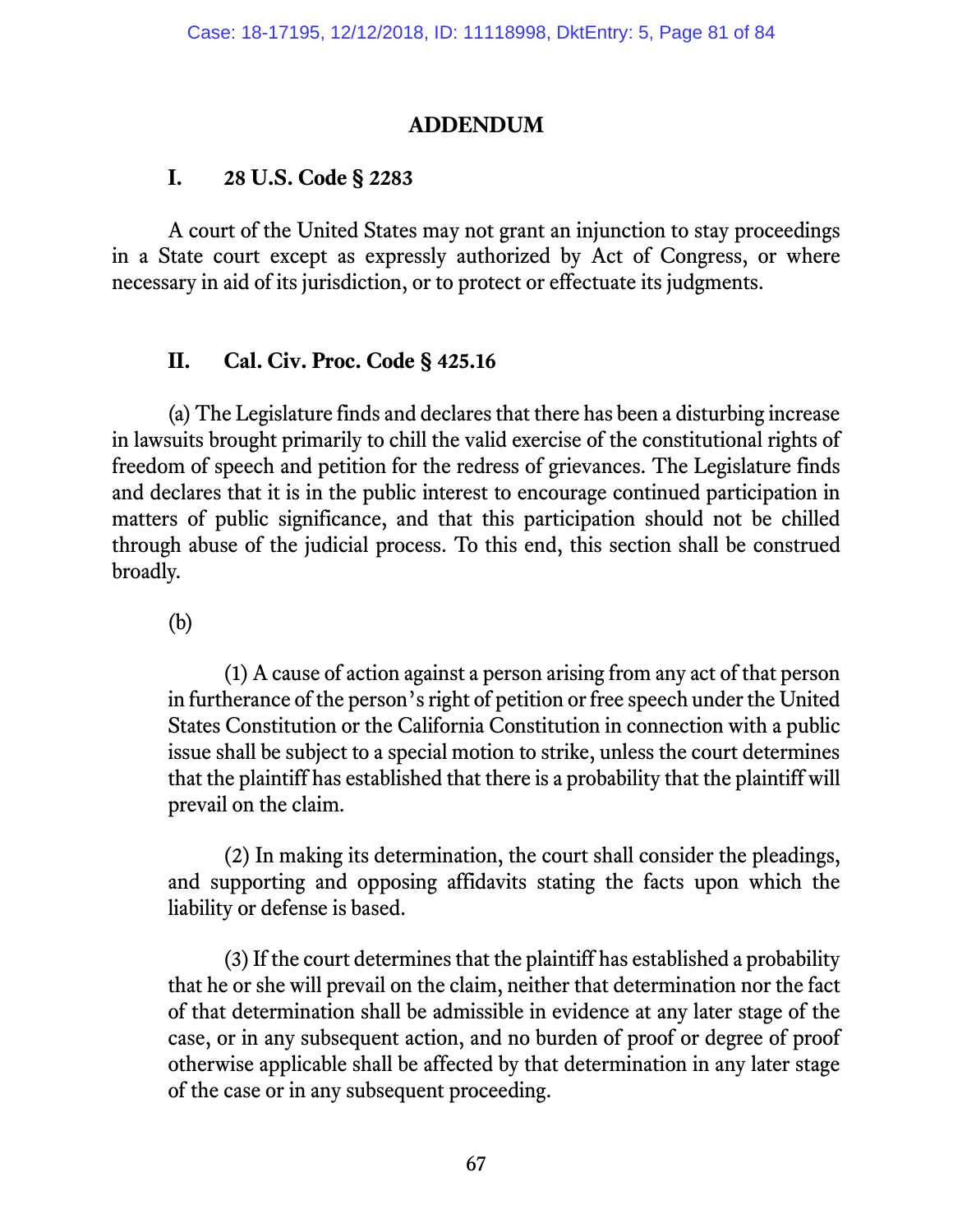(c)

(1) Except as provided in paragraph (2), in any action subject to subdivision (b), a prevailing defendant on a special motion to strike shall be entitled to recover his or her attorney's fees and costs. If the court finds that a special motion to strike is frivolous or is solely intended to cause unnecessary delay, the court shall award costs and reasonable attorney's fees to a plaintiff prevailing on the motion, pursuant to Section 128.5.

(2) A defendant who prevails on a special motion to strike in an action subject to paragraph (1) shall not be entitled to attorney's fees and costs if that cause of action is brought pursuant to Section 6259, 11130, 11130.3, 54960, or 54960.1 of the Government Code. Nothing in this paragraph shall be construed to prevent a prevailing defendant from recovering attorney's fees and costs pursuant to subdivision (d) of Section 6259, or Section 11130.5 or 54960.5, of the Government Code.

(d) This section shall not apply to any enforcement action brought in the name of the people of the State of California by the Attorney General, district attorney, or city attorney, acting as a public prosecutor.

(e) As used in this section, "act in furtherance of a person's right of petition or free speech under the United States or California Constitution in connection with a public issue" includes: (1) any written or oral statement or writing made before a legislative, executive, or judicial proceeding, or any other official proceeding authorized by law, (2) any written or oral statement or writing made in connection with an issue under consideration or review by a legislative, executive, or judicial body, or any other official proceeding authorized by law, (3) any written or oral statement or writing made in a place open to the public or a public forum in connection with an issue of public interest, or (4) any other conduct in furtherance of the exercise of the constitutional right of petition or the constitutional right of free speech in connection with a public issue or an issue of public interest.

(f ) The special motion may be filed within 60 days of the service of the complaint or, in the court's discretion, at any later time upon terms it deems proper. The motion shall be scheduled by the clerk of the court for a hearing not more than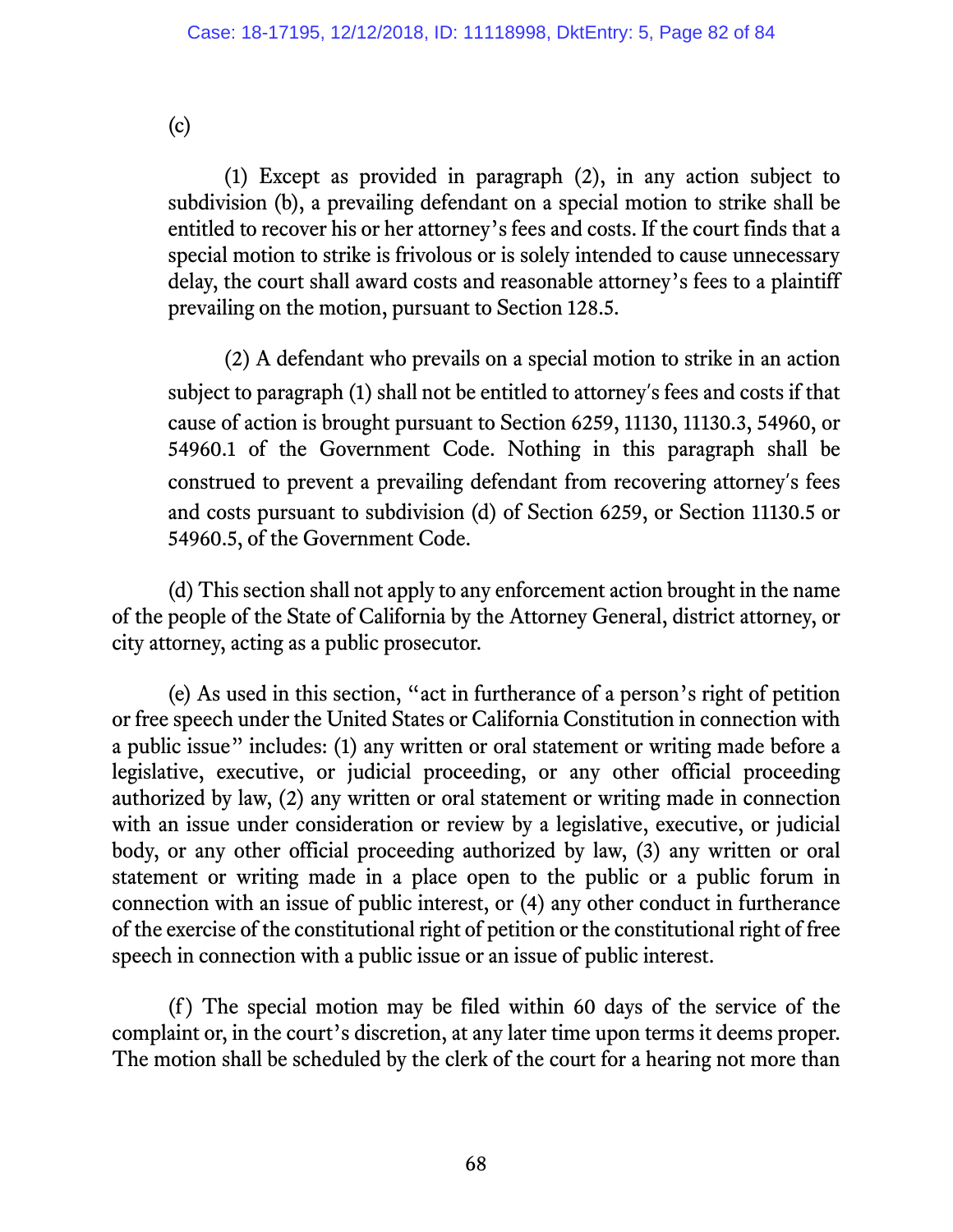30 days after the service of the motion unless the docket conditions of the court require a later hearing.

(g) All discovery proceedings in the action shall be stayed upon the filing of a notice of motion made pursuant to this section. The stay of discovery shall remain in effect until notice of entry of the order ruling on the motion. The court, on noticed motion and for good cause shown, may order that specified discovery be conducted notwithstanding this subdivision.

(h) For purposes of this section, "complaint" includes "cross-complaint" and "petition," "plaintiff" includes "cross-complainant" and "petitioner," and "defendant" includes "cross-defendant" and "respondent."

(i) An order granting or denying a special motion to strike shall be appealable under Section 904.1.

(j)

(1) Any party who files a special motion to strike pursuant to this section, and any party who files an opposition to a special motion to strike, shall, promptly upon so filing, transmit to the Judicial Council, by e-mail or facsimile, a copy of the endorsed, filed caption page of the motion or opposition, a copy of any related notice of appeal or petition for a writ, and a conformed copy of any order issued pursuant to this section, including any order granting or denying a special motion to strike, discovery, or fees.

(2) The Judicial Council shall maintain a public record of information transmitted pursuant to this subdivision for at least three years, and may store the information on microfilm or other appropriate electronic media.